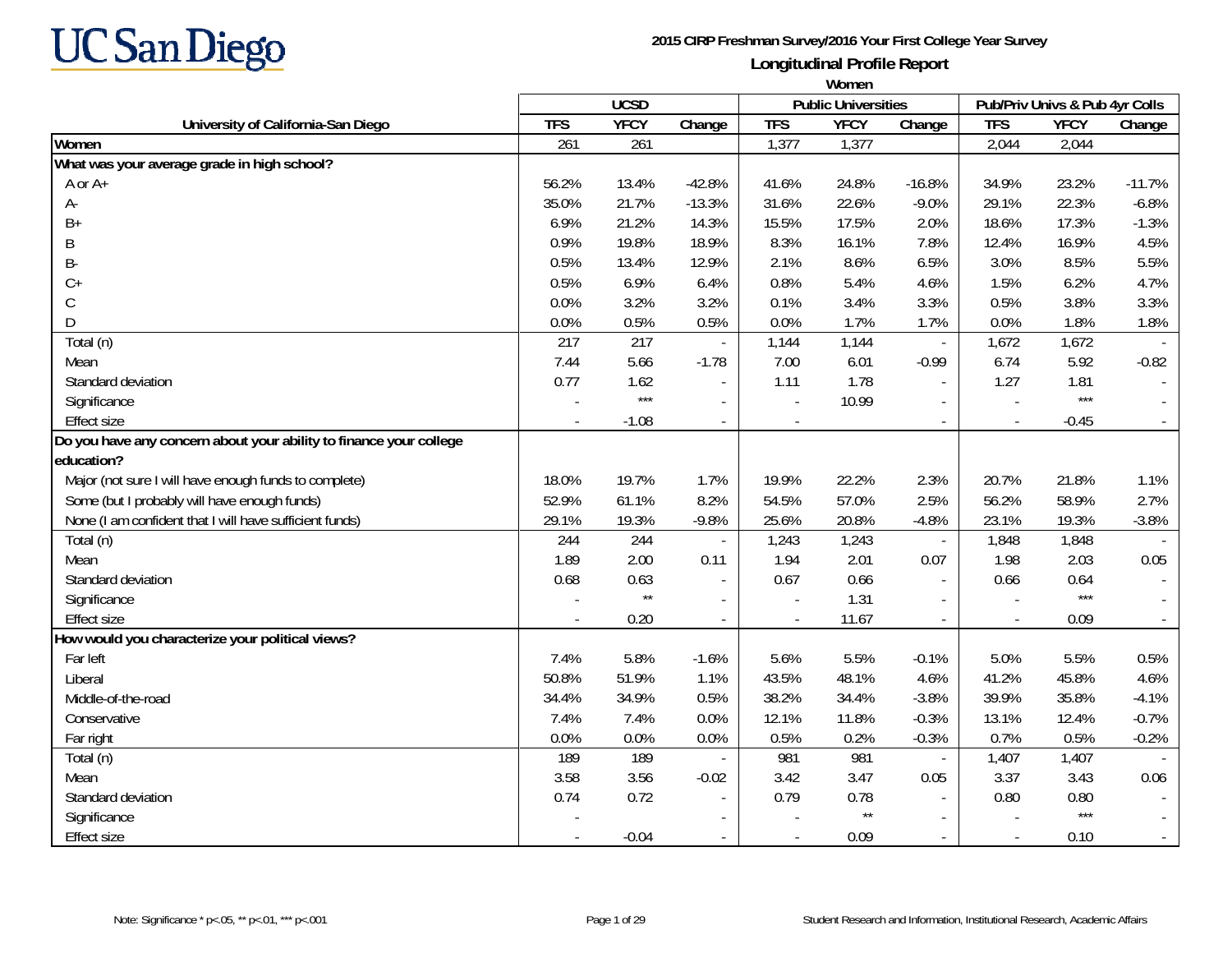

|                                                                            | Women      |             |                          |            |                            |                          |                          |                                |         |
|----------------------------------------------------------------------------|------------|-------------|--------------------------|------------|----------------------------|--------------------------|--------------------------|--------------------------------|---------|
|                                                                            |            | <b>UCSD</b> |                          |            | <b>Public Universities</b> |                          |                          | Pub/Priv Univs & Pub 4yr Colls |         |
| University of California-San Diego                                         | <b>TFS</b> | <b>YFCY</b> | Change                   | <b>TFS</b> | <b>YFCY</b>                | Change                   | <b>TFS</b>               | <b>YFCY</b>                    | Change  |
| Rate yourself on each of the following traits as compared with the average |            |             |                          |            |                            |                          |                          |                                |         |
| person your age.                                                           |            |             |                          |            |                            |                          |                          |                                |         |
| Academic ability                                                           |            |             |                          |            |                            |                          |                          |                                |         |
| Highest 10%                                                                | 31.9%      | 11.8%       | $-20.1%$                 | 24.7%      | 15.2%                      | $-9.5%$                  | 21.8%                    | 15.3%                          | $-6.5%$ |
| Above average                                                              | 52.9%      | 45.8%       | $-7.1%$                  | 55.1%      | 47.5%                      | $-7.6%$                  | 53.5%                    | 45.1%                          | $-8.4%$ |
| Average                                                                    | 14.3%      | 34.0%       | 19.7%                    | 19.3%      | 32.8%                      | 13.5%                    | 23.6%                    | 35.3%                          | 11.7%   |
| Below average                                                              | 0.8%       | 7.6%        | 6.8%                     | 0.9%       | 4.2%                       | 3.3%                     | 1.0%                     | 3.7%                           | 2.7%    |
| Lowest 10%                                                                 | 0.0%       | 0.8%        | 0.8%                     | 0.0%       | 0.3%                       | 0.3%                     | 0.1%                     | 0.6%                           | 0.5%    |
| Total (n)                                                                  | 238        | 238         |                          | 1,177      | 1,177                      | $\overline{\phantom{a}}$ | 1,741                    | 1,741                          |         |
| Mean                                                                       | 4.16       | 3.60        | $-0.56$                  | 4.04       | 3.73                       | $-0.31$                  | 3.96                     | 3.71                           | $-0.25$ |
| Standard deviation                                                         | 0.69       | 0.82        |                          | 0.69       | 0.78                       | $\overline{\phantom{a}}$ | 0.71                     | 0.79                           |         |
| Significance                                                               |            | $***$       |                          |            | $***$                      |                          |                          | $***$                          |         |
| <b>Effect size</b>                                                         |            | $-0.69$     |                          |            | $-0.41$                    | $\blacksquare$           |                          | $-0.32$                        |         |
| Artistic ability                                                           |            |             |                          |            |                            |                          |                          |                                |         |
| Highest 10%                                                                | 3.8%       | 5.0%        | 1.2%                     | 5.3%       | 5.3%                       | 0.0%                     | 6.4%                     | 5.9%                           | $-0.5%$ |
| Above average                                                              | 36.1%      | 31.1%       | $-5.0%$                  | 28.0%      | 28.4%                      | 0.4%                     | 25.5%                    | 25.9%                          | 0.4%    |
| Average                                                                    | 34.5%      | 40.3%       | 5.8%                     | 36.1%      | 38.8%                      | 2.7%                     | 35.1%                    | 38.9%                          | 3.8%    |
| Below average                                                              | 21.0%      | 20.6%       | $-0.4%$                  | 23.5%      | 23.3%                      | $-0.2%$                  | 25.5%                    | 24.0%                          | $-1.5%$ |
| Lowest 10%                                                                 | 4.6%       | 2.9%        | $-1.7%$                  | 7.1%       | 4.2%                       | $-2.9%$                  | 7.5%                     | 5.4%                           | $-2.1%$ |
| Total (n)                                                                  | 238        | 238         |                          | 1,178      | 1,178                      | $\overline{\phantom{a}}$ | 1,744                    | 1,744                          |         |
| Mean                                                                       | 3.13       | 3.15        | 0.02                     | 3.01       | 3.07                       | 0.06                     | 2.98                     | 3.03                           | 0.05    |
| Standard deviation                                                         | 0.95       | 0.90        |                          | 1.01       | 0.94                       |                          | 1.03                     | 0.97                           |         |
| Significance                                                               |            |             | $\overline{\phantom{a}}$ |            | $^{\star\star}$            | $\overline{\phantom{a}}$ |                          | $\star\star$                   |         |
| <b>Effect size</b>                                                         |            | 0.03        | $\blacksquare$           |            | 0.08                       | $\overline{\phantom{a}}$ | $\blacksquare$           | 0.06                           |         |
| Rate yourself on each of the following traits as compared with the average |            |             |                          |            |                            |                          |                          |                                |         |
| person your age.                                                           |            |             |                          |            |                            |                          |                          |                                |         |
| <b>Computer skills</b>                                                     |            |             |                          |            |                            |                          |                          |                                |         |
| Highest 10%                                                                | 1.3%       | 1.3%        | 0.0%                     | 3.7%       | 3.3%                       | $-0.4%$                  | 4.3%                     | 4.0%                           | $-0.3%$ |
| Above average                                                              | 21.0%      | 21.0%       | 0.0%                     | 22.7%      | 24.6%                      | 1.9%                     | 23.1%                    | 24.1%                          | 1.0%    |
| Average                                                                    | 55.9%      | 57.1%       | 1.2%                     | 55.3%      | 57.0%                      | 1.7%                     | 55.7%                    | 59.2%                          | 3.5%    |
| Below average                                                              | 18.1%      | 18.5%       | 0.4%                     | 15.5%      | 13.8%                      | $-1.7%$                  | 14.4%                    | 11.6%                          | $-2.8%$ |
| Lowest 10%                                                                 | 3.8%       | 2.1%        | $-1.7%$                  | 2.7%       | 1.3%                       | $-1.4%$                  | 2.6%                     | 1.1%                           | $-1.5%$ |
| Total (n)                                                                  | 238        | 238         |                          | 1,178      | 1,178                      | $\omega_{\rm c}$         | 1,743                    | 1,743                          |         |
| Mean                                                                       | 2.98       | 3.01        | 0.03                     | 3.09       | 3.15                       | 0.06                     | 3.12                     | 3.18                           | 0.06    |
| Standard deviation                                                         | 0.77       | 0.73        |                          | 0.80       | 0.74                       | $\blacksquare$           | 0.80                     | 0.73                           |         |
| Significance                                                               |            |             |                          |            | $***$                      |                          |                          | $***$                          |         |
| Effect size                                                                |            | $0.05\,$    |                          |            | 0.09                       | $\blacksquare$           | $\overline{\phantom{a}}$ | 0.08                           |         |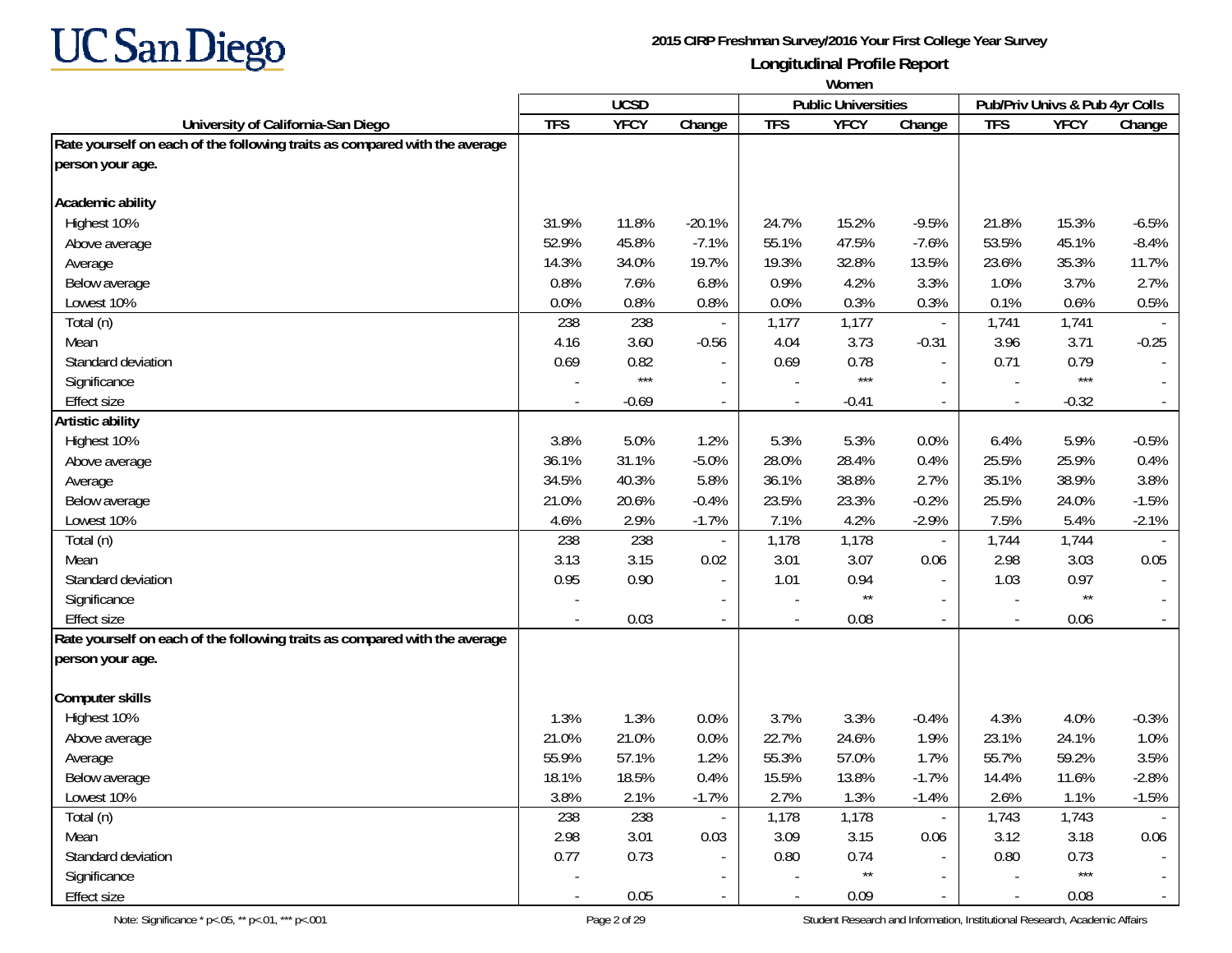

|                                    | <b>VVUIIEII</b>          |             |                          |            |                            |                          |                          |                                |                          |
|------------------------------------|--------------------------|-------------|--------------------------|------------|----------------------------|--------------------------|--------------------------|--------------------------------|--------------------------|
|                                    |                          | <b>UCSD</b> |                          |            | <b>Public Universities</b> |                          |                          | Pub/Priv Univs & Pub 4yr Colls |                          |
| University of California-San Diego | <b>TFS</b>               | <b>YFCY</b> | Change                   | <b>TFS</b> | <b>YFCY</b>                | Change                   | <b>TFS</b>               | <b>YFCY</b>                    | Change                   |
| Cooperativeness                    |                          |             |                          |            |                            |                          |                          |                                |                          |
| Highest 10%                        | 23.1%                    | 12.6%       | $-10.5%$                 | 24.5%      | 18.1%                      | $-6.4%$                  | 24.3%                    | 19.0%                          | $-5.3%$                  |
| Above average                      | 47.1%                    | 50.4%       | 3.3%                     | 46.0%      | 49.3%                      | 3.3%                     | 45.5%                    | 47.1%                          | 1.6%                     |
| Average                            | 26.5%                    | 35.7%       | 9.2%                     | 26.6%      | 30.4%                      | 3.8%                     | 27.6%                    | 31.8%                          | 4.2%                     |
| Below average                      | 3.4%                     | 1.3%        | $-2.1%$                  | 2.8%       | 2.2%                       | $-0.6%$                  | 2.4%                     | 2.0%                           | $-0.4%$                  |
| Lowest 10%                         | 0.0%                     | 0.0%        | 0.0%                     | 0.1%       | 0.0%                       | $-0.1%$                  | 0.2%                     | 0.2%                           | $0.0\%$                  |
| Total (n)                          | 238                      | 238         |                          | 1,179      | 1,179                      | $\sim$                   | 1,742                    | 1,742                          |                          |
| Mean                               | 3.90                     | 3.74        | $-0.16$                  | 3.92       | 3.83                       | $-0.09$                  | 3.91                     | 3.83                           | $-0.08$                  |
| Standard deviation                 | 0.79                     | 0.69        | $\overline{\phantom{a}}$ | 0.79       | 0.74                       | $\sim$                   | 0.79                     | 0.76                           | $\overline{\phantom{a}}$ |
| Significance                       |                          | $***$       |                          |            | $***$                      | $\sim$                   |                          | $***$                          | $\sim$                   |
| <b>Effect size</b>                 | $\overline{\phantom{a}}$ | $-0.21$     | $\overline{\phantom{a}}$ |            | $-0.11$                    | $\sim$                   | $\overline{\phantom{a}}$ | $-0.09$                        | $\overline{\phantom{a}}$ |
| Creativity                         |                          |             |                          |            |                            |                          |                          |                                |                          |
| Highest 10%                        | 8.4%                     | 5.9%        | $-2.5%$                  | 14.2%      | 9.9%                       | $-4.3%$                  | 16.0%                    | 11.3%                          | $-4.7%$                  |
| Above average                      | 41.2%                    | 41.2%       | 0.0%                     | 38.5%      | 41.7%                      | 3.2%                     | 36.1%                    | 39.2%                          | 3.1%                     |
| Average                            | 40.8%                    | 45.0%       | 4.2%                     | 36.1%      | 38.5%                      | 2.4%                     | 36.5%                    | 39.8%                          | 3.3%                     |
| Below average                      | 9.2%                     | 7.6%        | $-1.6%$                  | 10.1%      | 8.7%                       | $-1.4%$                  | 10.0%                    | 8.4%                           | $-1.6%$                  |
| Lowest 10%                         | 0.4%                     | 0.4%        | 0.0%                     | 1.1%       | 1.1%                       | 0.0%                     | 1.4%                     | 1.4%                           | $0.0\%$                  |
| Total (n)                          | 238                      | 238         |                          | 1,178      | 1,178                      | $\sim$                   | 1,741                    | 1,741                          | $\overline{\phantom{a}}$ |
| Mean                               | 3.48                     | 3.45        | $-0.03$                  | 3.55       | 3.51                       | $-0.04$                  | 3.55                     | 3.51                           | $-0.04$                  |
| Standard deviation                 | 0.79                     | 0.74        | $\overline{\phantom{a}}$ | 0.89       | 0.83                       | $\overline{\phantom{a}}$ | 0.92                     | 0.85                           | $\overline{\phantom{a}}$ |
| Significance                       |                          |             | $\overline{\phantom{a}}$ |            |                            | $\sim$                   | $\overline{\phantom{a}}$ |                                | $\blacksquare$           |
| Effect size                        |                          | $-0.04$     | $\sim$                   |            | $-0.05$                    | $\sim$                   | $\overline{\phantom{a}}$ | $-0.05$                        |                          |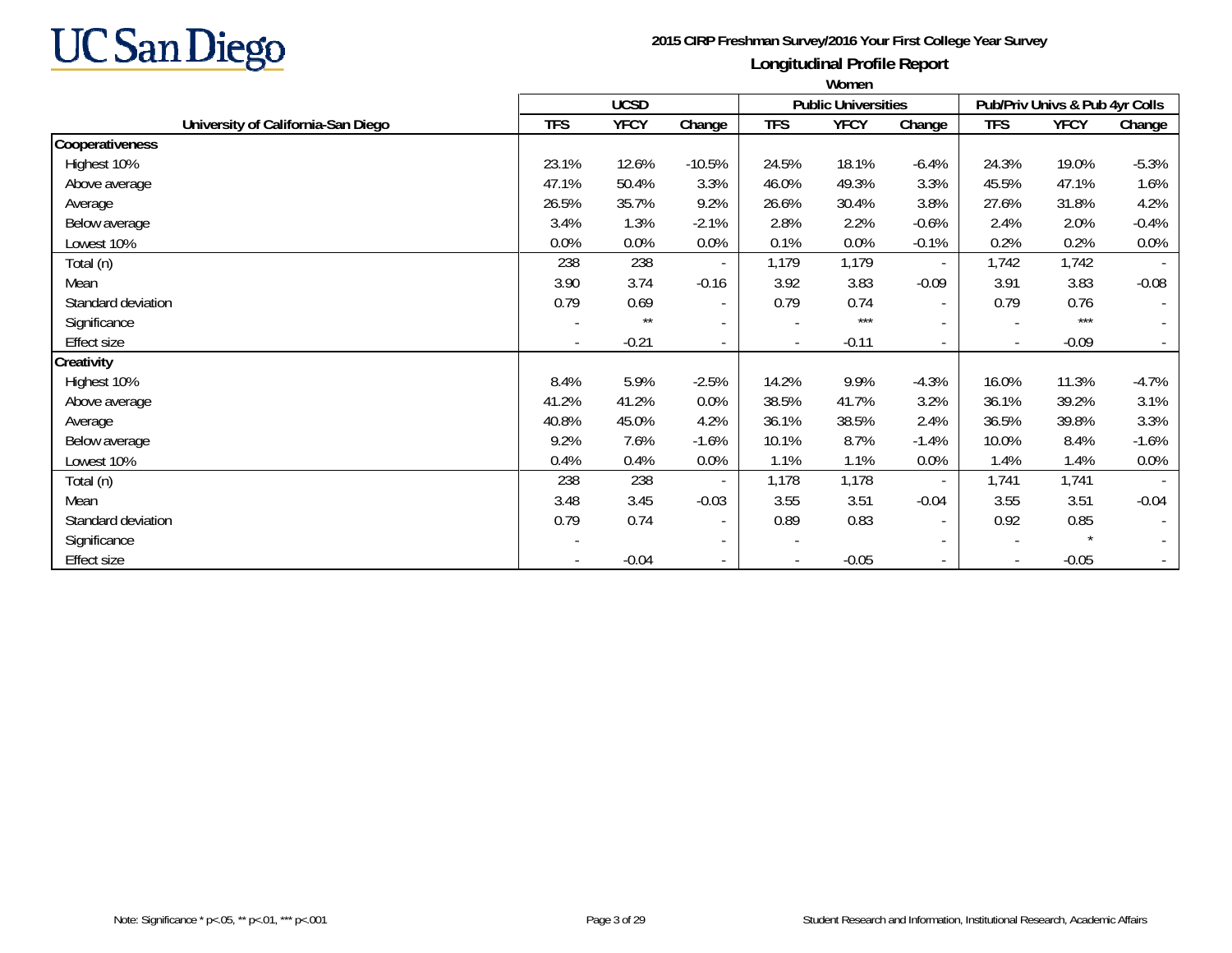

|                                                                            | Women          |              |                |            |                            |                          |                          |                                |         |
|----------------------------------------------------------------------------|----------------|--------------|----------------|------------|----------------------------|--------------------------|--------------------------|--------------------------------|---------|
|                                                                            |                | <b>UCSD</b>  |                |            | <b>Public Universities</b> |                          |                          | Pub/Priv Univs & Pub 4yr Colls |         |
| University of California-San Diego                                         | <b>TFS</b>     | <b>YFCY</b>  | Change         | <b>TFS</b> | <b>YFCY</b>                | Change                   | <b>TFS</b>               | <b>YFCY</b>                    | Change  |
| Rate yourself on each of the following traits as compared with the average |                |              |                |            |                            |                          |                          |                                |         |
| person your age.                                                           |                |              |                |            |                            |                          |                          |                                |         |
| Drive to achieve                                                           |                |              |                |            |                            |                          |                          |                                |         |
| Highest 10%                                                                | 36.4%          | 23.4%        | $-13.0%$       | 37.6%      | 29.2%                      | $-8.4%$                  | 37.8%                    | 29.9%                          | $-7.9%$ |
| Above average                                                              | 45.2%          | 38.9%        | $-6.3%$        | 42.5%      | 40.7%                      | $-1.8%$                  | 41.6%                    | 40.5%                          | $-1.1%$ |
| Average                                                                    | 14.2%          | 30.5%        | 16.3%          | 16.8%      | 25.7%                      | 8.9%                     | 17.8%                    | 25.1%                          | 7.3%    |
| Below average                                                              | 4.2%           | 6.3%         | 2.1%           | 3.0%       | 3.5%                       | 0.5%                     | 2.6%                     | 3.7%                           | 1.1%    |
| Lowest 10%                                                                 | 0.0%           | 0.8%         | 0.8%           | 0.2%       | 0.9%                       | 0.7%                     | 0.2%                     | 0.7%                           | 0.5%    |
| Total (n)                                                                  | 239            | 239          |                | 1,179      | 1,179                      | $\blacksquare$           | 1,744                    | 1,744                          |         |
| Mean                                                                       | 4.14           | 3.78         | $-0.36$        | 4.14       | 3.94                       | $-0.20$                  | 4.14                     | 3.95                           | $-0.19$ |
| Standard deviation                                                         | 0.81           | 0.91         |                | 0.81       | 0.88                       | $\overline{a}$           | 0.81                     | 0.87                           |         |
| Significance                                                               |                | $***$        | $\overline{a}$ |            | $***$                      | $\blacksquare$           |                          | $***$                          |         |
| Effect size                                                                |                | $-0.42$      | $\blacksquare$ |            | $-0.23$                    | $\blacksquare$           | $\overline{\phantom{a}}$ | $-0.22$                        |         |
| <b>Emotional health</b>                                                    |                |              |                |            |                            |                          |                          |                                |         |
| Highest 10%                                                                | 13.0%          | 7.5%         | $-5.5%$        | 12.6%      | 9.0%                       | $-3.6%$                  | 13.4%                    | 9.9%                           | $-3.5%$ |
| Above average                                                              | 26.8%          | 26.8%        | 0.0%           | 26.3%      | 24.0%                      | $-2.3%$                  | 27.1%                    | 24.5%                          | $-2.6%$ |
| Average                                                                    | 36.8%          | 35.6%        | $-1.2%$        | 38.8%      | 38.3%                      | $-0.5%$                  | 39.7%                    | 40.1%                          | 0.4%    |
| Below average                                                              | 21.3%          | 25.1%        | 3.8%           | 19.9%      | 23.6%                      | 3.7%                     | 17.5%                    | 20.1%                          | 2.6%    |
| Lowest 10%                                                                 | 2.1%           | 5.0%         | 2.9%           | 2.4%       | 5.2%                       | 2.8%                     | 2.3%                     | 5.3%                           | 3.0%    |
| Total (n)                                                                  | 239            | 239          |                | 1,179      | 1,179                      | $\overline{\phantom{a}}$ | 1,744                    | 1,744                          |         |
| Mean                                                                       | 3.27           | 3.07         | $-0.20$        | 3.27       | 3.08                       | $-0.19$                  | 3.32                     | 3.14                           | $-0.18$ |
| Standard deviation                                                         | 1.01           | 1.01         |                | 1.00       | 1.02                       | $\mathbf{r}$             | 0.99                     | 1.02                           |         |
| Significance                                                               |                | $\star\star$ |                |            | $***$                      |                          |                          | $***$                          |         |
| <b>Effect size</b>                                                         | $\overline{a}$ | $-0.20$      | $\overline{a}$ | $\sim$     | $-0.20$                    | $\blacksquare$           | $\overline{\phantom{a}}$ | $-0.19$                        |         |
| Leadership ability                                                         |                |              |                |            |                            |                          |                          |                                |         |
| Highest 10%                                                                | 18.9%          | 13.9%        | $-5.0%$        | 21.6%      | 16.9%                      | $-4.7%$                  | 22.1%                    | 18.1%                          | $-4.0%$ |
| Above average                                                              | 38.2%          | 40.3%        | 2.1%           | 39.3%      | 39.1%                      | $-0.2%$                  | 36.3%                    | 37.0%                          | 0.7%    |
| Average                                                                    | 31.5%          | 35.3%        | 3.8%           | 29.6%      | 34.9%                      | 5.3%                     | 31.7%                    | 35.5%                          | 3.8%    |
| Below average                                                              | 9.7%           | 9.7%         | 0.0%           | 8.1%       | 7.6%                       | $-0.5%$                  | 8.5%                     | 8.0%                           | $-0.5%$ |
| Lowest 10%                                                                 | 1.7%           | 0.8%         | $-0.9%$        | 1.4%       | 1.5%                       | 0.1%                     | 1.4%                     | 1.5%                           | 0.1%    |
| Total (n)                                                                  | 238            | 238          |                | 1,175      | 1,175                      | $\overline{\phantom{a}}$ | 1,739                    | 1,739                          |         |
| Mean                                                                       | 3.63           | 3.57         | $-0.06$        | 3.72       | 3.62                       | $-0.10$                  | 3.69                     | 3.62                           | $-0.07$ |
| Standard deviation                                                         | 0.95           | 0.88         |                | 0.94       | 0.90                       | $\overline{a}$           | 0.95                     | 0.92                           |         |
| Significance                                                               |                |              |                |            | $***$                      |                          |                          | $***$                          |         |
| <b>Effect size</b>                                                         |                | $-0.07$      |                |            | $-0.12$                    | $\overline{\phantom{a}}$ | $\overline{\phantom{a}}$ | $-0.08$                        |         |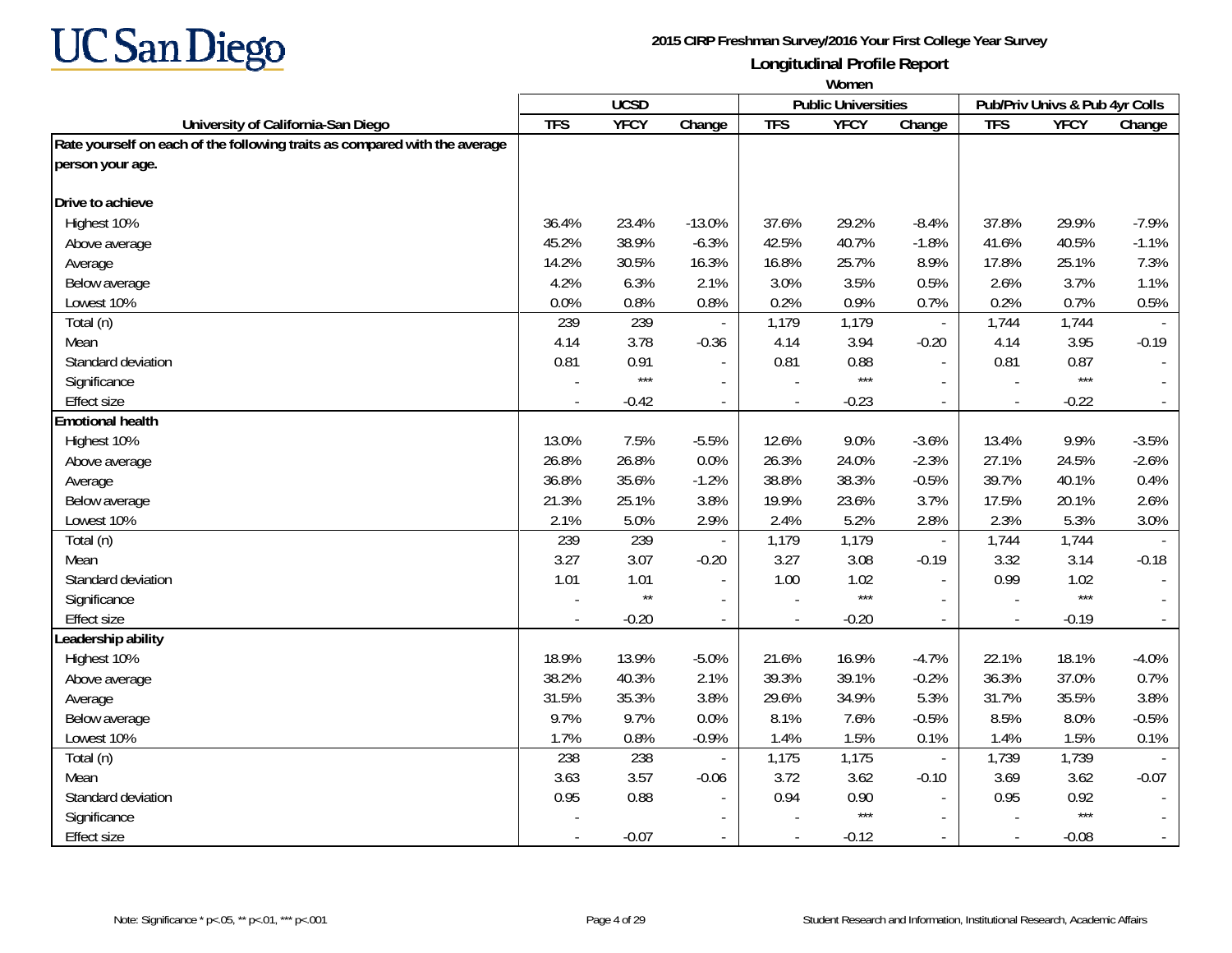

|                                                                            | Women      |             |                          |            |                            |                          |                          |                                |         |  |
|----------------------------------------------------------------------------|------------|-------------|--------------------------|------------|----------------------------|--------------------------|--------------------------|--------------------------------|---------|--|
|                                                                            |            | <b>UCSD</b> |                          |            | <b>Public Universities</b> |                          |                          | Pub/Priv Univs & Pub 4yr Colls |         |  |
| University of California-San Diego                                         | <b>TFS</b> | <b>YFCY</b> | Change                   | <b>TFS</b> | <b>YFCY</b>                | Change                   | <b>TFS</b>               | <b>YFCY</b>                    | Change  |  |
| Rate yourself on each of the following traits as compared with the average |            |             |                          |            |                            |                          |                          |                                |         |  |
| person your age.                                                           |            |             |                          |            |                            |                          |                          |                                |         |  |
| Mathematical ability                                                       |            |             |                          |            |                            |                          |                          |                                |         |  |
| Highest 10%                                                                | 18.5%      | 8.0%        | $-10.5%$                 | 13.5%      | 10.1%                      | $-3.4%$                  | 12.4%                    | 10.5%                          | $-1.9%$ |  |
| Above average                                                              | 42.9%      | 29.8%       | $-13.1%$                 | 38.9%      | 32.8%                      | $-6.1%$                  | 35.2%                    | 30.4%                          | $-4.8%$ |  |
| Average                                                                    | 29.4%      | 41.2%       | 11.8%                    | 33.6%      | 38.7%                      | 5.1%                     | 35.7%                    | 40.7%                          | 5.0%    |  |
| Below average                                                              | 7.6%       | 15.5%       | 7.9%                     | 10.4%      | 14.5%                      | 4.1%                     | 12.8%                    | 14.3%                          | 1.5%    |  |
| Lowest 10%                                                                 | 1.7%       | 5.5%        | 3.8%                     | 3.6%       | 3.9%                       | 0.3%                     | 3.9%                     | 4.1%                           | 0.2%    |  |
| Total (n)                                                                  | 238        | 238         |                          | 1,177      | 1,177                      | $\sim$                   | 1,740                    | 1,740                          |         |  |
| Mean                                                                       | 3.69       | 3.19        | $-0.50$                  | 3.48       | 3.31                       | $-0.17$                  | 3.39                     | 3.29                           | $-0.10$ |  |
| Standard deviation                                                         | 0.92       | 0.98        | $\overline{\phantom{a}}$ | 0.97       | 0.97                       | $\sim$                   | 0.99                     | 0.97                           |         |  |
| Significance                                                               |            | $***$       | $\overline{a}$           |            | $***$                      | $\overline{\phantom{a}}$ | $\overline{a}$           | $***$                          |         |  |
| <b>Effect size</b>                                                         |            | $-0.59$     | $\overline{\phantom{a}}$ |            | $-0.21$                    | $\overline{\phantom{a}}$ | $\blacksquare$           | $-0.12$                        |         |  |
| Physical health                                                            |            |             |                          |            |                            |                          |                          |                                |         |  |
| Highest 10%                                                                | 7.6%       | 4.7%        | $-2.9%$                  | 9.3%       | 6.4%                       | $-2.9%$                  | 10.0%                    | 6.9%                           | $-3.1%$ |  |
| Above average                                                              | 28.8%      | 26.7%       | $-2.1%$                  | 28.6%      | 25.3%                      | $-3.3%$                  | 27.8%                    | 24.7%                          | $-3.1%$ |  |
| Average                                                                    | 44.9%      | 50.4%       | 5.5%                     | 47.6%      | 51.1%                      | 3.5%                     | 47.7%                    | 50.3%                          | 2.6%    |  |
| Below average                                                              | 16.5%      | 15.7%       | $-0.8%$                  | 13.1%      | 15.4%                      | 2.3%                     | 13.0%                    | 15.9%                          | 2.9%    |  |
| Lowest 10%                                                                 | 2.1%       | 2.5%        | 0.4%                     | 1.4%       | 1.8%                       | 0.4%                     | 1.5%                     | 2.1%                           | 0.6%    |  |
| Total (n)                                                                  | 236        | 236         | $\overline{\phantom{a}}$ | 1,176      | 1,176                      | $\overline{\phantom{a}}$ | 1,742                    | 1,742                          |         |  |
| Mean                                                                       | 3.23       | 3.15        | $-0.08$                  | 3.31       | 3.19                       | $-0.12$                  | 3.32                     | 3.19                           | $-0.13$ |  |
| Standard deviation                                                         | 0.89       | 0.83        | $\overline{\phantom{a}}$ | 0.87       | 0.84                       | $\sim$                   | 0.88                     | 0.86                           |         |  |
| Significance                                                               |            |             | $\overline{\phantom{a}}$ |            | $***$                      | $\sim$                   | $\overline{a}$           | $***$                          |         |  |
| <b>Effect size</b>                                                         |            | $-0.09$     |                          |            | $-0.15$                    | $\overline{\phantom{a}}$ | $\overline{\phantom{a}}$ | $-0.15$                        |         |  |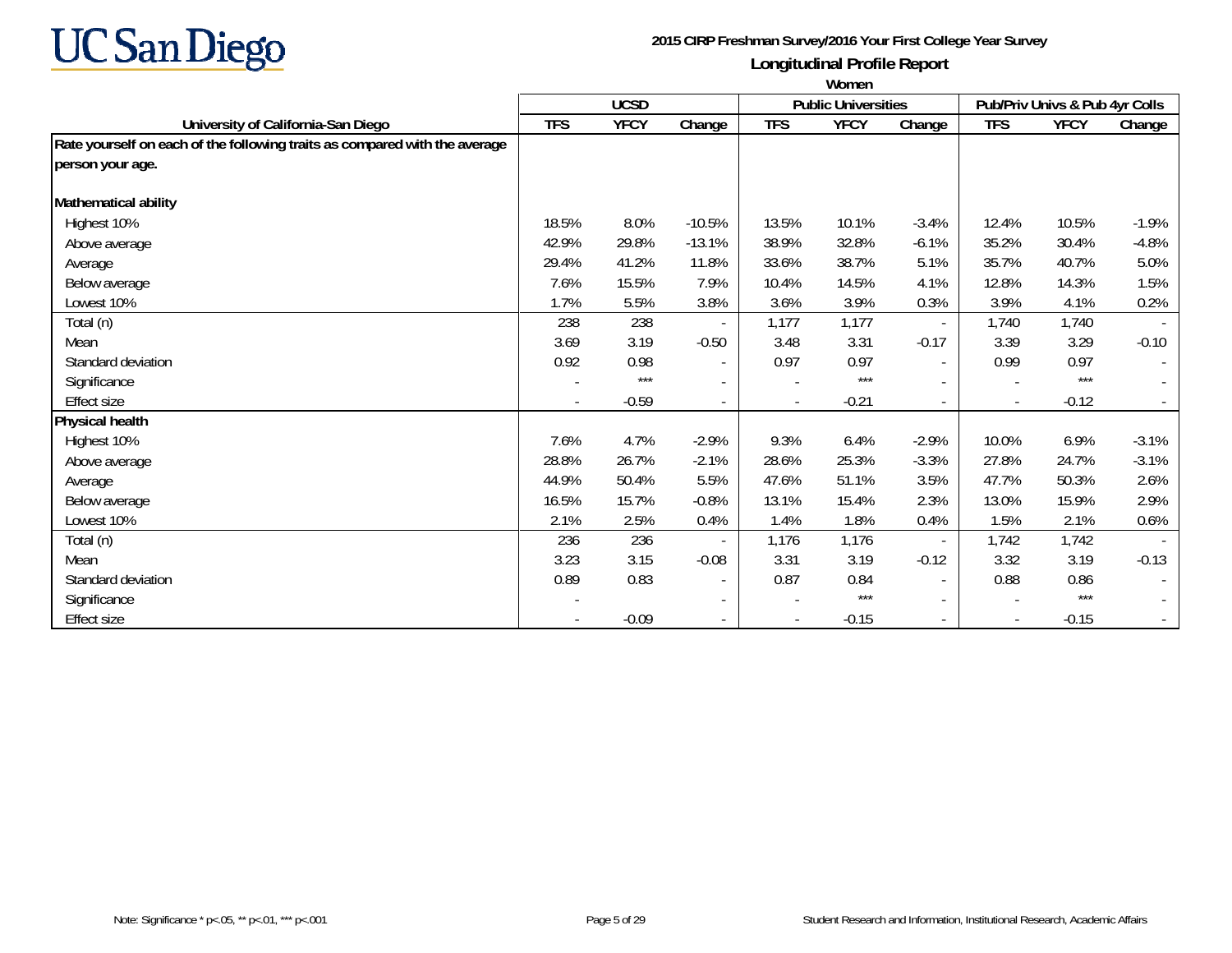

|                                                                            | Women                    |             |                          |            |                            |                          |                          |                                |         |
|----------------------------------------------------------------------------|--------------------------|-------------|--------------------------|------------|----------------------------|--------------------------|--------------------------|--------------------------------|---------|
|                                                                            |                          | <b>UCSD</b> |                          |            | <b>Public Universities</b> |                          |                          | Pub/Priv Univs & Pub 4yr Colls |         |
| University of California-San Diego                                         | <b>TFS</b>               | <b>YFCY</b> | Change                   | <b>TFS</b> | <b>YFCY</b>                | Change                   | <b>TFS</b>               | <b>YFCY</b>                    | Change  |
| Rate yourself on each of the following traits as compared with the average |                          |             |                          |            |                            |                          |                          |                                |         |
| person your age.                                                           |                          |             |                          |            |                            |                          |                          |                                |         |
| Public speaking ability                                                    |                          |             |                          |            |                            |                          |                          |                                |         |
| Highest 10%                                                                | 8.8%                     | 6.7%        | $-2.1%$                  | 9.2%       | 8.7%                       | $-0.5%$                  | 8.9%                     | 9.1%                           | 0.2%    |
| Above average                                                              | 29.3%                    | 29.3%       | 0.0%                     | 26.1%      | 25.5%                      | $-0.6%$                  | 24.1%                    | 24.1%                          | 0.0%    |
| Average                                                                    | 36.0%                    | 38.9%       | 2.9%                     | 38.0%      | 39.3%                      | 1.3%                     | 38.0%                    | 41.3%                          | 3.3%    |
| Below average                                                              | 17.6%                    | 21.3%       | 3.7%                     | 20.0%      | 21.2%                      | 1.2%                     | 22.0%                    | 20.1%                          | $-1.9%$ |
| Lowest 10%                                                                 | 8.4%                     | 3.8%        | $-4.6%$                  | 6.7%       | 5.3%                       | $-1.4%$                  | 7.0%                     | 5.4%                           | $-1.6%$ |
| Total (n)                                                                  | 239                      | 239         |                          | 1,180      | 1,180                      | $\overline{\phantom{a}}$ | 1,744                    | 1,744                          |         |
| Mean                                                                       | 3.13                     | 3.14        | 0.01                     | 3.11       | 3.11                       | 0.00                     | 3.06                     | 3.11                           | 0.05    |
| Standard deviation                                                         | 1.07                     | 0.95        | $\overline{\phantom{a}}$ | 1.04       | 1.01                       | $\sim$                   | 1.05                     | 1.01                           |         |
| Significance                                                               | $\overline{\phantom{a}}$ |             | $\overline{a}$           |            |                            |                          | $\overline{\phantom{a}}$ | $\star$                        |         |
| <b>Effect size</b>                                                         |                          | 0.01        | $\overline{\phantom{a}}$ |            | 0.00                       | $\overline{\phantom{a}}$ | $\overline{\phantom{a}}$ | 0.06                           |         |
| Risk-taking                                                                |                          |             |                          |            |                            |                          |                          |                                |         |
| Highest 10%                                                                | 7.1%                     | 5.0%        | $-2.1%$                  | 7.8%       | 6.9%                       | $-0.9%$                  | 8.4%                     | 7.8%                           | $-0.6%$ |
| Above average                                                              | 24.7%                    | 23.8%       | $-0.9%$                  | 26.7%      | 25.1%                      | $-1.6%$                  | 25.7%                    | 25.5%                          | $-0.2%$ |
| Average                                                                    | 40.6%                    | 47.7%       | 7.1%                     | 42.1%      | 46.4%                      | 4.3%                     | 44.1%                    | 46.3%                          | 2.2%    |
| Below average                                                              | 25.5%                    | 20.1%       | $-5.4%$                  | 20.9%      | 18.9%                      | $-2.0%$                  | 19.2%                    | 17.8%                          | $-1.4%$ |
| Lowest 10%                                                                 | 2.1%                     | 3.3%        | 1.2%                     | 2.5%       | 2.8%                       | 0.3%                     | 2.6%                     | 2.5%                           | $-0.1%$ |
| Total (n)                                                                  | 239                      | 239         |                          | 1,181      | 1,181                      | $\overline{\phantom{a}}$ | 1,746                    | 1,746                          |         |
| Mean                                                                       | 3.09                     | 3.07        | $-0.02$                  | 3.16       | 3.14                       | $-0.02$                  | 3.18                     | 3.18                           | 0.00    |
| Standard deviation                                                         | 0.93                     | 0.88        |                          | 0.93       | 0.90                       | $\blacksquare$           | 0.93                     | 0.90                           |         |
| Significance                                                               |                          |             |                          |            |                            |                          |                          |                                |         |
| <b>Effect size</b>                                                         | $\overline{a}$           | $-0.02$     | $\overline{a}$           |            | $-0.02$                    | $\blacksquare$           | $\sim$                   | 0.00                           |         |
| Self-confidence (intellectual)                                             |                          |             |                          |            |                            |                          |                          |                                |         |
| Highest 10%                                                                | 15.1%                    | 11.3%       | $-3.8%$                  | 16.2%      | 11.7%                      | $-4.5%$                  | 15.7%                    | 13.1%                          | $-2.6%$ |
| Above average                                                              | 38.9%                    | 28.9%       | $-10.0%$                 | 40.1%      | 36.1%                      | $-4.0%$                  | 38.1%                    | 35.4%                          | $-2.7%$ |
| Average                                                                    | 36.8%                    | 38.5%       | 1.7%                     | 33.8%      | 36.6%                      | 2.8%                     | 36.1%                    | 36.7%                          | 0.6%    |
| Below average                                                              | 8.4%                     | 18.0%       | 9.6%                     | 9.1%       | 13.5%                      | 4.4%                     | 8.7%                     | 12.5%                          | 3.8%    |
| Lowest 10%                                                                 | 0.8%                     | 3.3%        | 2.5%                     | 0.8%       | 2.2%                       | 1.4%                     | 1.4%                     | 2.3%                           | 0.9%    |
| Total (n)                                                                  | 239                      | 239         |                          | 1,181      | 1,181                      | $\Box$                   | 1,746                    | 1,746                          |         |
| Mean                                                                       | 3.59                     | 3.27        | $-0.32$                  | 3.62       | 3.42                       | $-0.20$                  | 3.58                     | 3.45                           | $-0.13$ |
| Standard deviation                                                         | 0.87                     | 0.99        |                          | 0.89       | 0.94                       |                          | 0.90                     | 0.95                           | $\sim$  |
| Significance                                                               |                          | $***$       | $\blacksquare$           |            | $***$                      | $\sim$                   |                          | $***$                          |         |
| Effect size                                                                |                          | $-0.31$     |                          |            | $-0.21$                    |                          | $\sim$                   | $-0.14$                        |         |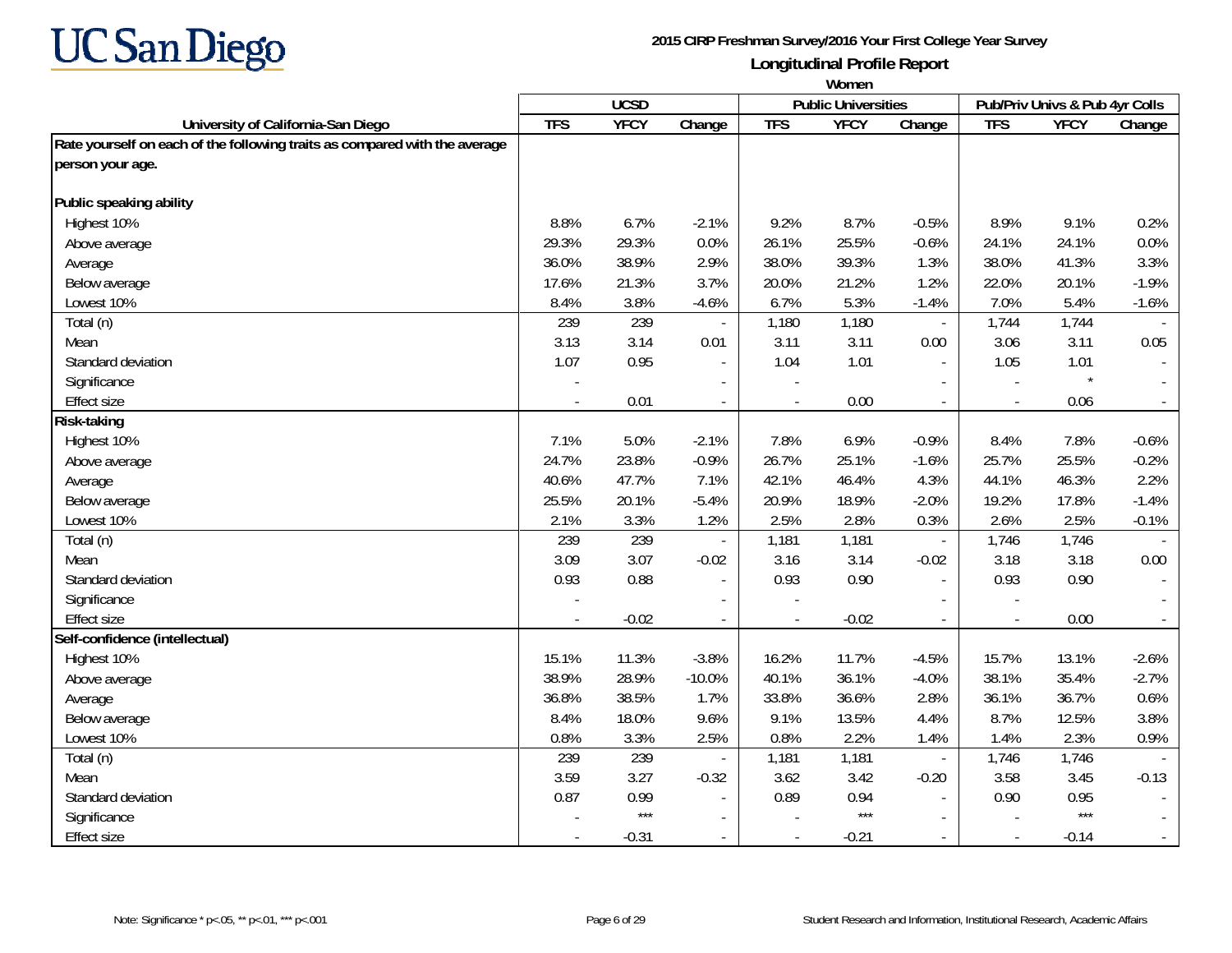

|                                                                            | Women                    |             |                          |            |                            |                          |                          |                                |         |
|----------------------------------------------------------------------------|--------------------------|-------------|--------------------------|------------|----------------------------|--------------------------|--------------------------|--------------------------------|---------|
|                                                                            |                          | <b>UCSD</b> |                          |            | <b>Public Universities</b> |                          |                          | Pub/Priv Univs & Pub 4yr Colls |         |
| University of California-San Diego                                         | <b>TFS</b>               | <b>YFCY</b> | Change                   | <b>TFS</b> | <b>YFCY</b>                | Change                   | <b>TFS</b>               | <b>YFCY</b>                    | Change  |
| Rate yourself on each of the following traits as compared with the average |                          |             |                          |            |                            |                          |                          |                                |         |
| person your age.                                                           |                          |             |                          |            |                            |                          |                          |                                |         |
|                                                                            |                          |             |                          |            |                            |                          |                          |                                |         |
| Self-confidence (social)                                                   |                          |             |                          |            |                            |                          |                          |                                |         |
| Highest 10%                                                                | 8.4%                     | 9.2%        | 0.8%                     | 11.3%      | 10.2%                      | $-1.1%$                  | 12.3%                    | 11.0%                          | $-1.3%$ |
| Above average                                                              | 23.5%                    | 23.9%       | 0.4%                     | 25.4%      | 24.3%                      | $-1.1%$                  | 25.9%                    | 25.4%                          | $-0.5%$ |
| Average                                                                    | 40.8%                    | 35.3%       | $-5.5%$                  | 36.8%      | 36.2%                      | $-0.6%$                  | 36.8%                    | 37.0%                          | 0.2%    |
| Below average                                                              | 22.7%                    | 26.9%       | 4.2%                     | 22.3%      | 24.1%                      | 1.8%                     | 20.7%                    | 22.1%                          | 1.4%    |
| Lowest 10%                                                                 | 4.6%                     | 4.6%        | 0.0%                     | 4.2%       | 5.2%                       | 1.0%                     | 4.3%                     | 4.5%                           | 0.2%    |
| Total (n)                                                                  | 238                      | 238         |                          | 1,178      | 1,178                      | $\overline{\phantom{a}}$ | 1,743                    | 1,743                          |         |
| Mean                                                                       | 3.08                     | 3.06        | $-0.02$                  | 3.17       | 3.10                       | $-0.07$                  | 3.21                     | 3.16                           | $-0.05$ |
| Standard deviation                                                         | 0.99                     | 1.03        | $\overline{\phantom{a}}$ | 1.03       | 1.04                       | $\overline{\phantom{a}}$ | 1.04                     | 1.03                           |         |
| Significance                                                               |                          |             |                          |            | $^{\star\star}$            | $\sim$                   | $\overline{\phantom{a}}$ | $\star$                        |         |
| <b>Effect size</b>                                                         | $\overline{\phantom{a}}$ | $-0.02$     | $\overline{\phantom{a}}$ |            | $-0.07$                    | $\overline{\phantom{a}}$ | $\blacksquare$           | $-0.05$                        |         |
| Rate yourself on each of the following traits as compared with the average |                          |             |                          |            |                            |                          |                          |                                |         |
| person your age.                                                           |                          |             |                          |            |                            |                          |                          |                                |         |
| <b>Spirituality</b>                                                        |                          |             |                          |            |                            |                          |                          |                                |         |
| Highest 10%                                                                | 9.8%                     | 10.2%       | 0.4%                     | 14.4%      | 12.3%                      | $-2.1%$                  | 15.0%                    | 13.2%                          | $-1.8%$ |
| Above average                                                              | 19.6%                    | 17.4%       | $-2.2%$                  | 23.7%      | 23.1%                      | $-0.6%$                  | 23.1%                    | 23.8%                          | 0.7%    |
| Average                                                                    | 35.7%                    | 36.6%       | 0.9%                     | 36.5%      | 39.4%                      | 2.9%                     | 37.9%                    | 40.8%                          | 2.9%    |
| Below average                                                              | 22.1%                    | 20.4%       | $-1.7%$                  | 16.7%      | 15.2%                      | $-1.5%$                  | 16.6%                    | 13.6%                          | $-3.0%$ |
| Lowest 10%                                                                 | 12.8%                    | 15.3%       | 2.5%                     | 8.7%       | 10.1%                      | 1.4%                     | 7.3%                     | 8.6%                           | 1.3%    |
| Total (n)                                                                  | 235                      | 235         |                          | 1,174      | 1,174                      |                          | 1,734                    | 1,734                          |         |
| Mean                                                                       | 2.91                     | 2.87        | $-0.04$                  | 3.18       | 3.12                       | $-0.06$                  | 3.22                     | 3.19                           | $-0.03$ |
| Standard deviation                                                         | 1.15                     | 1.18        | $\overline{\phantom{a}}$ | 1.14       | 1.12                       | $\overline{\phantom{a}}$ | 1.11                     | 1.10                           |         |
| Significance                                                               |                          | $-0.62$     | $\overline{\phantom{a}}$ |            | $-0.31$                    | $\overline{\phantom{a}}$ | $\overline{\phantom{a}}$ | 0.53                           |         |
| <b>Effect size</b>                                                         |                          | $-0.04$     |                          |            | $-0.47$                    |                          | $\overline{\phantom{a}}$ | $-0.12$                        |         |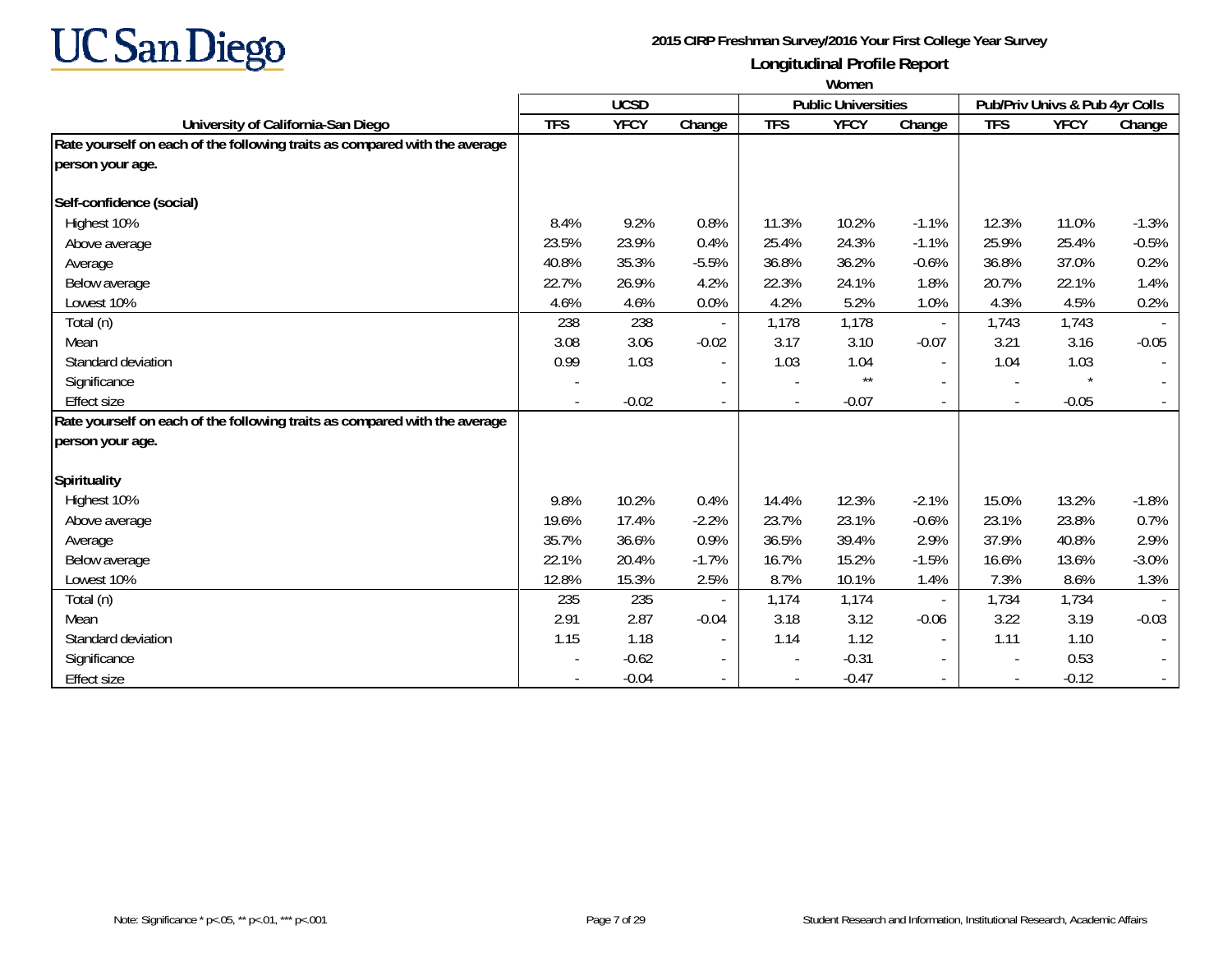

|                                                                            | Women                    |             |                          |            |                            |                          |                          |                                |                          |
|----------------------------------------------------------------------------|--------------------------|-------------|--------------------------|------------|----------------------------|--------------------------|--------------------------|--------------------------------|--------------------------|
|                                                                            |                          | <b>UCSD</b> |                          |            | <b>Public Universities</b> |                          |                          | Pub/Priv Univs & Pub 4yr Colls |                          |
| University of California-San Diego                                         | <b>TFS</b>               | <b>YFCY</b> | Change                   | <b>TFS</b> | <b>YFCY</b>                | Change                   | <b>TFS</b>               | <b>YFCY</b>                    | Change                   |
| Rate yourself on each of the following traits as compared with the average |                          |             |                          |            |                            |                          |                          |                                |                          |
| person your age.                                                           |                          |             |                          |            |                            |                          |                          |                                |                          |
|                                                                            |                          |             |                          |            |                            |                          |                          |                                |                          |
| <b>Understanding of others</b>                                             |                          |             |                          |            |                            |                          |                          |                                |                          |
| Highest 10%                                                                | 25.5%                    | 26.8%       | 1.3%                     | 27.1%      | 26.5%                      | $-0.6%$                  | 28.0%                    | 27.3%                          | $-0.7%$                  |
| Above average                                                              | 50.6%                    | 43.8%       | $-6.8%$                  | 47.9%      | 42.2%                      | $-5.7%$                  | 46.8%                    | 42.1%                          | $-4.7%$                  |
| Average                                                                    | 22.6%                    | 25.1%       | 2.5%                     | 23.4%      | 27.3%                      | 3.9%                     | 23.7%                    | 27.5%                          | 3.8%                     |
| Below average                                                              | 1.3%                     | 3.8%        | 2.5%                     | 1.5%       | 3.6%                       | 2.1%                     | 1.3%                     | 2.8%                           | 1.5%                     |
| Lowest 10%                                                                 | 0.0%                     | 0.4%        | 0.4%                     | 0.1%       | 0.4%                       | 0.3%                     | 0.2%                     | 0.3%                           | 0.1%                     |
| Total (n)                                                                  | 235                      | 235         | $\overline{a}$           | 1,174      | 1,174                      | $\overline{\phantom{a}}$ | 1,741                    | 1,741                          | $\sim$                   |
| Mean                                                                       | 4.00                     | 3.93        | $-0.07$                  | 4.00       | 3.91                       | $-0.09$                  | 4.01                     | 3.93                           | $-0.08$                  |
| Standard deviation                                                         | 0.73                     | 0.84        |                          | 0.76       | 0.84                       |                          | 0.77                     | 0.83                           |                          |
| Significance                                                               |                          |             |                          |            | $***$                      | $\overline{\phantom{a}}$ |                          | $***$                          |                          |
| <b>Effect size</b>                                                         |                          | $-0.09$     | $\overline{\phantom{a}}$ |            | $-0.11$                    | $\blacksquare$           |                          | $-0.09$                        | $\sim$                   |
| Writing ability                                                            |                          |             |                          |            |                            |                          |                          |                                |                          |
| Highest 10%                                                                | 12.8%                    | 14.5%       | 1.7%                     | 14.3%      | 15.3%                      | 1.0%                     | 13.7%                    | 14.7%                          | 1.0%                     |
| Above average                                                              | 40.0%                    | 38.7%       | $-1.3%$                  | 39.9%      | 40.9%                      | 1.0%                     | 37.0%                    | 38.5%                          | 1.5%                     |
| Average                                                                    | 37.9%                    | 36.6%       | $-1.3%$                  | 36.8%      | 35.3%                      | $-1.5%$                  | 39.0%                    | 37.8%                          | $-1.2%$                  |
| Below average                                                              | 8.5%                     | 9.4%        | 0.9%                     | 8.1%       | 7.6%                       | $-0.5%$                  | 8.8%                     | 7.7%                           | $-1.1%$                  |
| Lowest 10%                                                                 | 0.9%                     | 0.9%        | 0.0%                     | 0.9%       | 0.9%                       | 0.0%                     | 1.5%                     | 1.3%                           | $-0.2%$                  |
| Total (n)                                                                  | 235                      | 235         |                          | 1,176      | 1,176                      | $\overline{\phantom{a}}$ | 1,742                    | 1,742                          | $\sim$                   |
| Mean                                                                       | 3.55                     | 3.57        | 0.02                     | 3.59       | 3.62                       | 0.03                     | 3.53                     | 3.58                           | 0.05                     |
| Standard deviation                                                         | 0.85                     | 0.88        | $\sim$                   | 0.86       | 0.87                       | $\blacksquare$           | 0.89                     | 0.88                           |                          |
| Significance                                                               | $\overline{\phantom{a}}$ |             |                          |            |                            | $\overline{\phantom{a}}$ |                          | $^{\star\star}$                |                          |
| <b>Effect size</b>                                                         | $\overline{a}$           | 0.02        | $\overline{a}$           | $\sim$     | 0.04                       | $\sim$                   | $\overline{\phantom{a}}$ | 0.06                           | $\sim$                   |
| How would you rate yourself in the following areas:                        |                          |             |                          |            |                            |                          |                          |                                |                          |
|                                                                            |                          |             |                          |            |                            |                          |                          |                                |                          |
| Ability to see the world from someone else's perspective                   |                          |             |                          |            |                            |                          |                          |                                |                          |
| A major strength                                                           | 34.1%                    | 38.0%       | 3.9%                     | 35.5%      | 37.1%                      | 1.6%                     | 33.7%                    | 36.8%                          | 3.1%                     |
| Somewhat strong                                                            | 46.7%                    | 41.9%       | $-4.8%$                  | 45.4%      | 41.8%                      | $-3.6%$                  | 44.4%                    | 41.1%                          | $-3.3%$                  |
| Average                                                                    | 17.9%                    | 18.8%       | 0.9%                     | 17.4%      | 18.7%                      | 1.3%                     | 19.9%                    | 19.8%                          | $-0.1%$                  |
| Somewhat weak                                                              | 1.3%                     | 0.9%        | $-0.4%$                  | 1.6%       | 2.0%                       | 0.4%                     | 1.8%                     | 2.1%                           | 0.3%                     |
| A major weakness                                                           | 0.0%                     | 0.4%        | 0.4%                     | 0.2%       | 0.4%                       | 0.2%                     | 0.2%                     | 0.3%                           | 0.1%                     |
| Total (n)                                                                  | 229                      | 229         | $\overline{\phantom{a}}$ | 1,159      | 1,159                      | $\overline{\phantom{a}}$ | 1,719                    | 1,719                          |                          |
| Mean                                                                       | 4.14                     | 4.16        | 0.02                     | 4.14       | 4.13                       | $-0.01$                  | 4.10                     | 4.12                           | 0.02                     |
| Standard deviation                                                         | 0.75                     | 0.79        | $\blacksquare$           | 0.77       | 0.81                       | $\sim$                   | 0.78                     | 0.81                           | $\sim$                   |
| Significance                                                               |                          |             |                          |            |                            |                          |                          |                                |                          |
| Effect size                                                                |                          | 0.02        |                          |            | $-0.01$                    |                          |                          | 0.02                           | $\overline{\phantom{a}}$ |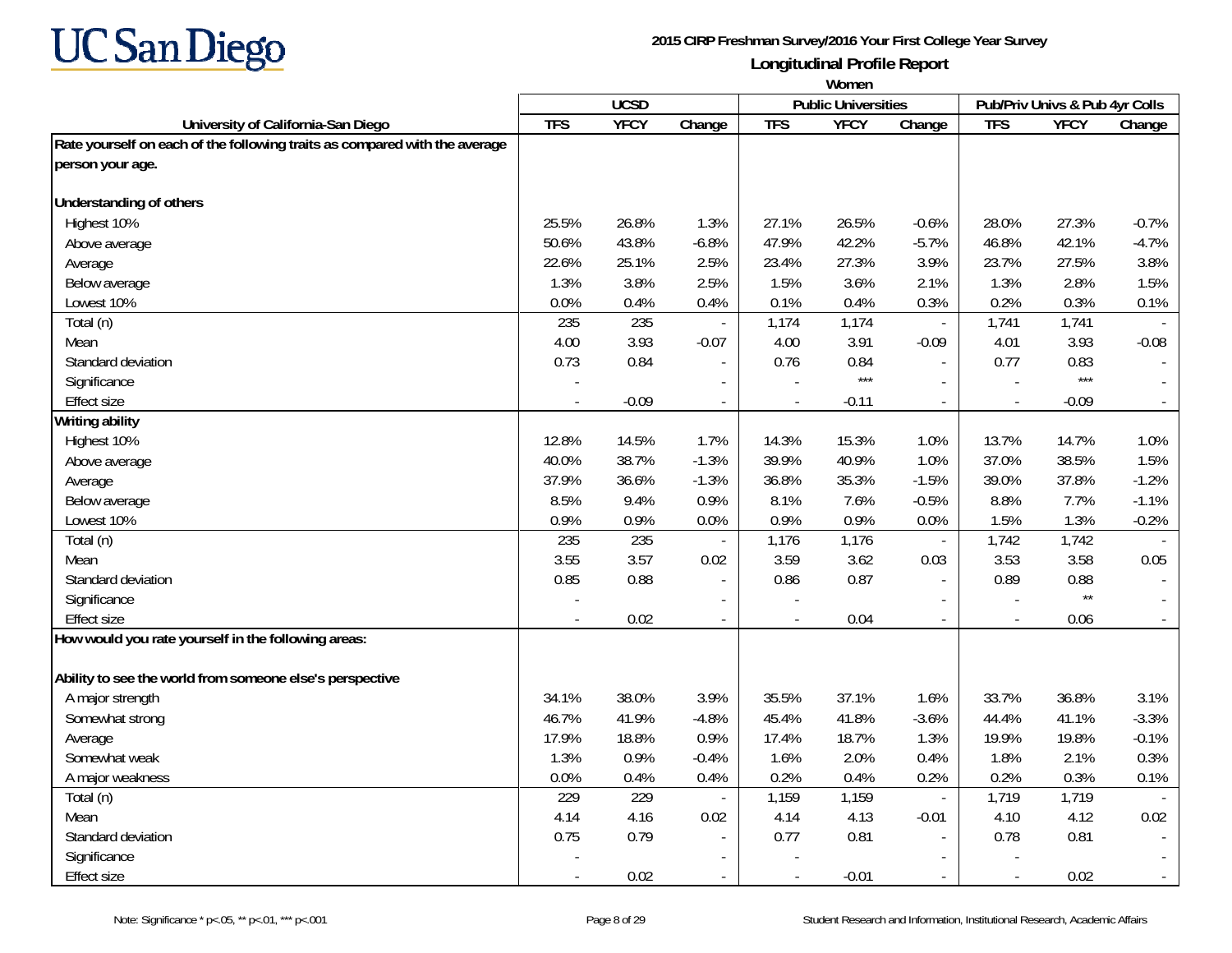

|                                                       | Women      |              |                          |            |                            |                          |                          |                                |         |
|-------------------------------------------------------|------------|--------------|--------------------------|------------|----------------------------|--------------------------|--------------------------|--------------------------------|---------|
|                                                       |            | <b>UCSD</b>  |                          |            | <b>Public Universities</b> |                          |                          | Pub/Priv Univs & Pub 4yr Colls |         |
| University of California-San Diego                    | <b>TFS</b> | <b>YFCY</b>  | Change                   | <b>TFS</b> | <b>YFCY</b>                | Change                   | <b>TFS</b>               | <b>YFCY</b>                    | Change  |
| How would you rate yourself in the following areas:   |            |              |                          |            |                            |                          |                          |                                |         |
| Tolerance of others with different beliefs            |            |              |                          |            |                            |                          |                          |                                |         |
| A major strength                                      | 47.1%      | 41.4%        | $-5.7%$                  | 50.4%      | 46.1%                      | $-4.3%$                  | 47.4%                    | 45.1%                          | $-2.3%$ |
| Somewhat strong                                       | 41.4%      | 48.5%        | 7.1%                     | 35.0%      | 39.0%                      | 4.0%                     | 35.4%                    | 38.4%                          | 3.0%    |
| Average                                               | 11.0%      | 9.7%         | $-1.3%$                  | 12.9%      | 12.4%                      | $-0.5%$                  | 15.0%                    | 14.3%                          | $-0.7%$ |
| Somewhat weak                                         | 0.4%       | 0.4%         | 0.0%                     | 1.5%       | 2.3%                       | 0.8%                     | 1.9%                     | 1.9%                           | 0.0%    |
| A major weakness                                      | 0.0%       | 0.0%         | 0.0%                     | 0.2%       | 0.3%                       | 0.1%                     | 0.3%                     | 0.2%                           | $-0.1%$ |
| Total (n)                                             | 227        | 227          | $\overline{\phantom{a}}$ | 1,154      | 1,154                      | $\overline{\phantom{a}}$ | 1,713                    | 1,713                          |         |
| Mean                                                  | 4.35       | 4.31         | $-0.04$                  | 4.34       | 4.28                       | $-0.06$                  | 4.28                     | 4.26                           | $-0.02$ |
| Standard deviation                                    | 0.69       | 0.66         | $\blacksquare$           | 0.77       | 0.79                       |                          | 0.81                     | 0.79                           |         |
| Significance                                          |            |              |                          |            |                            |                          |                          |                                |         |
| <b>Effect size</b>                                    |            | $-0.06$      |                          |            | $-0.07$                    |                          | $\overline{a}$           | $-0.02$                        |         |
| Openness to having my own views challenged            |            |              |                          |            |                            |                          |                          |                                |         |
| A major strength                                      | 22.0%      | 25.1%        | 3.1%                     | 26.2%      | 26.6%                      | 0.4%                     | 25.6%                    | 27.9%                          | 2.3%    |
| Somewhat strong                                       | 37.0%      | 47.1%        | 10.1%                    | 36.7%      | 42.6%                      | 5.9%                     | 36.6%                    | 41.4%                          | 4.8%    |
| Average                                               | 33.9%      | 22.5%        | $-11.4%$                 | 29.8%      | 24.9%                      | $-4.9%$                  | 30.3%                    | 25.6%                          | $-4.7%$ |
| Somewhat weak                                         | 6.6%       | 4.4%         | $-2.2%$                  | 6.9%       | 5.2%                       | $-1.7%$                  | 7.1%                     | 4.4%                           | $-2.7%$ |
| A major weakness                                      | 0.4%       | 0.9%         | 0.5%                     | 0.4%       | 0.7%                       | 0.3%                     | 0.4%                     | 0.6%                           | 0.2%    |
| Total (n)                                             | 227        | 227          |                          | 1,154      | 1,154                      | $\overline{\phantom{a}}$ | 1,710                    | 1,710                          |         |
| Mean                                                  | 3.74       | 3.91         | 0.17                     | 3.81       | 3.89                       | 0.08                     | 3.80                     | 3.91                           | 0.11    |
| Standard deviation                                    | 0.89       | 0.85         | $\overline{\phantom{a}}$ | 0.92       | 0.88                       | $\overline{\phantom{a}}$ | 0.92                     | 0.87                           |         |
| Significance                                          |            | $\star\star$ | $\overline{\phantom{a}}$ |            | $\star\star$               |                          | $\overline{\phantom{a}}$ | $***$                          |         |
| <b>Effect size</b>                                    |            | 0.17         | $\overline{\phantom{a}}$ |            | 0.08                       | $\sim$                   | $\overline{\phantom{a}}$ | 0.11                           |         |
| Ability to discuss and negotiate controversial issues |            |              |                          |            |                            |                          |                          |                                |         |
| A major strength                                      | 31.9%      | 33.6%        | 1.7%                     | 33.0%      | 32.8%                      | $-0.2%$                  | 32.1%                    | 32.3%                          | 0.2%    |
| Somewhat strong                                       | 39.4%      | 38.1%        | $-1.3%$                  | 37.7%      | 38.8%                      | 1.1%                     | 35.2%                    | 37.5%                          | 2.3%    |
| Average                                               | 20.8%      | 23.0%        | 2.2%                     | 23.5%      | 22.5%                      | $-1.0%$                  | 25.6%                    | 24.5%                          | $-1.1%$ |
| Somewhat weak                                         | 6.2%       | 4.9%         | $-1.3%$                  | 4.7%       | 5.4%                       | 0.7%                     | 6.0%                     | 5.1%                           | $-0.9%$ |
| A major weakness                                      | 1.8%       | 0.4%         | $-1.4%$                  | 1.1%       | 0.4%                       | $-0.7%$                  | 1.1%                     | 0.6%                           | $-0.5%$ |
| Total (n)                                             | 226        | 226          |                          | 1,151      | 1,151                      | $\overline{\phantom{a}}$ | 1,708                    | 1,708                          |         |
| Mean                                                  | 3.93       | 4.00         | 0.07                     | 3.97       | 3.98                       | 0.01                     | 3.91                     | 3.96                           | 0.05    |
| Standard deviation                                    | 0.97       | 0.90         | $\blacksquare$           | 0.92       | 0.90                       |                          | 0.95                     | 0.91                           |         |
| Significance                                          |            |              |                          |            |                            |                          |                          |                                |         |
| <b>Effect size</b>                                    |            | 0.07         |                          |            | 0.01                       |                          | $\blacksquare$           | 0.05                           |         |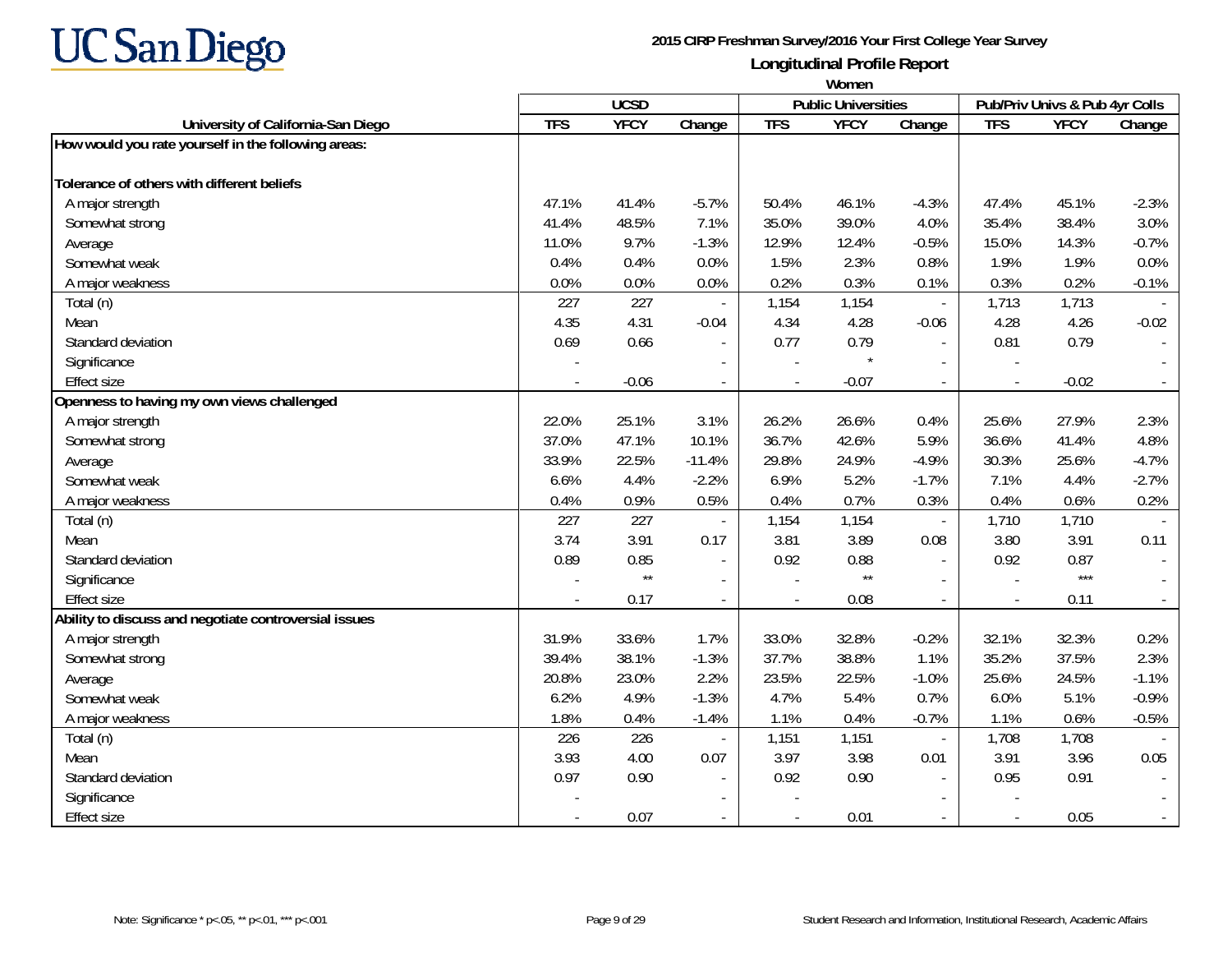

|                                                     | Women      |              |                          |            |                            |                          |            |                                |                          |
|-----------------------------------------------------|------------|--------------|--------------------------|------------|----------------------------|--------------------------|------------|--------------------------------|--------------------------|
|                                                     |            | <b>UCSD</b>  |                          |            | <b>Public Universities</b> |                          |            | Pub/Priv Univs & Pub 4yr Colls |                          |
| University of California-San Diego                  | <b>TFS</b> | <b>YFCY</b>  | Change                   | <b>TFS</b> | <b>YFCY</b>                | Change                   | <b>TFS</b> | <b>YFCY</b>                    | Change                   |
| How would you rate yourself in the following areas: |            |              |                          |            |                            |                          |            |                                |                          |
| Ability to work cooperatively with diverse people   |            |              |                          |            |                            |                          |            |                                |                          |
| A major strength                                    | 48.0%      | 42.7%        | $-5.3%$                  | 54.9%      | 49.4%                      | $-5.5%$                  | 53.8%      | 49.4%                          | $-4.4%$                  |
| Somewhat strong                                     | 38.8%      | 44.1%        | 5.3%                     | 33.2%      | 36.7%                      | 3.5%                     | 33.2%      | 35.4%                          | 2.2%                     |
| Average                                             | 11.9%      | 13.2%        | 1.3%                     | 10.2%      | 13.3%                      | 3.1%                     | 11.4%      | 14.2%                          | 2.8%                     |
| Somewhat weak                                       | 1.3%       | 0.0%         | $-1.3%$                  | 1.5%       | 0.4%                       | $-1.1%$                  | 1.5%       | 0.8%                           | $-0.7%$                  |
| A major weakness                                    | 0.0%       | 0.0%         | 0.0%                     | 0.2%       | 0.2%                       | 0.0%                     | 0.1%       | 0.1%                           | 0.0%                     |
| Total (n)                                           | 227        | 227          |                          | 1,155      | 1,155                      | $\Box$                   | 1,713      | 1,713                          |                          |
| Mean                                                | 4.33       | 4.30         | $-0.03$                  | 4.41       | 4.35                       | $-0.06$                  | 4.39       | 4.33                           | $-0.06$                  |
| Standard deviation                                  | 0.74       | 0.69         | $\overline{\phantom{a}}$ | 0.75       | 0.74                       | $\overline{\phantom{a}}$ | 0.75       | 0.75                           | $\overline{\phantom{a}}$ |
| Significance                                        |            |              |                          |            | $\star\star$               |                          |            | $\star\star$                   | $\sim$                   |
| <b>Effect size</b>                                  |            | $-0.04$      | $\overline{\phantom{a}}$ |            | $-0.07$                    | $\overline{\phantom{a}}$ | $\sim$     | $-0.07$                        | $\sim$                   |
| Since entering this college, how often have you:    |            |              |                          |            |                            |                          |            |                                |                          |
| Attended a religious service                        |            |              |                          |            |                            |                          |            |                                |                          |
| Frequently                                          | 20.1%      | 12.2%        | $-7.9%$                  | 31.7%      | 16.8%                      | $-14.9%$                 | 32.7%      | 18.2%                          | $-14.5%$                 |
| Occasionally                                        | 31.9%      | 16.6%        | $-15.3%$                 | 33.2%      | 25.5%                      | $-7.7%$                  | 33.8%      | 26.6%                          | $-7.2%$                  |
| Not at all                                          | 48.0%      | 71.2%        | 23.2%                    | 35.1%      | 57.7%                      | 22.6%                    | 33.5%      | 55.3%                          | 21.8%                    |
| Total (n)                                           | 229        | 229          |                          | 1,156      | 1,156                      | $\blacksquare$           | 1,712      | 1,712                          |                          |
| Mean                                                | 1.72       | 1.41         | $-0.31$                  | 1.97       | 1.59                       | $-0.38$                  | 1.99       | 1.63                           | $-0.36$                  |
| Standard deviation                                  | 0.78       | 0.70         | $\blacksquare$           | 0.82       | 0.76                       | $\sim$                   | 0.81       | 0.77                           | $\sim$                   |
| Significance                                        |            | $***$        |                          |            | $***$                      | $\overline{\phantom{a}}$ |            | $***$                          |                          |
| <b>Effect size</b>                                  |            | $-0.48$      | $\sim$                   |            | $-0.55$                    | $\sim$                   |            | $-0.51$                        | $\sim$                   |
| Been bored in class                                 |            |              |                          |            |                            |                          |            |                                |                          |
| Frequently                                          | 36.7%      | 44.1%        | 7.4%                     | 33.0%      | 40.4%                      | 7.4%                     | 33.8%      | 38.2%                          | 4.4%                     |
| Occasionally                                        | 55.9%      | 54.6%        | $-1.3%$                  | 61.0%      | 56.2%                      | $-4.8%$                  | 59.6%      | 57.7%                          | $-1.9%$                  |
| Not at all                                          | 7.4%       | 1.3%         | $-6.1%$                  | 6.0%       | 3.4%                       | $-2.6%$                  | 6.6%       | 4.1%                           | $-2.5%$                  |
| Total (n)                                           | 229        | 229          |                          | 1,158      | 1,158                      | $\overline{\phantom{a}}$ | 1,714      | 1,714                          |                          |
| Mean                                                | 2.29       | 2.43         | 0.14                     | 2.27       | 2.37                       | 0.10                     | 2.27       | 2.34                           | 0.07                     |
| Standard deviation                                  | 0.60       | 0.52         |                          | 0.56       | 0.55                       |                          | 0.57       | 0.55                           |                          |
| Significance                                        |            | $\star\star$ | $\overline{\phantom{a}}$ |            | $***$                      | $\overline{\phantom{a}}$ |            | $***$                          |                          |
| <b>Effect size</b>                                  |            | 0.20         |                          |            | 0.15                       | $\sim$                   |            | 0.11                           | $\sim$                   |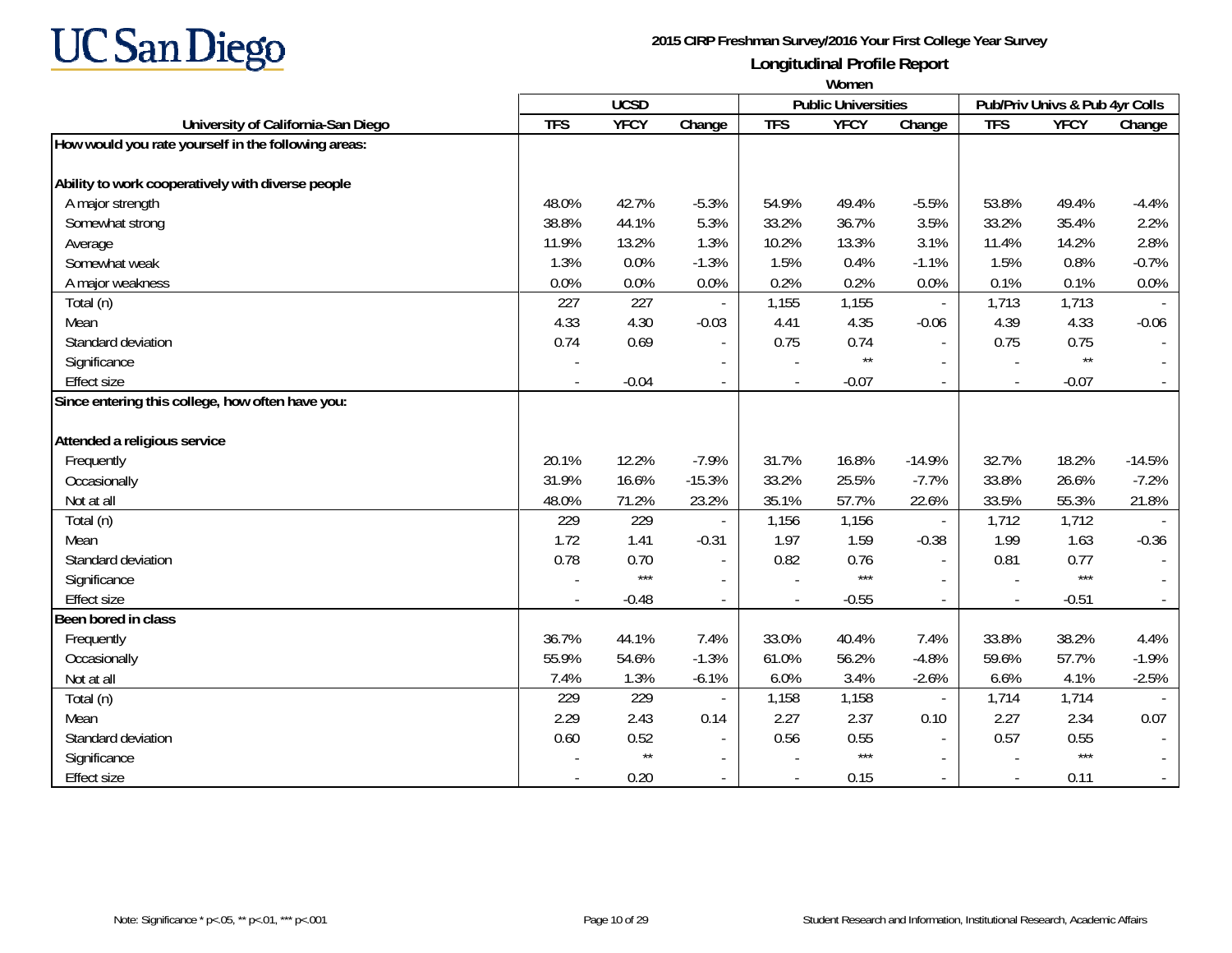

|                                                          | Women      |             |                          |            |                            |                          |                          |                                |          |
|----------------------------------------------------------|------------|-------------|--------------------------|------------|----------------------------|--------------------------|--------------------------|--------------------------------|----------|
|                                                          |            | <b>UCSD</b> |                          |            | <b>Public Universities</b> |                          |                          | Pub/Priv Univs & Pub 4yr Colls |          |
| University of California-San Diego                       | <b>TFS</b> | <b>YFCY</b> | Change                   | <b>TFS</b> | <b>YFCY</b>                | Change                   | <b>TFS</b>               | <b>YFCY</b>                    | Change   |
| Since entering this college, how often have you:         |            |             |                          |            |                            |                          |                          |                                |          |
| Demonstrated for a cause (e.g., boycott, rally, protest) |            |             |                          |            |                            |                          |                          |                                |          |
| Frequently                                               | 2.2%       | 2.6%        | 0.4%                     | 4.7%       | 2.9%                       | $-1.8%$                  | 4.2%                     | 3.5%                           | $-0.7%$  |
| Occasionally                                             | 16.6%      | 21.4%       | 4.8%                     | 19.8%      | 19.6%                      | $-0.2%$                  | 18.6%                    | 18.3%                          | $-0.3%$  |
| Not at all                                               | 81.2%      | 76.0%       | $-5.2%$                  | 75.5%      | 77.5%                      | 2.0%                     | 77.1%                    | 78.2%                          | 1.1%     |
| Total (n)                                                | 229        | 229         |                          | 1,149      | 1,149                      | $\equiv$                 | 1,701                    | 1,701                          |          |
| Mean                                                     | 1.21       | 1.27        | 0.06                     | 1.29       | 1.25                       | $-0.04$                  | 1.27                     | 1.25                           | $-0.02$  |
| Standard deviation                                       | 0.46       | 0.50        | $\blacksquare$           | 0.55       | 0.50                       | $\overline{\phantom{a}}$ | 0.53                     | 0.51                           |          |
| Significance                                             |            |             | $\overline{\phantom{a}}$ |            | $\star$                    |                          |                          |                                |          |
| <b>Effect size</b>                                       |            | 0.11        |                          |            | $-0.07$                    | $\overline{\phantom{a}}$ |                          | $-0.03$                        |          |
| Studied with other students                              |            |             |                          |            |                            |                          |                          |                                |          |
| Frequently                                               | 35.9%      | 35.5%       | $-0.4%$                  | 37.5%      | 43.0%                      | 5.5%                     | 36.1%                    | 40.3%                          | 4.2%     |
| Occasionally                                             | 53.2%      | 56.7%       | 3.5%                     | 52.0%      | 48.4%                      | $-3.6%$                  | 52.6%                    | 50.1%                          | $-2.5%$  |
| Not at all                                               | 10.8%      | 7.8%        | $-3.0%$                  | 10.5%      | 8.5%                       | $-2.0%$                  | 11.3%                    | 9.7%                           | $-1.6%$  |
| Total (n)                                                | 231        | 231         |                          | 1,158      | 1,158                      | $\overline{\phantom{a}}$ | 1,714                    | 1,714                          |          |
| Mean                                                     | 2.25       | 2.28        | 0.03                     | 2.27       | 2.34                       | 0.07                     | 2.25                     | 2.31                           | 0.06     |
| Standard deviation                                       | 0.64       | 0.60        | $\overline{\phantom{a}}$ | 0.64       | 0.63                       | $\sim$                   | 0.64                     | 0.64                           |          |
| Significance                                             |            |             |                          |            | $^{\star\star}$            |                          |                          | $\star\star$                   |          |
| <b>Effect size</b>                                       |            | 0.04        |                          |            | 0.09                       |                          | $\overline{\phantom{a}}$ | 0.08                           |          |
| Drank beer                                               |            |             |                          |            |                            |                          |                          |                                |          |
| Frequently                                               | 1.7%       | 5.2%        | 3.5%                     | 2.5%       | 7.5%                       | 5.0%                     | 2.2%                     | 7.4%                           | 5.2%     |
| Occasionally                                             | 21.2%      | 29.0%       | 7.8%                     | 17.7%      | 27.4%                      | 9.7%                     | 17.7%                    | 26.6%                          | 8.9%     |
| Not at all                                               | 77.1%      | 65.8%       | $-11.3%$                 | 79.8%      | 65.1%                      | $-14.7%$                 | 80.1%                    | 66.1%                          | $-14.0%$ |
| Total (n)                                                | 231        | 231         |                          | 1,155      | 1,159                      | $\overline{\phantom{a}}$ | 1,708                    | 1,712                          |          |
| Mean                                                     | 1.25       | 1.39        | 0.14                     | 1.23       | 1.42                       | 0.19                     | 1.22                     | 1.41                           | 0.19     |
| Standard deviation                                       | 0.47       | 0.59        | $\overline{\phantom{a}}$ | 0.48       | 0.63                       | $\overline{\phantom{a}}$ | 0.47                     | 0.62                           |          |
| Significance                                             |            | $***$       | $\overline{\phantom{a}}$ |            | $***$                      | $\overline{\phantom{a}}$ |                          | $***$                          |          |
| <b>Effect size</b>                                       |            | 0.23        |                          |            | 0.32                       |                          |                          | 0.33                           |          |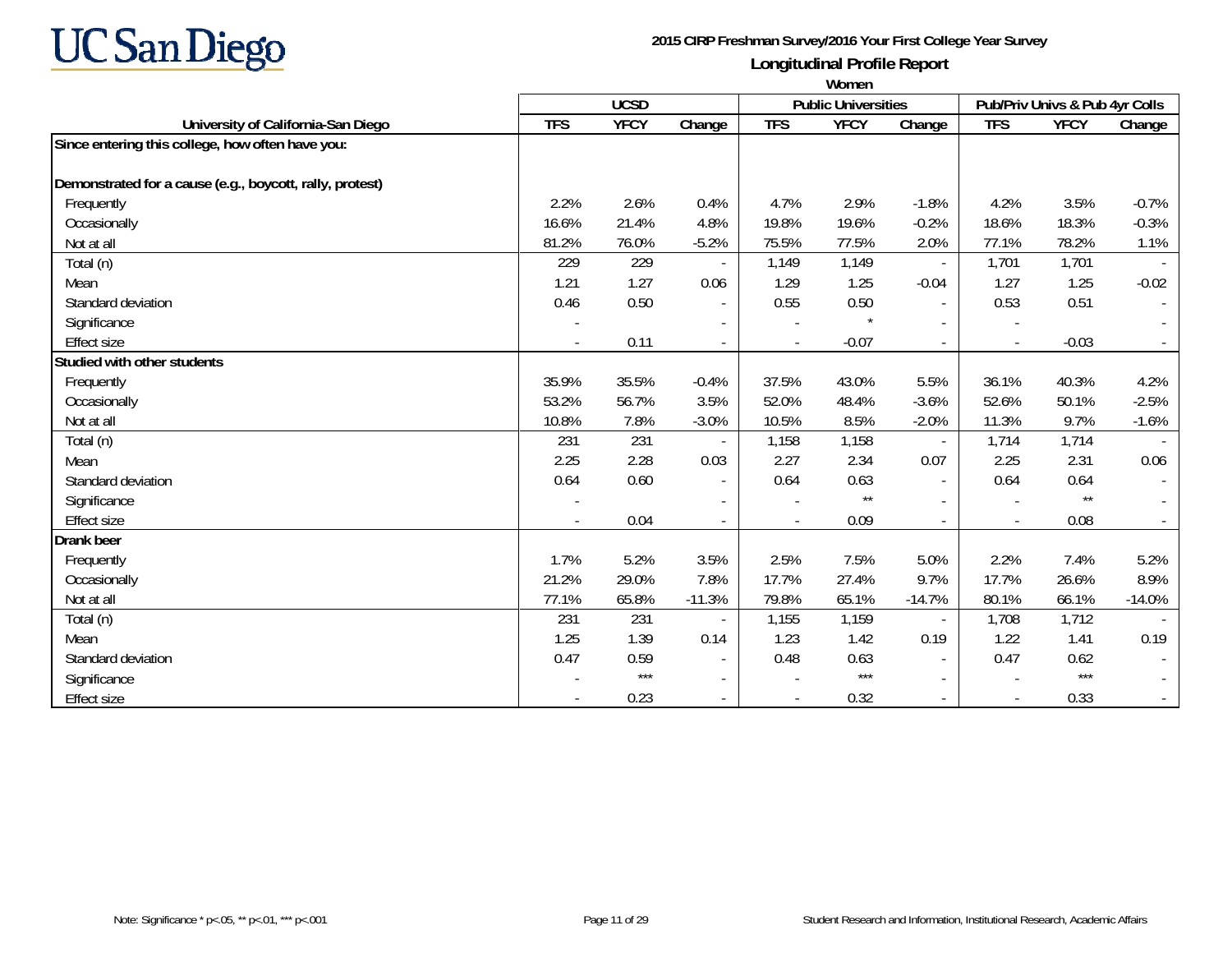

|                                                  | Women      |              |                          |                |                            |                             |                          |                                |                             |
|--------------------------------------------------|------------|--------------|--------------------------|----------------|----------------------------|-----------------------------|--------------------------|--------------------------------|-----------------------------|
|                                                  |            | <b>UCSD</b>  |                          |                | <b>Public Universities</b> |                             |                          | Pub/Priv Univs & Pub 4yr Colls |                             |
| University of California-San Diego               | <b>TFS</b> | <b>YFCY</b>  | Change                   | <b>TFS</b>     | <b>YFCY</b>                | Change                      | <b>TFS</b>               | <b>YFCY</b>                    | Change                      |
| Since entering this college, how often have you: |            |              |                          |                |                            |                             |                          |                                |                             |
|                                                  |            |              |                          |                |                            |                             |                          |                                |                             |
| Drank wine or liquor                             |            |              |                          |                |                            |                             |                          |                                |                             |
| Frequently                                       | 2.2%       | 8.6%         | 6.4%                     | 3.7%           | 12.5%                      | 8.8%                        | 3.1%                     | 11.4%                          | 8.3%                        |
| Occasionally                                     | 23.4%      | 34.1%        | 10.7%                    | 24.9%          | 34.8%                      | 9.9%                        | 25.8%                    | 35.0%                          | 9.2%                        |
| Not at all                                       | 74.5%      | 57.3%        | $-17.2%$                 | 71.4%          | 52.6%                      | $-18.8%$                    | 71.1%                    | 53.6%                          | $-17.5%$                    |
| Total (n)                                        | 231        | 232          |                          | 1,156          | 1,157                      | $\mathcal{L}_{\mathcal{A}}$ | 1,712                    | 1,712                          |                             |
| Mean                                             | 1.28       | 1.51         | 0.23                     | 1.32           | 1.60                       | 0.28                        | 1.32                     | 1.58                           | 0.26                        |
| Standard deviation                               | 0.49       | 0.65         |                          | 0.54           | 0.70                       | $\mathbf{r}$                | 0.53                     | 0.69                           |                             |
| Significance                                     |            | $***$        |                          |                | $***$                      | $\sim$                      |                          | $***$                          |                             |
| <b>Effect size</b>                               |            | 0.38         | $\overline{\phantom{a}}$ | $\overline{a}$ | 0.44                       | $\blacksquare$              | $\overline{\phantom{a}}$ | 0.41                           | $\mathcal{L}_{\mathcal{A}}$ |
| Felt overwhelmed by all you had to do            |            |              |                          |                |                            |                             |                          |                                |                             |
| Frequently                                       | 42.7%      | 54.3%        | 11.6%                    | 47.9%          | 58.5%                      | 10.6%                       | 47.9%                    | 55.8%                          | 7.9%                        |
| Occasionally                                     | 52.2%      | 42.2%        | $-10.0%$                 | 46.5%          | 38.8%                      | $-7.7%$                     | 45.7%                    | 40.5%                          | $-5.2%$                     |
| Not at all                                       | 5.2%       | 3.4%         | $-1.8%$                  | 5.5%           | 2.7%                       | $-2.8%$                     | 6.4%                     | 3.8%                           | $-2.6%$                     |
| Total (n)                                        | 232        | 232          |                          | 1,158          | 1,160                      | $\mathcal{L}_{\mathcal{A}}$ | 1,714                    | 1,718                          |                             |
| Mean                                             | 2.38       | 2.51         | 0.13                     | 2.42           | 2.56                       | 0.14                        | 2.42                     | 2.52                           | 0.10                        |
| Standard deviation                               | 0.58       | 0.57         |                          | 0.60           | 0.55                       |                             | 0.61                     | 0.57                           |                             |
| Significance                                     |            | $\star\star$ |                          |                | $***$                      | $\overline{\phantom{a}}$    |                          | $***$                          |                             |
| <b>Effect size</b>                               |            | 0.21         | $\overline{\phantom{a}}$ |                | 0.21                       | $\blacksquare$              |                          | 0.15                           | $\sim$                      |
| Felt depressed                                   |            |              |                          |                |                            |                             |                          |                                |                             |
| Frequently                                       | 12.1%      | 28.4%        | 16.3%                    | 18.2%          | 28.2%                      | 10.0%                       | 16.4%                    | 26.9%                          | 10.5%                       |
| Occasionally                                     | 45.7%      | 47.8%        | 2.1%                     | 42.5%          | 44.3%                      | 1.8%                        | 44.5%                    | 44.7%                          | 0.2%                        |
| Not at all                                       | 42.2%      | 23.7%        | $-18.5%$                 | 39.3%          | 27.4%                      | $-11.9%$                    | 39.1%                    | 28.4%                          | $-10.7%$                    |
| Total (n)                                        | 232        | 232          |                          | 1,159          | 1,159                      | $\blacksquare$              | 1,715                    | 1,715                          |                             |
| Mean                                             | 1.70       | 2.05         | 0.35                     | 1.79           | 2.01                       | 0.22                        | 1.77                     | 1.98                           | 0.21                        |
| Standard deviation                               | 0.67       | 0.72         |                          | 0.73           | 0.75                       | $\overline{\phantom{a}}$    | 0.71                     | 0.74                           | $\mathbb{L}$                |
| Significance                                     |            | $***$        | $\overline{a}$           |                | $***$                      | $\overline{\phantom{a}}$    |                          | $***$                          |                             |
| <b>Effect size</b>                               |            | 0.52         | $\sim$                   |                | 0.31                       | $\sim$                      |                          | 0.30                           | $\mathbb{Z}^+$              |
| Performed volunteer work                         |            |              |                          |                |                            |                             |                          |                                |                             |
| Frequently                                       | 49.6%      | 12.9%        | $-36.7%$                 | 45.9%          | 19.0%                      | $-26.9%$                    | 43.3%                    | 18.6%                          | $-24.7%$                    |
| Occasionally                                     | 45.3%      | 42.7%        | $-2.6%$                  | 44.8%          | 45.9%                      | 1.1%                        | 45.3%                    | 44.7%                          | $-0.6%$                     |
| Not at all                                       | 5.2%       | 44.4%        | 39.2%                    | 9.3%           | 35.1%                      | 25.8%                       | 11.4%                    | 36.6%                          | 25.2%                       |
| Total (n)                                        | 232        | 232          |                          | 1,157          | 1,157                      | $\overline{\phantom{a}}$    | 1,711                    | 1,711                          |                             |
| Mean                                             | 2.44       | 1.69         | $-0.75$                  | 2.37           | 1.84                       | $-0.53$                     | 2.32                     | 1.82                           | $-0.50$                     |
| Standard deviation                               | 0.59       | 0.69         |                          | 0.65           | 0.72                       |                             | 0.67                     | 0.72                           |                             |
| Significance                                     |            | $***$        |                          |                | $***$                      | $\overline{\phantom{a}}$    |                          | $***$                          |                             |
| <b>Effect size</b>                               |            | $-0.87$      |                          |                | $-0.62$                    | $\sim$                      |                          | $-0.59$                        | $\overline{\phantom{a}}$    |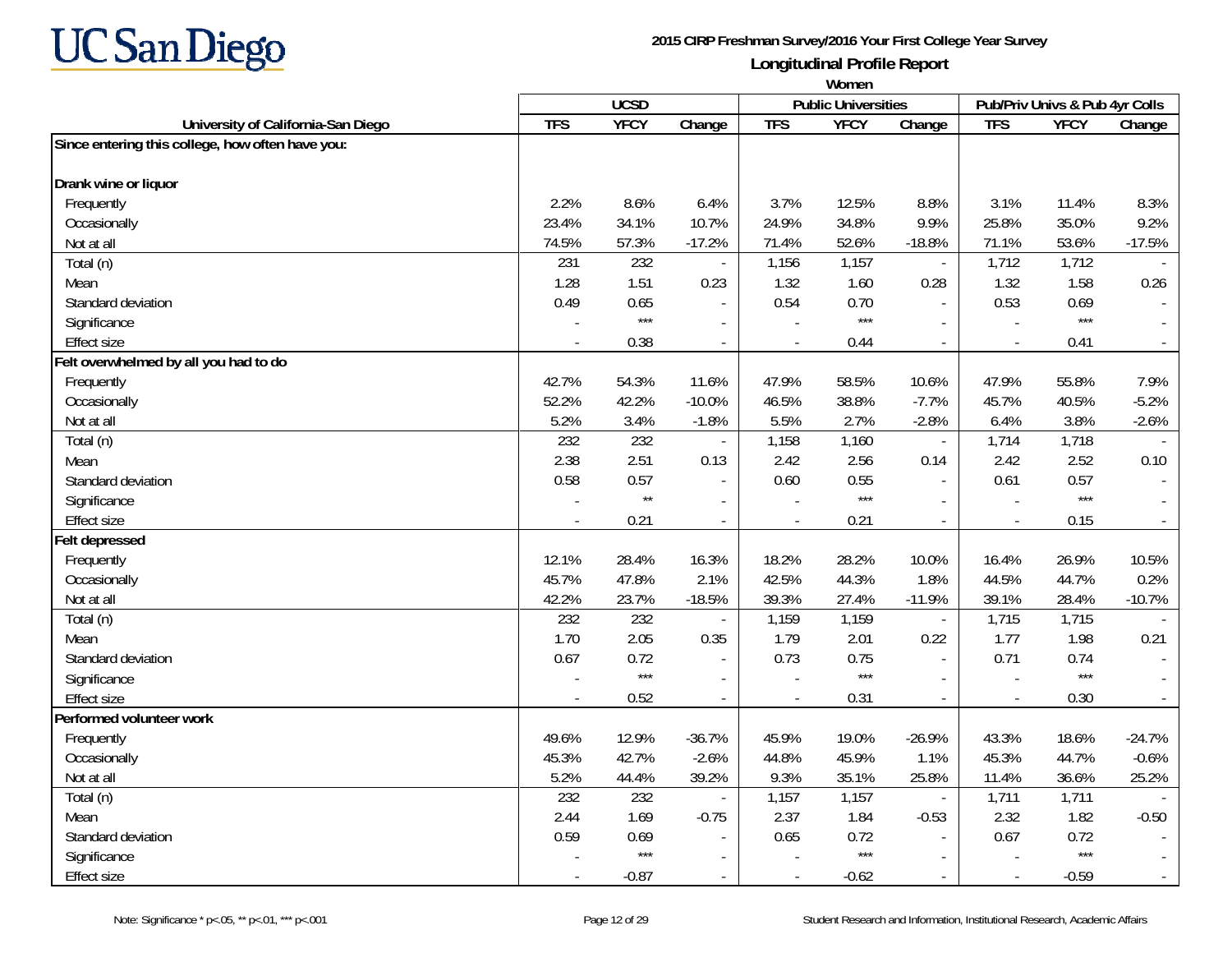

|                                                          | Women                    |             |                          |                          |                            |                          |                          |                                |                          |
|----------------------------------------------------------|--------------------------|-------------|--------------------------|--------------------------|----------------------------|--------------------------|--------------------------|--------------------------------|--------------------------|
|                                                          |                          | <b>UCSD</b> |                          |                          | <b>Public Universities</b> |                          |                          | Pub/Priv Univs & Pub 4yr Colls |                          |
| University of California-San Diego                       | <b>TFS</b>               | <b>YFCY</b> | Change                   | <b>TFS</b>               | <b>YFCY</b>                | Change                   | <b>TFS</b>               | <b>YFCY</b>                    | Change                   |
| Since entering this college, how often have you:         |                          |             |                          |                          |                            |                          |                          |                                |                          |
| Asked a teacher for advice after class                   |                          |             |                          |                          |                            |                          |                          |                                |                          |
| Frequently                                               | 29.1%                    | 5.7%        | $-23.4%$                 | 31.4%                    | 12.7%                      | $-18.7%$                 | 29.6%                    | 15.2%                          | $-14.4%$                 |
| Occasionally                                             | 56.1%                    | 42.6%       | $-13.5%$                 | 52.8%                    | 55.9%                      | 3.1%                     | 53.8%                    | 54.8%                          | 1.0%                     |
| Not at all                                               | 14.8%                    | 51.7%       | 36.9%                    | 15.8%                    | 31.4%                      | 15.6%                    | 16.6%                    | 30.0%                          | 13.4%                    |
| Total (n)                                                | 230                      | 230         | $\overline{\phantom{a}}$ | 1,158                    | 1,158                      | $\sim$                   | 1,715                    | 1,715                          |                          |
| Mean                                                     | 2.14                     | 1.54        | $-0.60$                  | 2.16                     | 1.81                       | $-0.35$                  | 2.13                     | 1.85                           | $-0.28$                  |
| Standard deviation                                       | 0.65                     | 0.60        | $\overline{\phantom{a}}$ | 0.67                     | 0.64                       | $\sim$                   | 0.67                     | 0.66                           |                          |
| Significance                                             |                          | $***$       | $\overline{a}$           |                          | $***$                      | $\sim$                   | $\overline{\phantom{a}}$ | $***$                          | $\overline{\phantom{a}}$ |
| <b>Effect size</b>                                       | $\overline{\phantom{a}}$ | $-0.76$     | $\overline{a}$           | $\overline{\phantom{a}}$ | $-0.45$                    | $\sim$                   | $\overline{\phantom{a}}$ | $-0.35$                        |                          |
| Worked on a local, state, or national political campaign |                          |             |                          |                          |                            |                          |                          |                                |                          |
| Frequently                                               | 1.8%                     | 1.8%        | 0.0%                     | 1.5%                     | 1.6%                       | 0.1%                     | 1.7%                     | 2.2%                           | 0.5%                     |
| Occasionally                                             | 9.9%                     | 6.7%        | $-3.2%$                  | 6.5%                     | 6.8%                       | 0.3%                     | 7.0%                     | 7.3%                           | 0.3%                     |
| Not at all                                               | 88.3%                    | 91.5%       | 3.2%                     | 92.0%                    | 91.6%                      | $-0.4%$                  | 91.4%                    | 90.4%                          | $-1.0%$                  |
| Total (n)                                                | 223                      | 223         |                          | 1,136                    | 1,136                      | $\sim$                   | 1,690                    | 1,690                          | $\overline{\phantom{a}}$ |
| Mean                                                     | 1.13                     | 1.10        | $-0.03$                  | 1.10                     | 1.10                       | 0.00                     | 1.10                     | 1.12                           | 0.02                     |
| Standard deviation                                       | 0.39                     | 0.36        | $\overline{\phantom{a}}$ | 0.34                     | 0.35                       | $\sim$                   | 0.35                     | 0.39                           | $\overline{\phantom{a}}$ |
| Significance                                             |                          |             | $\overline{a}$           | $\overline{\phantom{a}}$ |                            | $\sim$                   | $\overline{\phantom{a}}$ |                                |                          |
| <b>Effect size</b>                                       |                          | $-0.06$     |                          |                          | 0.00                       | $\overline{\phantom{a}}$ | $\overline{\phantom{a}}$ | 0.04                           |                          |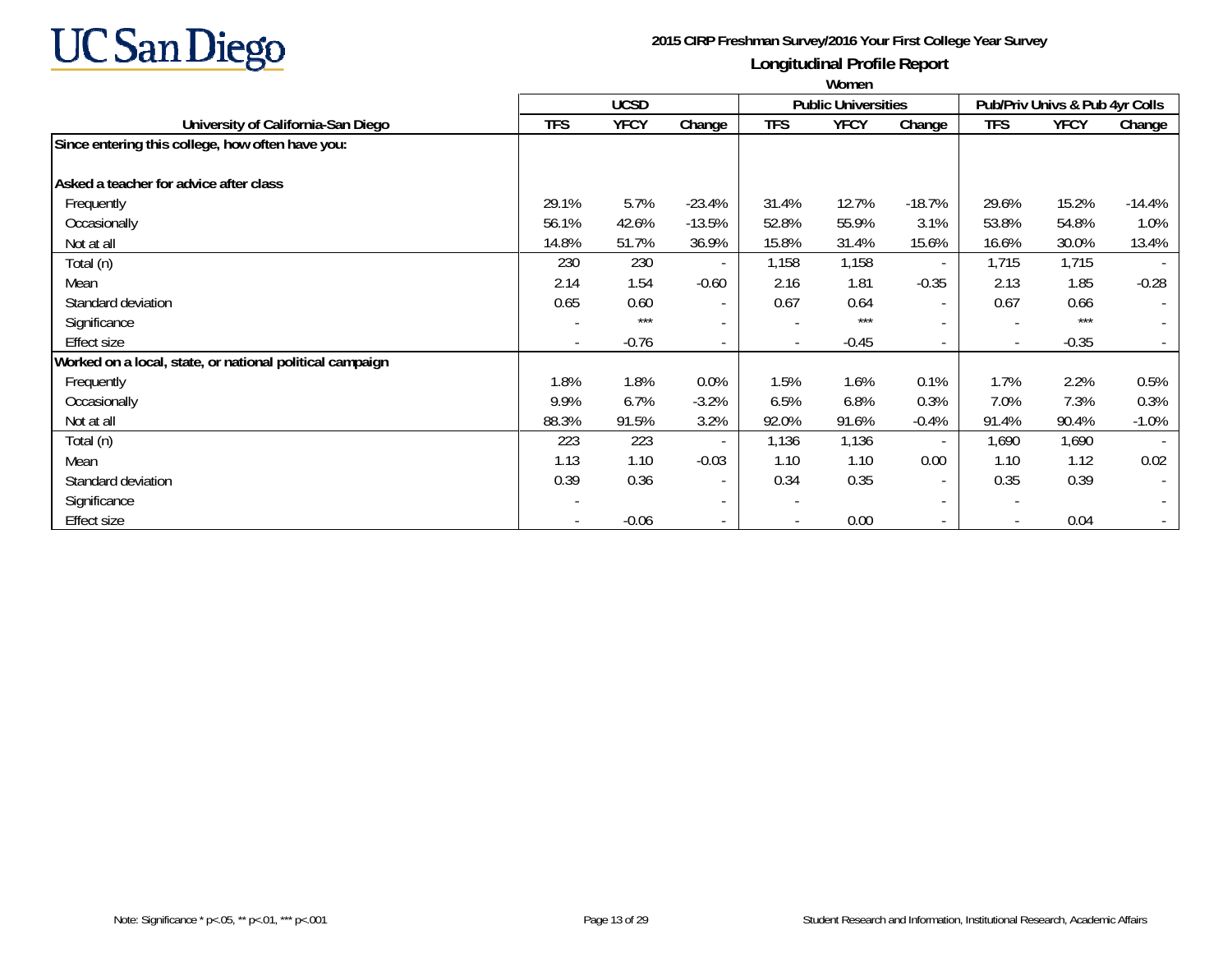

|                                                  | Women      |             |                          |            |                            |                          |                          |                                |          |
|--------------------------------------------------|------------|-------------|--------------------------|------------|----------------------------|--------------------------|--------------------------|--------------------------------|----------|
|                                                  |            | <b>UCSD</b> |                          |            | <b>Public Universities</b> |                          |                          | Pub/Priv Univs & Pub 4yr Colls |          |
| University of California-San Diego               | <b>TFS</b> | <b>YFCY</b> | Change                   | <b>TFS</b> | <b>YFCY</b>                | Change                   | <b>TFS</b>               | <b>YFCY</b>                    | Change   |
| Since entering this college, how often have you: |            |             |                          |            |                            |                          |                          |                                |          |
| Come late to class                               |            |             |                          |            |                            |                          |                          |                                |          |
| Frequently                                       | 6.6%       | 10.2%       | 3.6%                     | 6.2%       | 9.0%                       | 2.8%                     | 6.3%                     | 8.2%                           | 1.9%     |
| Occasionally                                     | 41.2%      | 62.4%       | 21.2%                    | 40.9%      | 51.1%                      | 10.2%                    | 40.5%                    | 51.2%                          | 10.7%    |
| Not at all                                       | 52.2%      | 27.4%       | $-24.8%$                 | 52.8%      | 39.9%                      | $-12.9%$                 | 53.2%                    | 40.5%                          | $-12.7%$ |
| Total (n)                                        | 226        | 226         |                          | 1,141      | 1,141                      | $\overline{\phantom{a}}$ | 1,687                    | 1,687                          |          |
| Mean                                             | 1.54       | 1.83        | 0.29                     | 1.53       | 1.69                       | 0.16                     | 1.53                     | 1.68                           | 0.15     |
| Standard deviation                               | 0.62       | 0.59        | $\sim$                   | 0.61       | 0.63                       | $\sim$                   | 0.61                     | 0.62                           |          |
| Significance                                     |            | $***$       |                          |            | $***$                      |                          |                          | $***$                          |          |
| <b>Effect size</b>                               |            | 0.43        |                          |            | 0.23                       | $\overline{\phantom{a}}$ |                          | 0.21                           |          |
| Performed community service as part of class     |            |             |                          |            |                            |                          |                          |                                |          |
| Frequently                                       | 13.9%      | 2.7%        | $-11.2%$                 | 17.6%      | 7.7%                       | $-9.9%$                  | 17.3%                    | 7.2%                           | $-10.1%$ |
| Occasionally                                     | 31.4%      | 7.6%        | $-23.8%$                 | 35.5%      | 20.0%                      | $-15.5%$                 | 36.4%                    | 20.9%                          | $-15.5%$ |
| Not at all                                       | 54.7%      | 89.7%       | 35.0%                    | 46.9%      | 72.4%                      | 25.5%                    | 46.3%                    | 71.9%                          | 25.6%    |
| Total (n)                                        | 223        | 223         |                          | 1,137      | 1,137                      | $\overline{\phantom{a}}$ | 1,688                    | 1,688                          |          |
| Mean                                             | 1.59       | 1.13        | $-0.46$                  | 1.71       | 1.35                       | $-0.36$                  | 1.71                     | 1.35                           | $-0.36$  |
| Standard deviation                               | 0.72       | 0.41        | $\overline{\phantom{a}}$ | 0.75       | 0.62                       | $\blacksquare$           | 0.74                     | 0.61                           |          |
| Significance                                     |            | $***$       |                          |            | $***$                      | $\overline{\phantom{a}}$ | $\overline{\phantom{a}}$ | $***$                          |          |
| <b>Effect size</b>                               |            | $-0.59$     | $\overline{\phantom{a}}$ |            | $-0.40$                    | $\overline{\phantom{a}}$ | $\overline{\phantom{a}}$ | $-0.40$                        |          |
| <b>Discussed religion</b>                        |            |             |                          |            |                            |                          |                          |                                |          |
| Frequently                                       | 23.8%      | 20.3%       | $-3.5%$                  | 32.3%      | 23.4%                      | $-8.9%$                  | 30.1%                    | 22.0%                          | $-8.1%$  |
| Occasionally                                     | 58.6%      | 53.3%       | $-5.3%$                  | 50.0%      | 57.4%                      | 7.4%                     | 48.7%                    | 55.5%                          | 6.8%     |
| Not at all                                       | 17.6%      | 26.4%       | 8.8%                     | 17.7%      | 19.2%                      | 1.5%                     | 21.1%                    | 22.4%                          | 1.3%     |
| Total (n)                                        | 227        | 227         |                          | 1,143      | 1,143                      | $\overline{\phantom{a}}$ | 1,693                    | 1,693                          |          |
| Mean                                             | 2.06       | 1.94        | $-0.12$                  | 2.15       | 2.04                       | $-0.11$                  | 2.09                     | 2.00                           | $-0.09$  |
| Standard deviation                               | 0.64       | 0.68        |                          | 0.69       | 0.65                       | $\overline{\phantom{a}}$ | 0.71                     | 0.67                           |          |
| Significance                                     |            |             |                          |            | $***$                      | $\sim$                   |                          | $***$                          |          |
| Effect size                                      |            | $-0.16$     |                          |            | $-0.14$                    | $\sim$                   | $\blacksquare$           | $-0.12$                        |          |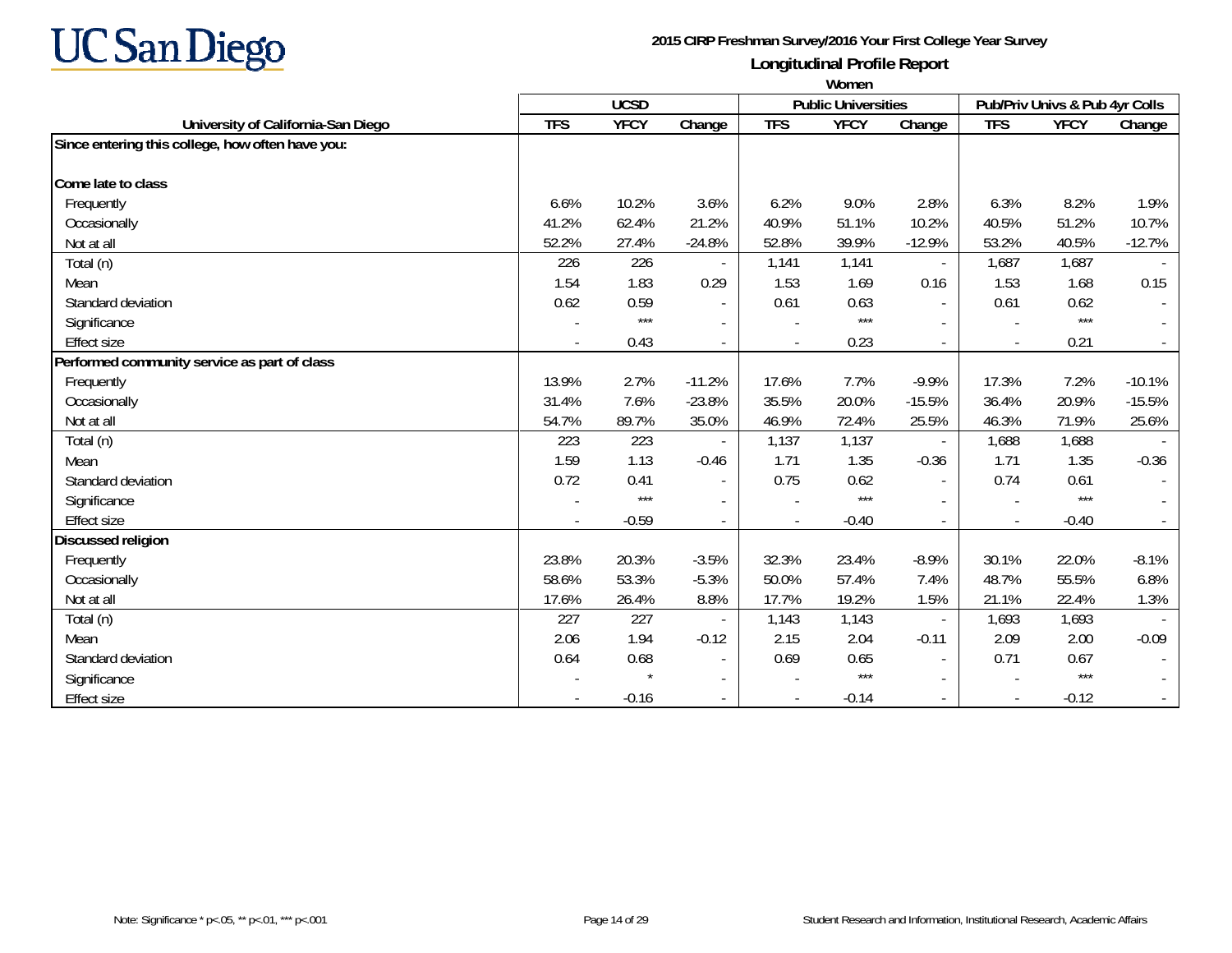

|                                                                      | Women      |             |                          |            |                            |                          |                                |              |          |
|----------------------------------------------------------------------|------------|-------------|--------------------------|------------|----------------------------|--------------------------|--------------------------------|--------------|----------|
|                                                                      |            | <b>UCSD</b> |                          |            | <b>Public Universities</b> |                          | Pub/Priv Univs & Pub 4yr Colls |              |          |
| University of California-San Diego                                   | <b>TFS</b> | <b>YFCY</b> | Change                   | <b>TFS</b> | <b>YFCY</b>                | Change                   | <b>TFS</b>                     | <b>YFCY</b>  | Change   |
| Since entering this college, how often have you:                     |            |             |                          |            |                            |                          |                                |              |          |
| <b>Discussed politics</b>                                            |            |             |                          |            |                            |                          |                                |              |          |
| Frequently                                                           | 38.5%      | 29.6%       | $-8.9%$                  | 32.6%      | 29.7%                      | $-2.9%$                  | 30.3%                          | 27.6%        | $-2.7%$  |
| Occasionally                                                         | 46.5%      | 52.7%       | 6.2%                     | 51.0%      | 54.6%                      | 3.6%                     | 49.8%                          | 54.3%        | 4.5%     |
| Not at all                                                           | 15.0%      | 17.7%       | 2.7%                     | 16.5%      | 15.8%                      | $-0.7%$                  | 19.9%                          | 18.1%        | $-1.8%$  |
| Total (n)                                                            | 226        | 226         | $\overline{\phantom{a}}$ | 1,142      | 1,142                      | $\mathbb{L}$             | 1,694                          | 1,694        |          |
| Mean                                                                 | 2.23       | 2.12        | $-0.11$                  | 2.16       | 2.14                       | $-0.02$                  | 2.10                           | 2.10         | 0.00     |
| Standard deviation                                                   | 0.69       | 0.68        |                          | 0.68       | 0.66                       | $\overline{\phantom{a}}$ | 0.70                           | 0.67         |          |
| Significance                                                         |            |             |                          |            |                            |                          |                                |              |          |
| <b>Effect size</b>                                                   |            | $-0.15$     |                          |            | $-0.03$                    |                          |                                | 0.00         |          |
| Helped raise money for a cause or campaign                           |            |             |                          |            |                            |                          |                                |              |          |
| Frequently                                                           | 13.5%      | 9.4%        | $-4.1%$                  | 14.3%      | 8.7%                       | $-5.6%$                  | 14.1%                          | 8.4%         | $-5.7%$  |
| Occasionally                                                         | 41.7%      | 21.1%       | $-20.6%$                 | 41.8%      | 24.4%                      | $-17.4%$                 | 40.5%                          | 24.6%        | $-15.9%$ |
| Not at all                                                           | 44.8%      | 69.5%       | 24.7%                    | 43.9%      | 66.9%                      | 23.0%                    | 45.5%                          | 67.0%        | 21.5%    |
| Total (n)                                                            | 223        | 223         |                          | 1,136      | 1,136                      | $\overline{\phantom{a}}$ | 1,685                          | 1,685        |          |
| Mean                                                                 | 1.69       | 1.40        | $-0.29$                  | 1.70       | 1.42                       | $-0.28$                  | 1.69                           | 1.41         | $-0.28$  |
| Standard deviation                                                   | 0.70       | 0.66        |                          | 0.70       | 0.65                       | $\overline{\phantom{a}}$ | 0.70                           | 0.64         |          |
| Significance                                                         |            | $***$       | $\overline{\phantom{a}}$ |            | $***$                      |                          |                                | $***$        |          |
| <b>Effect size</b>                                                   |            | $-0.32$     | $\overline{\phantom{a}}$ |            | $-0.32$                    |                          | $\overline{a}$                 | $-0.33$      |          |
| Publicly communicated your opinion about a cause (e.g., blog, email, |            |             |                          |            |                            |                          |                                |              |          |
| petition)                                                            |            |             |                          |            |                            |                          |                                |              |          |
| Frequently                                                           | 18.4%      | 9.4%        | $-9.0%$                  | 16.7%      | 13.1%                      | $-3.6%$                  | 15.6%                          | 12.5%        | $-3.1%$  |
| Occasionally                                                         | 30.5%      | 30.5%       | 0.0%                     | 33.6%      | 29.5%                      | $-4.1%$                  | 33.3%                          | 28.7%        | $-4.6%$  |
| Not at all                                                           | 51.1%      | 60.1%       | 9.0%                     | 49.8%      | 57.4%                      | 7.6%                     | 51.2%                          | 58.9%        | 7.7%     |
| Total (n)                                                            | 223        | 223         |                          | 1,135      | 1,135                      | $\overline{\phantom{a}}$ | 1,675                          | 1,675        |          |
| Mean                                                                 | 1.67       | 1.49        | $-0.18$                  | 1.67       | 1.56                       | $-0.11$                  | 1.64                           | 1.54         | $-0.10$  |
| Standard deviation                                                   | 0.77       | 0.66        | $\overline{\phantom{a}}$ | 0.75       | 0.71                       | $\sim$                   | 0.74                           | 0.71         |          |
| Significance                                                         |            | $***$       | $\overline{\phantom{a}}$ |            | $***$                      |                          | $\overline{a}$                 | $***$        |          |
| <b>Effect size</b>                                                   |            | $-0.25$     | $\overline{\phantom{a}}$ | $\sim$     | $-0.14$                    | $\sim$                   | $\overline{\phantom{a}}$       | $-0.12$      |          |
| Fell asleep in class                                                 |            |             |                          |            |                            |                          |                                |              |          |
| Frequently                                                           | $6.7\%$    | 5.7%        | $-1.0%$                  | 4.5%       | 4.1%                       | $-0.4%$                  | 4.6%                           | 3.9%         | $-0.7%$  |
| Occasionally                                                         | 39.9%      | 39.4%       | $-0.5%$                  | 34.2%      | 32.1%                      | $-2.1%$                  | 33.5%                          | 30.1%        | $-3.4%$  |
| Not at all                                                           | 53.4%      | 54.9%       | 1.5%                     | 61.4%      | 63.9%                      | 2.5%                     | 61.9%                          | 66.0%        | 4.1%     |
| Total (n)                                                            | 193        | 193         | $\blacksquare$           | 1,010      | 1,010                      | $\overline{\phantom{a}}$ | 1,470                          | 1,470        |          |
| Mean                                                                 | 1.53       | 1.51        | $-0.02$                  | 1.43       | 1.40                       | $-0.03$                  | 1.43                           | 1.38         | $-0.05$  |
| Standard deviation                                                   | 0.62       | 0.60        |                          | 0.58       | 0.57                       |                          | 0.58                           | 0.56         |          |
| Significance                                                         |            |             |                          |            |                            |                          |                                | $\star\star$ |          |
| <b>Effect size</b>                                                   |            | $-0.03$     |                          |            | $-0.05$                    |                          | $\overline{\phantom{a}}$       | $-0.08$      |          |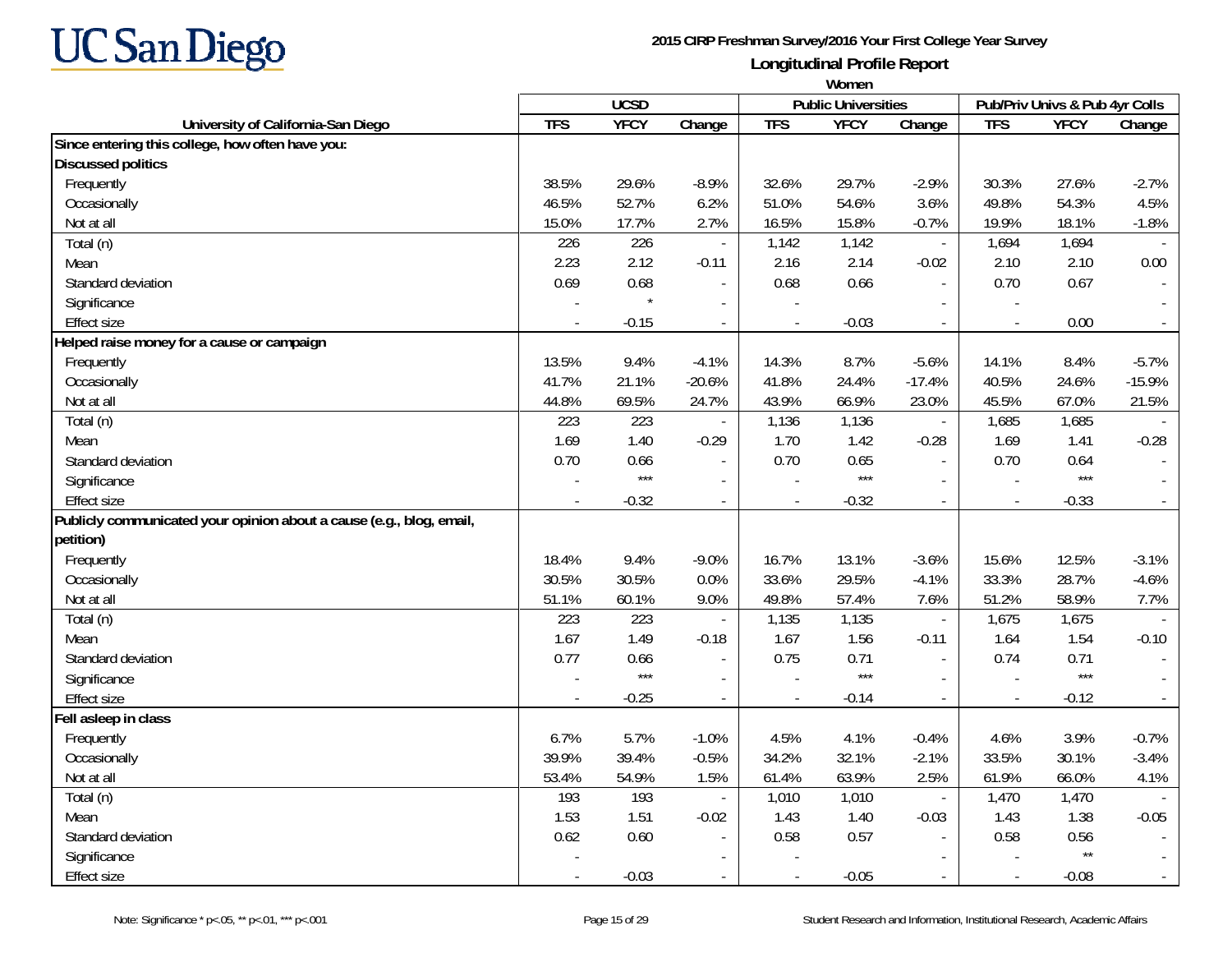

|                                                                            | Women      |             |                          |            |                            |                          |                          |                                |         |
|----------------------------------------------------------------------------|------------|-------------|--------------------------|------------|----------------------------|--------------------------|--------------------------|--------------------------------|---------|
|                                                                            |            | <b>UCSD</b> |                          |            | <b>Public Universities</b> |                          |                          | Pub/Priv Univs & Pub 4yr Colls |         |
| University of California-San Diego                                         | <b>TFS</b> | <b>YFCY</b> | Change                   | <b>TFS</b> | <b>YFCY</b>                | Change                   | <b>TFS</b>               | <b>YFCY</b>                    | Change  |
| Since entering this college, how much time have you spent during a typical |            |             |                          |            |                            |                          |                          |                                |         |
| week doing the following activities?                                       |            |             |                          |            |                            |                          |                          |                                |         |
| Studying/homework                                                          |            |             |                          |            |                            |                          |                          |                                |         |
| Over 20 hrs/wk                                                             | 13.8%      | 13.8%       | 0.0%                     | 8.6%       | 11.5%                      | 2.9%                     | 7.4%                     | 9.6%                           | 2.2%    |
| 16 to 20 hrs/wk                                                            | 9.0%       | 16.5%       | 7.5%                     | 8.7%       | 13.8%                      | 5.1%                     | 8.0%                     | 11.4%                          | 3.4%    |
| 11 to 15 hrs/wk                                                            | 18.1%      | 21.3%       | 3.2%                     | 14.4%      | 19.8%                      | 5.4%                     | 13.2%                    | 18.3%                          | 5.1%    |
| 6 to 10 hrs/wk                                                             | 22.3%      | 34.0%       | 11.7%                    | 25.1%      | 33.0%                      | 7.9%                     | 23.2%                    | 31.1%                          | 7.9%    |
| 3 to 5 hrs/wk                                                              | 27.1%      | 13.3%       | $-13.8%$                 | 26.4%      | 18.2%                      | $-8.2%$                  | 27.5%                    | 21.9%                          | $-5.6%$ |
| 1 to 2 hrs/wk                                                              | 5.9%       | 1.1%        | $-4.8%$                  | 11.9%      | 2.8%                       | $-9.1%$                  | 15.0%                    | 5.5%                           | $-9.5%$ |
| Less than one hr/wk                                                        | 3.7%       | 0.0%        | $-3.7%$                  | 4.6%       | 0.8%                       | $-3.8%$                  | 5.5%                     | 1.7%                           | $-3.8%$ |
| None                                                                       | 0.0%       | 0.0%        | 0.0%                     | 0.1%       | 0.0%                       | $-0.1%$                  | 0.2%                     | 0.3%                           | 0.1%    |
| Total (n)                                                                  | 188        | 188         |                          | 983        | 983                        | $\overline{\phantom{a}}$ | 1,442                    | 1,442                          |         |
| Mean                                                                       | 5.28       | 5.80        | 0.52                     | 4.93       | 5.56                       | 0.63                     | 4.77                     | 5.30                           | 0.53    |
| Standard deviation                                                         | 1.60       | 1.29        |                          | 1.56       | 1.36                       | $\overline{\phantom{a}}$ | 1.57                     | 1.44                           |         |
| Significance                                                               |            | $***$       | $\blacksquare$           |            | $***$                      |                          |                          | $***$                          |         |
| <b>Effect size</b>                                                         |            | 0.31        |                          |            | 0.38                       | $\overline{\phantom{a}}$ | $\overline{\phantom{a}}$ | 0.32                           |         |
| Socializing with friends in person                                         |            |             |                          |            |                            |                          |                          |                                |         |
| Over 20 hrs/wk                                                             | 5.8%       | 4.2%        | $-1.6%$                  | 4.6%       | 9.1%                       | 4.5%                     | 5.8%                     | 9.4%                           | 3.6%    |
| 16 to 20 hrs/wk                                                            | 5.3%       | 2.6%        | $-2.7%$                  | 5.6%       | 6.2%                       | 0.6%                     | 5.6%                     | 6.1%                           | 0.5%    |
| 11 to 15 hrs/wk                                                            | 7.9%       | 19.0%       | 11.1%                    | 10.7%      | 16.1%                      | 5.4%                     | 10.3%                    | 14.2%                          | 3.9%    |
| 6 to 10 hrs/wk                                                             | 29.6%      | 28.0%       | $-1.6%$                  | 28.6%      | 27.9%                      | $-0.7%$                  | 27.3%                    | 27.0%                          | $-0.3%$ |
| 3 to 5 hrs/wk                                                              | 30.2%      | 28.6%       | $-1.6%$                  | 32.2%      | 23.7%                      | $-8.5%$                  | 31.1%                    | 24.2%                          | $-6.9%$ |
| 1 to 2 hrs/wk                                                              | 17.5%      | 10.6%       | $-6.9%$                  | 14.4%      | 10.6%                      | $-3.8%$                  | 15.6%                    | 11.7%                          | $-3.9%$ |
| Less than one hr/wk                                                        | 3.7%       | 4.8%        | 1.1%                     | 3.5%       | 5.0%                       | 1.5%                     | 3.8%                     | 5.9%                           | 2.1%    |
| None                                                                       | 0.0%       | 2.1%        | 2.1%                     | 0.4%       | 1.3%                       | 0.9%                     | 0.6%                     | 1.7%                           | 1.1%    |
| Total (n)                                                                  | 189        | 189         |                          | 979        | 979                        | $\blacksquare$           | 1,432                    | 1,432                          |         |
| Mean                                                                       | 4.60       | 4.65        | 0.05                     | 4.63       | 4.91                       | 0.28                     | 4.63                     | 4.83                           | 0.20    |
| Standard deviation                                                         | 1.41       | 1.43        |                          | 1.37       | 1.60                       |                          | 1.44                     | 1.65                           |         |
| Significance                                                               |            |             | $\overline{\phantom{a}}$ |            | $***$                      | $\sim$                   |                          | $***$                          |         |
| <b>Effect size</b>                                                         |            | 0.03        |                          |            | 0.16                       | $\overline{\phantom{a}}$ | $\overline{\phantom{a}}$ | 0.11                           |         |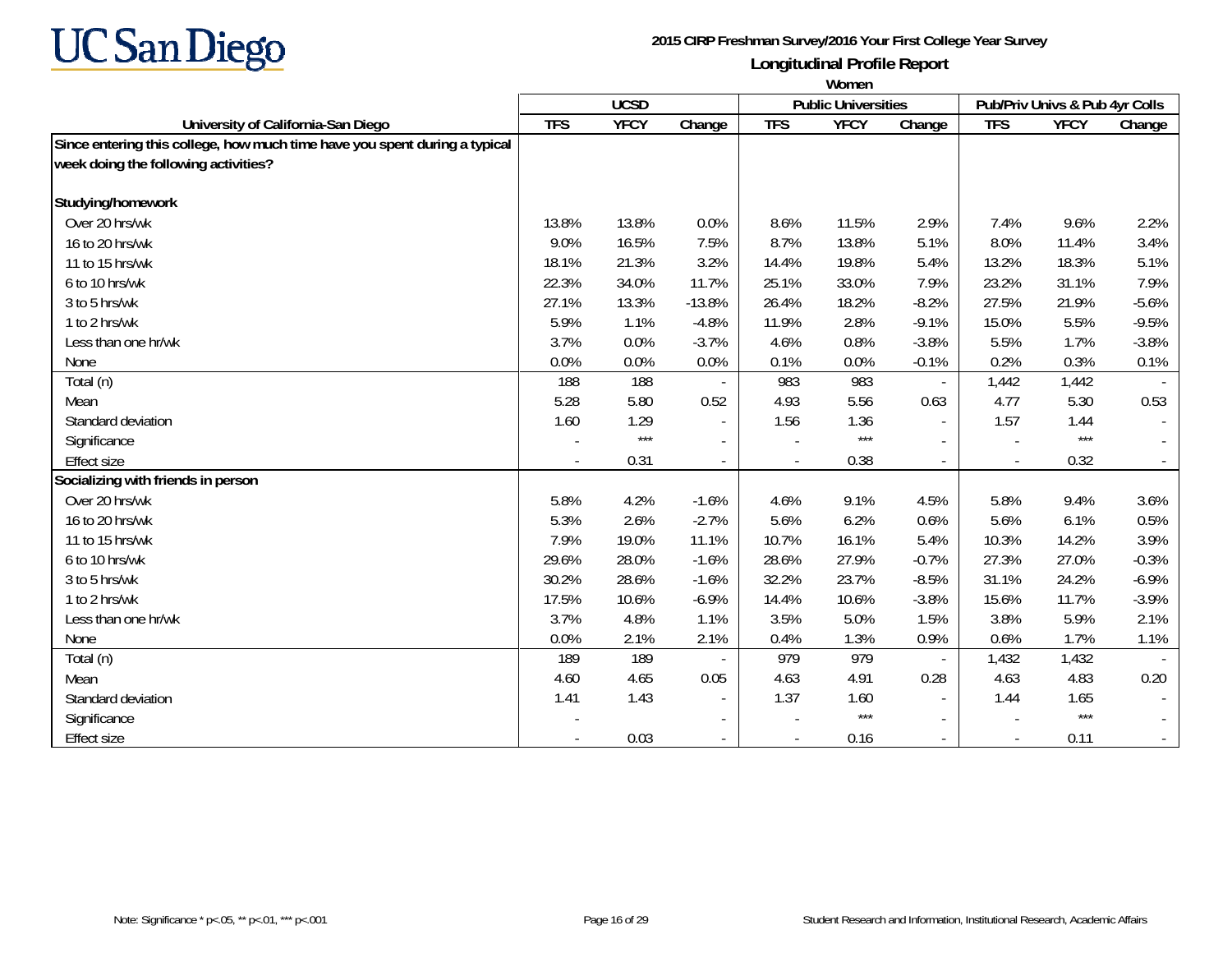

|                                                                            | Women      |             |                          |            |                            |                             |                |                                |          |
|----------------------------------------------------------------------------|------------|-------------|--------------------------|------------|----------------------------|-----------------------------|----------------|--------------------------------|----------|
|                                                                            |            | <b>UCSD</b> |                          |            | <b>Public Universities</b> |                             |                | Pub/Priv Univs & Pub 4yr Colls |          |
| University of California-San Diego                                         | <b>TFS</b> | <b>YFCY</b> | Change                   | <b>TFS</b> | <b>YFCY</b>                | Change                      | <b>TFS</b>     | <b>YFCY</b>                    | Change   |
| Since entering this college, how much time have you spent during a typical |            |             |                          |            |                            |                             |                |                                |          |
| week doing the following activities?                                       |            |             |                          |            |                            |                             |                |                                |          |
| <b>Exercise or sports</b>                                                  |            |             |                          |            |                            |                             |                |                                |          |
| Over 20 hrs/wk                                                             | 4.8%       | 1.1%        | $-3.7%$                  | 4.4%       | 1.1%                       | $-3.3%$                     | 5.5%           | 1.5%                           | $-4.0%$  |
| 16 to 20 hrs/wk                                                            | 3.2%       | 1.1%        | $-2.1%$                  | 3.7%       | 1.8%                       | $-1.9%$                     | 3.8%           | 1.7%                           | $-2.1%$  |
| 11 to 15 hrs/wk                                                            | 12.3%      | 1.6%        | $-10.7%$                 | 11.4%      | 3.8%                       | $-7.6%$                     | 10.1%          | 3.7%                           | $-6.4%$  |
| 6 to 10 hrs/wk                                                             | 12.8%      | 10.7%       | $-2.1%$                  | 14.2%      | 10.8%                      | $-3.4%$                     | 14.0%          | 9.8%                           | $-4.2%$  |
| 3 to 5 hrs/wk                                                              | 26.7%      | 21.4%       | $-5.3%$                  | 22.7%      | 22.3%                      | $-0.4%$                     | 21.4%          | 21.1%                          | $-0.3%$  |
| 1 to 2 hrs/wk                                                              | 18.2%      | 25.1%       | 6.9%                     | 19.4%      | 22.3%                      | 2.9%                        | 19.8%          | 22.5%                          | 2.7%     |
| Less than one hr/wk                                                        | 14.4%      | 20.9%       | 6.5%                     | 14.0%      | 18.3%                      | 4.3%                        | 14.7%          | 18.2%                          | 3.5%     |
| None                                                                       | 7.5%       | 18.2%       | 10.7%                    | 10.3%      | 19.7%                      | 9.4%                        | 10.6%          | 21.5%                          | 10.9%    |
| Total (n)                                                                  | 187        | 187         |                          | 986        | 986                        | $\overline{\phantom{a}}$    | 1,443          | 1,443                          |          |
| Mean                                                                       | 3.97       | 3.00        | $-0.97$                  | 3.87       | 3.10                       | $-0.77$                     | 3.87           | 3.05                           | $-0.82$  |
| Standard deviation                                                         | 1.77       | 1.47        |                          | 1.81       | 1.59                       | $\overline{\phantom{a}}$    | 1.87           | 1.62                           |          |
| Significance                                                               |            | $***$       | $\overline{a}$           |            | $***$                      | $\sim$                      |                | $***$                          |          |
| <b>Effect size</b>                                                         |            | $-0.57$     | $\overline{a}$           |            | $-0.44$                    | $\mathcal{L}_{\mathcal{A}}$ | $\overline{a}$ | $-0.44$                        |          |
| Partying                                                                   |            |             |                          |            |                            |                             |                |                                |          |
| Over 20 hrs/wk                                                             | 0.0%       | 0.5%        | 0.5%                     | 0.4%       | 0.3%                       | $-0.1%$                     | 0.7%           | 0.6%                           | $-0.1%$  |
| 16 to 20 hrs/wk                                                            | 0.0%       | 0.0%        | 0.0%                     | 0.4%       | 0.3%                       | $-0.1%$                     | 0.6%           | 0.3%                           | $-0.3%$  |
| 11 to 15 hrs/wk                                                            | 0.0%       | 0.0%        | 0.0%                     | 0.4%       | 1.1%                       | 0.7%                        | 0.5%           | 1.2%                           | 0.7%     |
| 6 to 10 hrs/wk                                                             | 1.6%       | 3.2%        | 1.6%                     | 2.6%       | 5.9%                       | 3.3%                        | 2.9%           | 4.9%                           | 2.0%     |
| 3 to 5 hrs/wk                                                              | 4.2%       | 11.6%       | 7.4%                     | 8.3%       | 15.0%                      | 6.7%                        | 7.7%           | 13.9%                          | 6.2%     |
| 1 to 2 hrs/wk                                                              | 10.6%      | 15.9%       | 5.3%                     | 12.3%      | 12.6%                      | 0.3%                        | 13.6%          | 12.9%                          | $-0.7%$  |
| Less than one hr/wk                                                        | 19.0%      | 21.7%       | 2.7%                     | 15.0%      | 17.4%                      | 2.4%                        | 14.7%          | 17.2%                          | 2.5%     |
| None                                                                       | 64.6%      | 47.1%       | $-17.5%$                 | 60.6%      | 47.4%                      | $-13.2%$                    | 59.3%          | 49.1%                          | $-10.2%$ |
| Total (n)                                                                  | 189        | 189         |                          | 989        | 989                        | $\overline{\phantom{a}}$    | 1,446          | 1,446                          |          |
| Mean                                                                       | 1.59       | 2.05        | 0.46                     | 1.82       | 2.21                       | 0.39                        | 1.88           | 2.16                           | 0.28     |
| Standard deviation                                                         | 0.95       | 1.26        |                          | 1.26       | 1.43                       | $\sim$                      | 1.33           | 1.43                           |          |
| Significance                                                               |            | $***$       | $\overline{\phantom{a}}$ |            | $***$                      | $\sim$                      |                | $***$                          | $\sim$   |
| <b>Effect size</b>                                                         |            | 0.35        |                          |            | 0.27                       | $\sim$                      |                | 0.18                           | $\sim$   |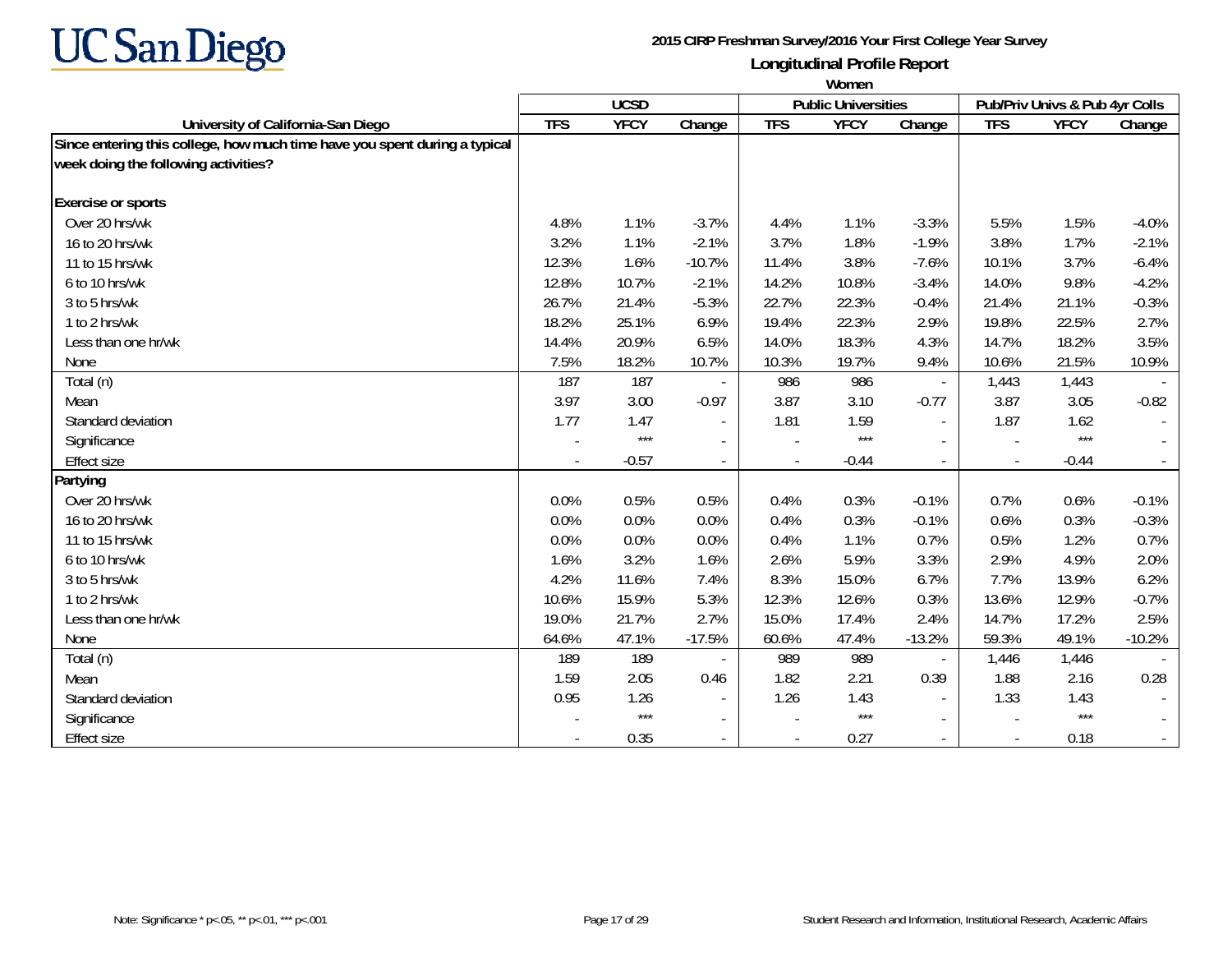

|                                    | <b>WULLELL</b> |             |                          |            |                            |                          |                          |                                |                          |
|------------------------------------|----------------|-------------|--------------------------|------------|----------------------------|--------------------------|--------------------------|--------------------------------|--------------------------|
|                                    |                | <b>UCSD</b> |                          |            | <b>Public Universities</b> |                          |                          | Pub/Priv Univs & Pub 4yr Colls |                          |
| University of California-San Diego | <b>TFS</b>     | <b>YFCY</b> | Change                   | <b>TFS</b> | <b>YFCY</b>                | Change                   | <b>TFS</b>               | <b>YFCY</b>                    | Change                   |
| Working (for pay)                  |                |             |                          |            |                            |                          |                          |                                |                          |
| Over 20 hrs/wk                     | 4.3%           | 1.1%        | $-3.2%$                  | 5.8%       | 3.2%                       | $-2.6%$                  | 6.5%                     | 4.6%                           | $-1.9%$                  |
| 16 to 20 hrs/wk                    | 1.6%           | 0.5%        | $-1.1%$                  | 6.6%       | 2.4%                       | $-4.2%$                  | 6.5%                     | 3.1%                           | $-3.4%$                  |
| 11 to 15 hrs/wk                    | 4.3%           | 1.1%        | $-3.2%$                  | 7.8%       | 3.3%                       | $-4.5%$                  | 7.9%                     | 3.3%                           | $-4.6%$                  |
| 6 to 10 hrs/wk                     | 5.9%           | 1.6%        | $-4.3%$                  | 10.6%      | 3.4%                       | $-7.2%$                  | 10.7%                    | 4.2%                           | $-6.5%$                  |
| 3 to 5 hrs/wk                      | 7.0%           | 0.5%        | $-6.5%$                  | 7.1%       | 2.5%                       | $-4.6%$                  | 6.5%                     | 2.9%                           | $-3.6%$                  |
| 1 to 2 hrs/wk                      | 4.8%           | 0.0%        | $-4.8%$                  | 4.5%       | 1.5%                       | $-3.0%$                  | 4.1%                     | 1.6%                           | $-2.5%$                  |
| Less than one hr/wk                | 3.2%           | 0.5%        | $-2.7%$                  | 2.8%       | 1.7%                       | $-1.1%$                  | 2.8%                     | 1.8%                           | $-1.0%$                  |
| None                               | 69.0%          | 94.7%       | 25.7%                    | 54.9%      | 81.8%                      | 26.9%                    | 54.9%                    | 78.4%                          | 23.5%                    |
| Total (n)                          | 187            | 187         | $\overline{\phantom{a}}$ | 988        | 988                        | $\sim$                   | 1,440                    | 1,440                          | $\overline{\phantom{a}}$ |
| Mean                               | 2.18           | 1.25        | $-0.93$                  | 2.94       | 1.80                       | $-1.14$                  | 2.97                     | 1.98                           | $-0.99$                  |
| Standard deviation                 | 2.04           | 1.11        | $\sim$                   | 2.43       | 1.87                       | $\sim$                   | 2.47                     | 2.07                           | $\sim$                   |
| Significance                       |                | $***$       | $\overline{\phantom{a}}$ |            | $***$                      | $\overline{\phantom{a}}$ |                          | $***$                          | $\overline{\phantom{a}}$ |
| <b>Effect size</b>                 |                | $-0.43$     | $\overline{\phantom{a}}$ |            | $-0.43$                    | $\sim$                   | $\overline{\phantom{a}}$ | $-0.36$                        |                          |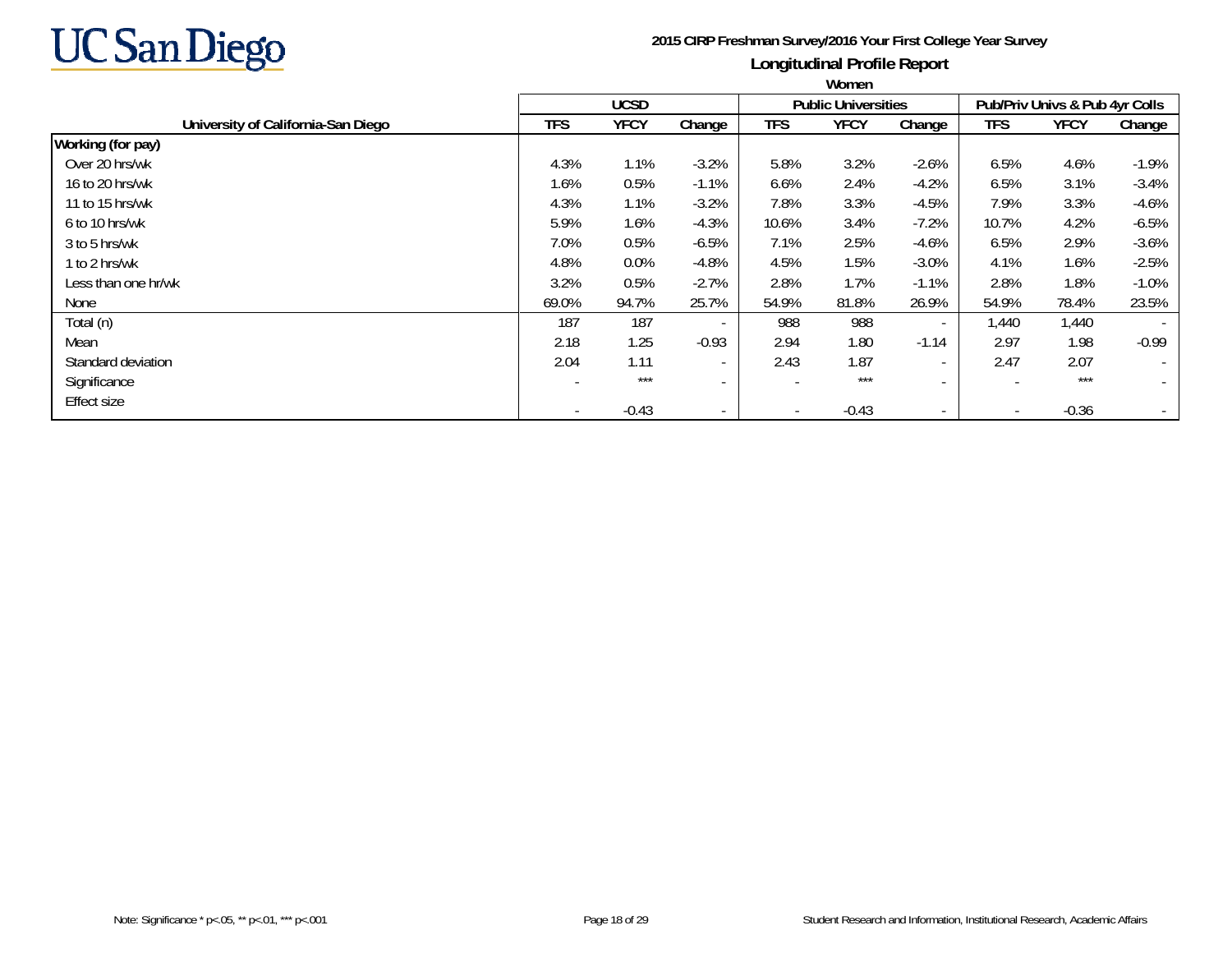

|                                                                            | Women      |             |                          |            |                            |                             |                |                                |          |
|----------------------------------------------------------------------------|------------|-------------|--------------------------|------------|----------------------------|-----------------------------|----------------|--------------------------------|----------|
|                                                                            |            | <b>UCSD</b> |                          |            | <b>Public Universities</b> |                             |                | Pub/Priv Univs & Pub 4yr Colls |          |
| University of California-San Diego                                         | <b>TFS</b> | <b>YFCY</b> | Change                   | <b>TFS</b> | <b>YFCY</b>                | Change                      | <b>TFS</b>     | <b>YFCY</b>                    | Change   |
| Since entering this college, how much time have you spent during a typical |            |             |                          |            |                            |                             |                |                                |          |
| week doing the following activities?                                       |            |             |                          |            |                            |                             |                |                                |          |
| Student clubs and groups                                                   |            |             |                          |            |                            |                             |                |                                |          |
| Over 20 hrs/wk                                                             | 2.7%       | 1.1%        | $-1.6%$                  | 2.8%       | 1.1%                       | $-1.7%$                     | 3.3%           | 1.0%                           | $-2.3%$  |
| 16 to 20 hrs/wk                                                            | 3.8%       | 1.1%        | $-2.7%$                  | 2.3%       | 1.0%                       | $-1.3%$                     | 2.0%           | 0.9%                           | $-1.1%$  |
| 11 to 15 hrs/wk                                                            | 1.6%       | 0.5%        | $-1.1%$                  | 4.4%       | 1.9%                       | $-2.5%$                     | 3.9%           | 1.8%                           | $-2.1%$  |
| 6 to 10 hrs/wk                                                             | 8.6%       | 9.2%        | 0.6%                     | 9.9%       | 9.3%                       | $-0.6%$                     | 8.6%           | 7.9%                           | $-0.7%$  |
| 3 to 5 hrs/wk                                                              | 25.9%      | 22.2%       | $-3.7%$                  | 26.3%      | 17.5%                      | $-8.8%$                     | 23.0%          | 15.4%                          | $-7.6%$  |
| 1 to 2 hrs/wk                                                              | 33.0%      | 21.1%       | $-11.9%$                 | 28.0%      | 22.7%                      | $-5.3%$                     | 26.4%          | 19.5%                          | $-6.9%$  |
| Less than one hr/wk                                                        | 10.8%      | 16.8%       | 6.0%                     | 10.7%      | 15.1%                      | 4.4%                        | 11.9%          | 14.3%                          | 2.4%     |
| None                                                                       | 13.5%      | 28.1%       | 14.6%                    | 15.6%      | 31.4%                      | 15.8%                       | 20.9%          | 39.1%                          | 18.2%    |
| Total (n)                                                                  | 185        | 185         |                          | 983        | 983                        | $\overline{\phantom{a}}$    | 1,433          | 1,433                          |          |
| Mean                                                                       | 3.39       | 2.79        | $-0.60$                  | 3.41       | 2.74                       | $-0.67$                     | 3.23           | 2.53                           | $-0.70$  |
| Standard deviation                                                         | 1.59       | 1.53        | $\overline{\phantom{a}}$ | 1.64       | 1.58                       | $\overline{\phantom{a}}$    | 1.72           | 1.58                           |          |
| Significance                                                               |            | $***$       | $\overline{\phantom{a}}$ |            | $***$                      | $\overline{\phantom{a}}$    |                | $***$                          |          |
| <b>Effect size</b>                                                         |            | $-0.29$     | $\overline{a}$           |            | $-0.33$                    | $\mathcal{L}_{\mathcal{A}}$ | $\overline{a}$ | $-0.34$                        |          |
| Household/childcare duties                                                 |            |             |                          |            |                            |                             |                |                                |          |
| Over 20 hrs/wk                                                             | 0.5%       | 1.1%        | 0.6%                     | 0.8%       | 0.7%                       | $-0.1%$                     | 1.3%           | 1.3%                           | 0.0%     |
| 16 to 20 hrs/wk                                                            | 2.7%       | 0.5%        | $-2.2%$                  | 1.0%       | 0.5%                       | $-0.5%$                     | 0.9%           | 0.8%                           | $-0.1%$  |
| 11 to 15 hrs/wk                                                            | 1.1%       | 0.5%        | $-0.6%$                  | 1.2%       | 0.7%                       | $-0.5%$                     | 2.2%           | 0.8%                           | $-1.4%$  |
| 6 to 10 hrs/wk                                                             | 3.2%       | 2.2%        | $-1.0%$                  | 7.0%       | 3.6%                       | $-3.4%$                     | 7.3%           | 4.3%                           | $-3.0%$  |
| 3 to 5 hrs/wk                                                              | 17.8%      | 7.0%        | $-10.8%$                 | 22.1%      | 7.2%                       | $-14.9%$                    | 22.1%          | 8.2%                           | $-13.9%$ |
| 1 to 2 hrs/wk                                                              | 29.2%      | 6.5%        | $-22.7%$                 | 30.8%      | 14.6%                      | $-16.2%$                    | 31.9%          | 15.4%                          | $-16.5%$ |
| Less than one hr/wk                                                        | 23.2%      | 7.0%        | $-16.2%$                 | 20.2%      | 11.4%                      | $-8.8%$                     | 18.9%          | 12.8%                          | $-6.1%$  |
| None                                                                       | 22.2%      | 75.1%       | 52.9%                    | 16.8%      | 61.3%                      | 44.5%                       | 15.4%          | 56.5%                          | 41.1%    |
| Total (n)                                                                  | 185        | 185         |                          | 981        | 981                        | $\overline{\phantom{a}}$    | 1,433          | 1,433                          |          |
| Mean                                                                       | 2.74       | 1.63        | $-1.11$                  | 2.94       | 1.88                       | $-1.06$                     | 3.04           | 2.03                           | $-1.01$  |
| Standard deviation                                                         | 1.43       | 1.33        |                          | 1.36       | 1.36                       | $\sim$                      | 1.41           | 1.49                           |          |
| Significance                                                               |            | $***$       | $\blacksquare$           |            | $***$                      | $\sim$                      |                | $***$                          | $\sim$   |
| <b>Effect size</b>                                                         |            | $-0.64$     |                          |            | $-0.64$                    | $\sim$                      |                | $-0.58$                        |          |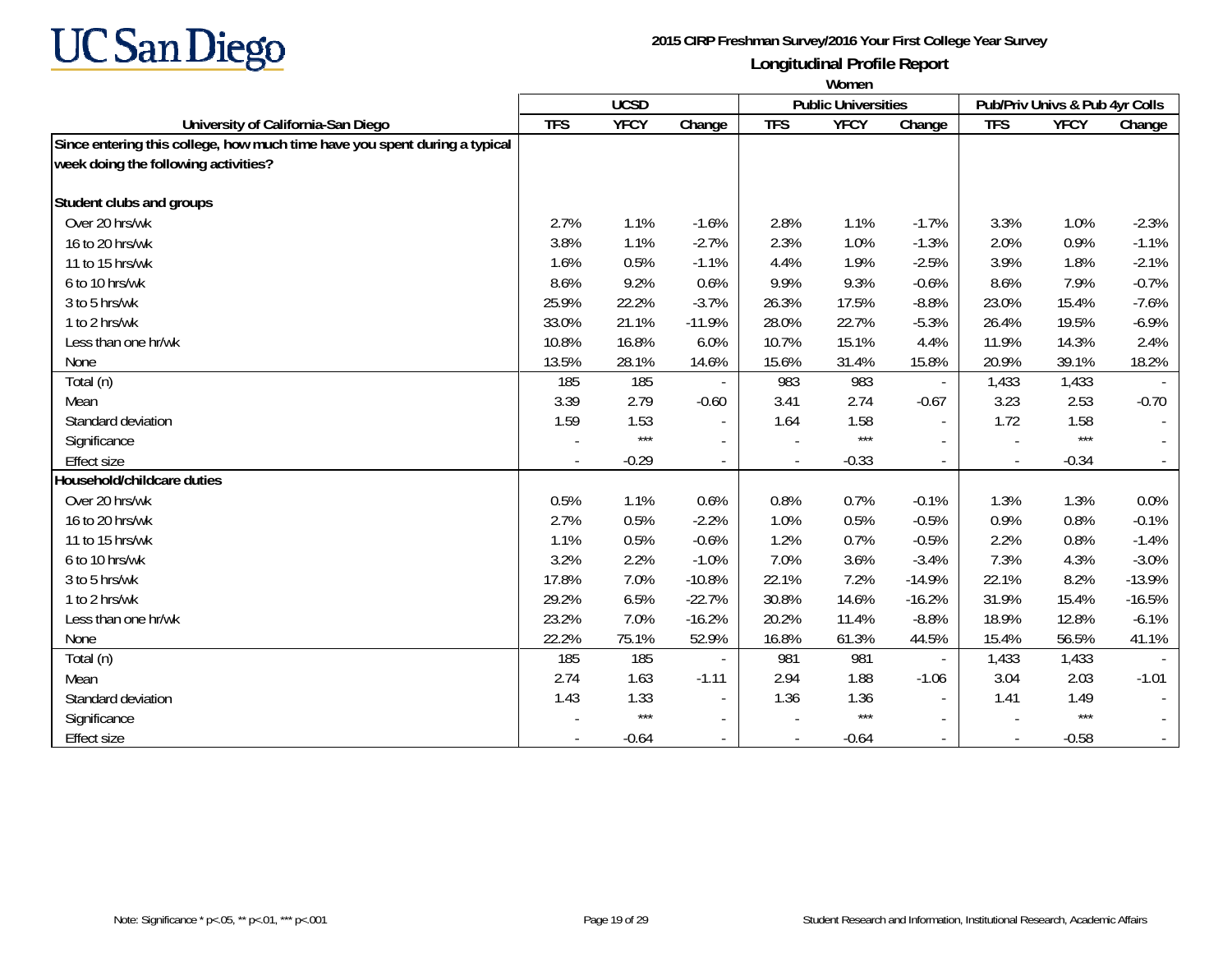

|                                                                            | Women      |             |                          |                |                            |                          |                          |                                |          |
|----------------------------------------------------------------------------|------------|-------------|--------------------------|----------------|----------------------------|--------------------------|--------------------------|--------------------------------|----------|
|                                                                            |            | <b>UCSD</b> |                          |                | <b>Public Universities</b> |                          |                          | Pub/Priv Univs & Pub 4yr Colls |          |
| University of California-San Diego                                         | <b>TFS</b> | <b>YFCY</b> | Change                   | <b>TFS</b>     | <b>YFCY</b>                | Change                   | <b>TFS</b>               | <b>YFCY</b>                    | Change   |
| Since entering this college, how much time have you spent during a typical |            |             |                          |                |                            |                          |                          |                                |          |
| week doing the following activities?                                       |            |             |                          |                |                            |                          |                          |                                |          |
| Online social networks (Facebook, Twitter, etc.)                           |            |             |                          |                |                            |                          |                          |                                |          |
| Over 20 hrs/wk                                                             | 3.3%       | 7.6%        | 4.3%                     | 4.5%           | 7.3%                       | 2.8%                     | 6.1%                     | 8.0%                           | 1.9%     |
| 16 to 20 hrs/wk                                                            | 3.8%       | 8.2%        | 4.4%                     | 3.0%           | 6.8%                       | 3.8%                     | 3.4%                     | 6.6%                           | 3.2%     |
| 11 to 15 hrs/wk                                                            | 4.3%       | 8.7%        | 4.4%                     | 5.2%           | 7.8%                       | 2.6%                     | 5.4%                     | 8.7%                           | 3.3%     |
| 6 to 10 hrs/wk                                                             | 13.6%      | 29.3%       | 15.7%                    | 13.5%          | 22.9%                      | 9.4%                     | 14.8%                    | 22.0%                          | 7.2%     |
| 3 to 5 hrs/wk                                                              | 37.5%      | 28.8%       | $-8.7%$                  | 30.1%          | 29.3%                      | $-0.8%$                  | 28.2%                    | 29.6%                          | 1.4%     |
| 1 to 2 hrs/wk                                                              | 21.7%      | 12.0%       | $-9.7%$                  | 25.1%          | 14.9%                      | $-10.2%$                 | 24.2%                    | 15.3%                          | $-8.9%$  |
| Less than one hr/wk                                                        | 12.5%      | 4.3%        | $-8.2%$                  | 12.7%          | 6.4%                       | $-6.3%$                  | 12.6%                    | 6.1%                           | $-6.5%$  |
| None                                                                       | 3.3%       | 1.1%        | $-2.2%$                  | 5.9%           | 4.5%                       | $-1.4%$                  | 5.4%                     | 3.7%                           | $-1.7%$  |
| Total (n)                                                                  | 184        | 184         | $\overline{\phantom{a}}$ | 982            | 982                        | $\overline{\phantom{a}}$ | 1,434                    | 1,434                          |          |
| Mean                                                                       | 3.90       | 4.78        | 0.88                     | 3.82           | 4.47                       | 0.65                     | 3.94                     | 4.53                           | 0.59     |
| Standard deviation                                                         | 1.48       | 1.55        | $\blacksquare$           | 1.61           | 1.71                       | $\sim$                   | 1.69                     | 1.70                           |          |
| Significance                                                               |            | $***$       |                          |                | $***$                      |                          |                          | $***$                          |          |
| <b>Effect size</b>                                                         |            | 0.58        | $\overline{a}$           | $\overline{a}$ | 0.40                       | $\sim$                   | $\overline{\phantom{a}}$ | 0.35                           |          |
| How often in the past year did you:                                        |            |             |                          |                |                            |                          |                          |                                |          |
| Ask questions in class                                                     |            |             |                          |                |                            |                          |                          |                                |          |
| Frequently                                                                 | 49.2%      | 8.6%        | $-40.6%$                 | 54.2%          | 19.0%                      | $-35.2%$                 | 51.1%                    | 20.7%                          | $-30.4%$ |
| Occasionally                                                               | 43.8%      | 57.4%       | 13.6%                    | 40.7%          | 60.9%                      | 20.2%                    | 43.0%                    | 61.6%                          | 18.6%    |
| Not at all                                                                 | 7.0%       | 34.0%       | 27.0%                    | 5.2%           | 20.1%                      | 14.9%                    | 5.9%                     | 17.7%                          | 11.8%    |
| Total (n)                                                                  | 256        | 256         |                          | 1,281          | 1,281                      | $\overline{\phantom{a}}$ | 1,903                    | 1,903                          |          |
| Mean                                                                       | 2.42       | 1.75        | $-0.67$                  | 2.49           | 1.99                       | $-0.50$                  | 2.45                     | 2.03                           | $-0.42$  |
| Standard deviation                                                         | 0.62       | 0.60        | $\blacksquare$           | 0.59           | 0.63                       |                          | 0.61                     | 0.62                           |          |
| Significance                                                               |            | $***$       | $\blacksquare$           |                | $***$                      |                          |                          | $***$                          |          |
| <b>Effect size</b>                                                         |            | $-0.96$     | $\blacksquare$           |                | $-0.72$                    |                          |                          | $-0.60$                        |          |
| Support your opinions with a logical argument                              |            |             |                          |                |                            |                          |                          |                                |          |
| Frequently                                                                 | 65.6%      | 57.8%       | $-7.8%$                  | 62.6%          | 55.5%                      | $-7.1%$                  | 58.1%                    | 53.0%                          | $-5.1%$  |
| Occasionally                                                               | 30.9%      | 39.1%       | 8.2%                     | 33.7%          | 39.6%                      | 5.9%                     | 37.1%                    | 41.7%                          | 4.6%     |
| Not at all                                                                 | 3.5%       | 3.1%        | $-0.4%$                  | 3.7%           | 4.9%                       | 1.2%                     | 4.8%                     | 5.3%                           | 0.5%     |
| Total (n)                                                                  | 256        | 256         | $\overline{\phantom{a}}$ | 1,279          | 1,279                      | $\overline{\phantom{a}}$ | 1,901                    | 1,901                          |          |
| Mean                                                                       | 2.62       | 2.55        | $-0.07$                  | 2.59           | 2.51                       | $-0.08$                  | 2.53                     | 2.48                           | $-0.05$  |
| Standard deviation                                                         | 0.55       | 0.56        | $\blacksquare$           | 0.56           | 0.59                       | $\overline{\phantom{a}}$ | 0.59                     | 0.60                           |          |
| Significance                                                               |            |             |                          |                | $***$                      |                          |                          | $***$                          |          |
| <b>Effect size</b>                                                         |            | $-0.11$     | $\overline{\phantom{a}}$ | $\overline{a}$ | $-0.12$                    | $\sim$                   | $\overline{\phantom{a}}$ | $-0.07$                        |          |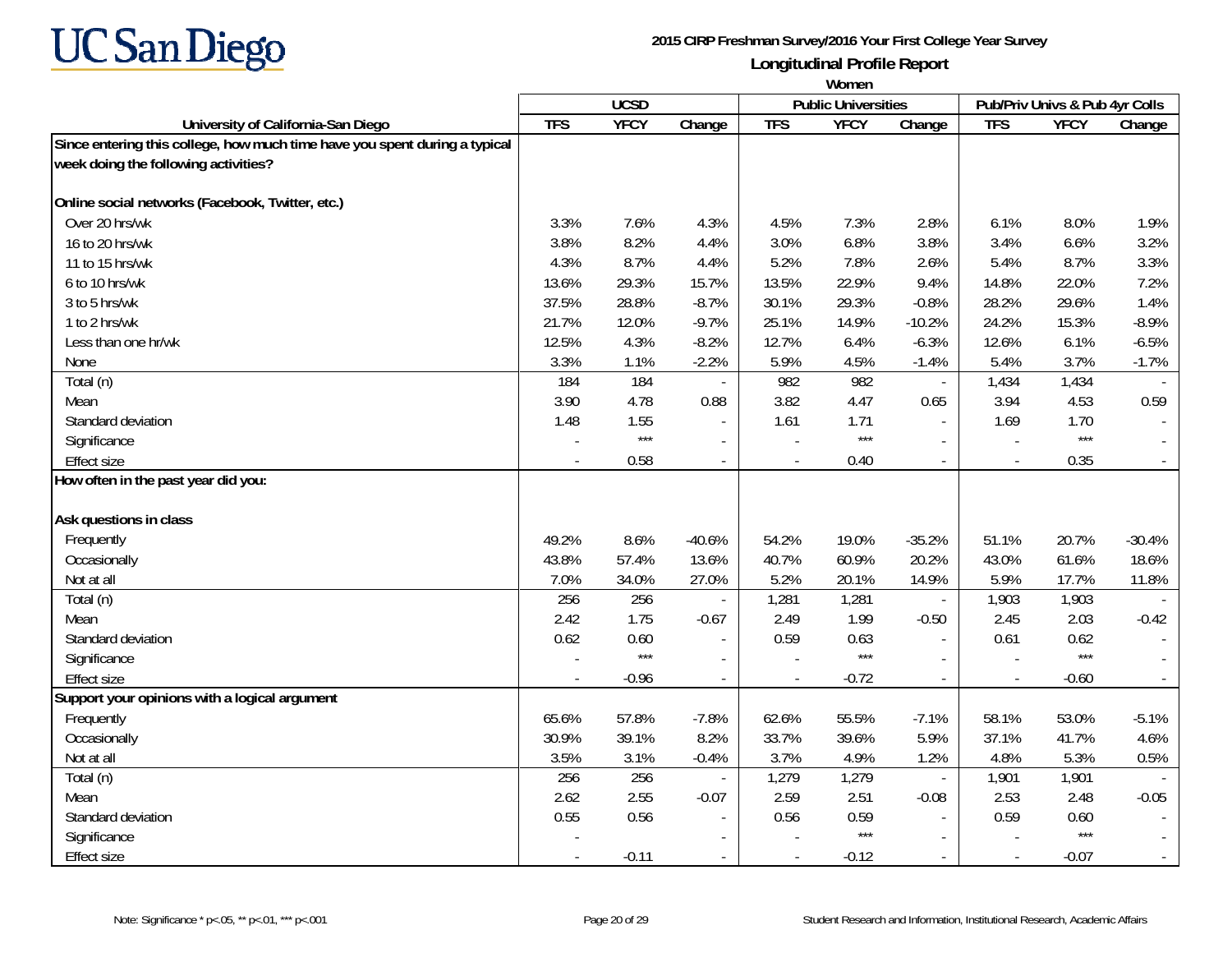

|                                                                 | Women      |                 |                          |            |                            |                             |                          |                                |                             |
|-----------------------------------------------------------------|------------|-----------------|--------------------------|------------|----------------------------|-----------------------------|--------------------------|--------------------------------|-----------------------------|
|                                                                 |            | <b>UCSD</b>     |                          |            | <b>Public Universities</b> |                             |                          | Pub/Priv Univs & Pub 4yr Colls |                             |
| University of California-San Diego                              | <b>TFS</b> | <b>YFCY</b>     | Change                   | <b>TFS</b> | <b>YFCY</b>                | Change                      | <b>TFS</b>               | <b>YFCY</b>                    | Change                      |
| How often in the past year did you:                             |            |                 |                          |            |                            |                             |                          |                                |                             |
|                                                                 |            |                 |                          |            |                            |                             |                          |                                |                             |
| Seek solutions to problems and explain them to others           |            |                 |                          |            |                            |                             |                          |                                |                             |
| Frequently                                                      | 68.9%      | 46.5%           | $-22.4%$                 | 61.8%      | 54.4%                      | $-7.4%$                     | 58.5%                    | 52.8%                          | $-5.7%$                     |
| Occasionally                                                    | 28.7%      | 52.0%           | 23.3%                    | 35.5%      | 42.9%                      | 7.4%                        | 37.9%                    | 43.7%                          | 5.8%                        |
| Not at all                                                      | 2.4%       | 1.6%            | $-0.8%$                  | 2.7%       | 2.7%                       | 0.0%                        | 3.6%                     | 3.5%                           | $-0.1%$                     |
| Total (n)                                                       | 254        | 254             |                          | 1,276      | 1,276                      | $\mathcal{L}_{\mathcal{A}}$ | 1,895                    | 1,895                          |                             |
| Mean                                                            | 2.67       | 2.45            | $-0.22$                  | 2.59       | 2.52                       | $-0.07$                     | 2.55                     | 2.49                           | $-0.06$                     |
| Standard deviation                                              | 0.52       | 0.53            | $\overline{\phantom{a}}$ | 0.54       | 0.55                       | $\mathbf{r}$                | 0.57                     | 0.57                           |                             |
| Significance                                                    |            | $***$           | $\sim$                   |            | $***$                      | $\sim$                      |                          | $***$                          |                             |
| <b>Effect size</b>                                              |            | $-0.34$         | $\blacksquare$           |            | $-0.11$                    | $\blacksquare$              | $\blacksquare$           | $-0.09$                        |                             |
| Revise your papers to improve your writing                      |            |                 |                          |            |                            |                             |                          |                                |                             |
| Frequently                                                      | 55.3%      | 66.4%           | 11.1%                    | 55.1%      | 60.4%                      | 5.3%                        | 53.6%                    | 59.5%                          | 5.9%                        |
| Occasionally                                                    | 39.9%      | 31.6%           | $-8.3%$                  | 40.6%      | 34.9%                      | $-5.7%$                     | 41.6%                    | 35.6%                          | $-6.0%$                     |
| Not at all                                                      | 4.7%       | 2.0%            | $-2.7%$                  | 4.3%       | 4.7%                       | 0.4%                        | 4.9%                     | 4.9%                           | 0.0%                        |
| Total (n)                                                       | 253        | 253             |                          | 1,275      | 1,275                      | $\overline{\phantom{a}}$    | 1,891                    | 1,891                          |                             |
| Mean                                                            | 2.51       | 2.64            | 0.13                     | 2.51       | 2.56                       | 0.05                        | 2.49                     | 2.55                           | 0.06                        |
| Standard deviation                                              | 0.59       | 0.52            |                          | 0.58       | 0.58                       |                             | 0.59                     | 0.59                           |                             |
| Significance                                                    |            | $^{\star\star}$ |                          |            |                            | $\sim$                      |                          | $***$                          |                             |
| <b>Effect size</b>                                              |            | 0.19            | $\blacksquare$           |            | 0.07                       | $\blacksquare$              |                          | 0.08                           | $\mathcal{L}_{\mathcal{A}}$ |
| Evaluate the quality or reliability of information you received |            |                 |                          |            |                            |                             |                          |                                |                             |
| Frequently                                                      | 51.6%      | 52.0%           | 0.4%                     | 49.1%      | 52.5%                      | 3.4%                        | 46.6%                    | 52.1%                          | 5.5%                        |
| Occasionally                                                    | 44.9%      | 43.7%           | $-1.2%$                  | 47.7%      | 42.8%                      | $-4.9%$                     | 49.2%                    | 42.9%                          | $-6.3%$                     |
| Not at all                                                      | 3.5%       | 4.3%            | 0.8%                     | 3.2%       | 4.6%                       | 1.4%                        | 4.2%                     | 5.0%                           | 0.8%                        |
| Total (n)                                                       | 254        | 254             | $\sim$                   | 1,277      | 1,277                      | $\blacksquare$              | 1,897                    | 1,897                          |                             |
| Mean                                                            | 2.48       | 2.48            | 0.00                     | 2.46       | 2.48                       | 0.02                        | 2.42                     | 2.47                           | 0.05                        |
| Standard deviation                                              | 0.57       | 0.58            | $\blacksquare$           | 0.56       | 0.59                       | $\overline{a}$              | 0.57                     | 0.59                           |                             |
| Significance                                                    |            |                 | $\overline{\phantom{a}}$ |            |                            | $\overline{\phantom{a}}$    |                          | $\star\star$                   | $\sim$                      |
| <b>Effect size</b>                                              |            | 0.00            | $\blacksquare$           |            | 0.03                       | $\sim$                      | $\sim$                   | 0.07                           | $\mathcal{L}_{\mathcal{A}}$ |
| Take a risk because you felt you had more to gain               |            |                 |                          |            |                            |                             |                          |                                |                             |
| Frequently                                                      | 27.6%      | 27.6%           | 0.0%                     | 33.8%      | 32.7%                      | $-1.1%$                     | 32.5%                    | 32.5%                          | 0.0%                        |
| Occasionally                                                    | 62.2%      | 60.6%           | $-1.6%$                  | 56.6%      | 55.5%                      | $-1.1%$                     | 56.6%                    | 55.2%                          | $-1.4%$                     |
| Not at all                                                      | 10.2%      | 11.8%           | 1.6%                     | 9.6%       | 11.7%                      | 2.1%                        | 10.9%                    | 12.3%                          | 1.4%                        |
| Total (n)                                                       | 254        | 254             | $\blacksquare$           | 1,277      | 1,277                      | $\blacksquare$              | 1,896                    | 1,896                          |                             |
| Mean                                                            | 2.17       | 2.16            | $-0.01$                  | 2.24       | 2.21                       | $-0.03$                     | 2.22                     | 2.20                           | $-0.02$                     |
| Standard deviation                                              | 0.59       | 0.61            |                          | 0.61       | 0.63                       | $\sim$                      | 0.62                     | 0.64                           |                             |
| Significance                                                    |            |                 |                          |            |                            |                             |                          |                                |                             |
| Effect size                                                     |            | $-0.01$         | $\overline{\phantom{a}}$ |            | $-0.04$                    |                             | $\overline{\phantom{a}}$ | $-0.03$                        | $\mathcal{L}_{\mathcal{A}}$ |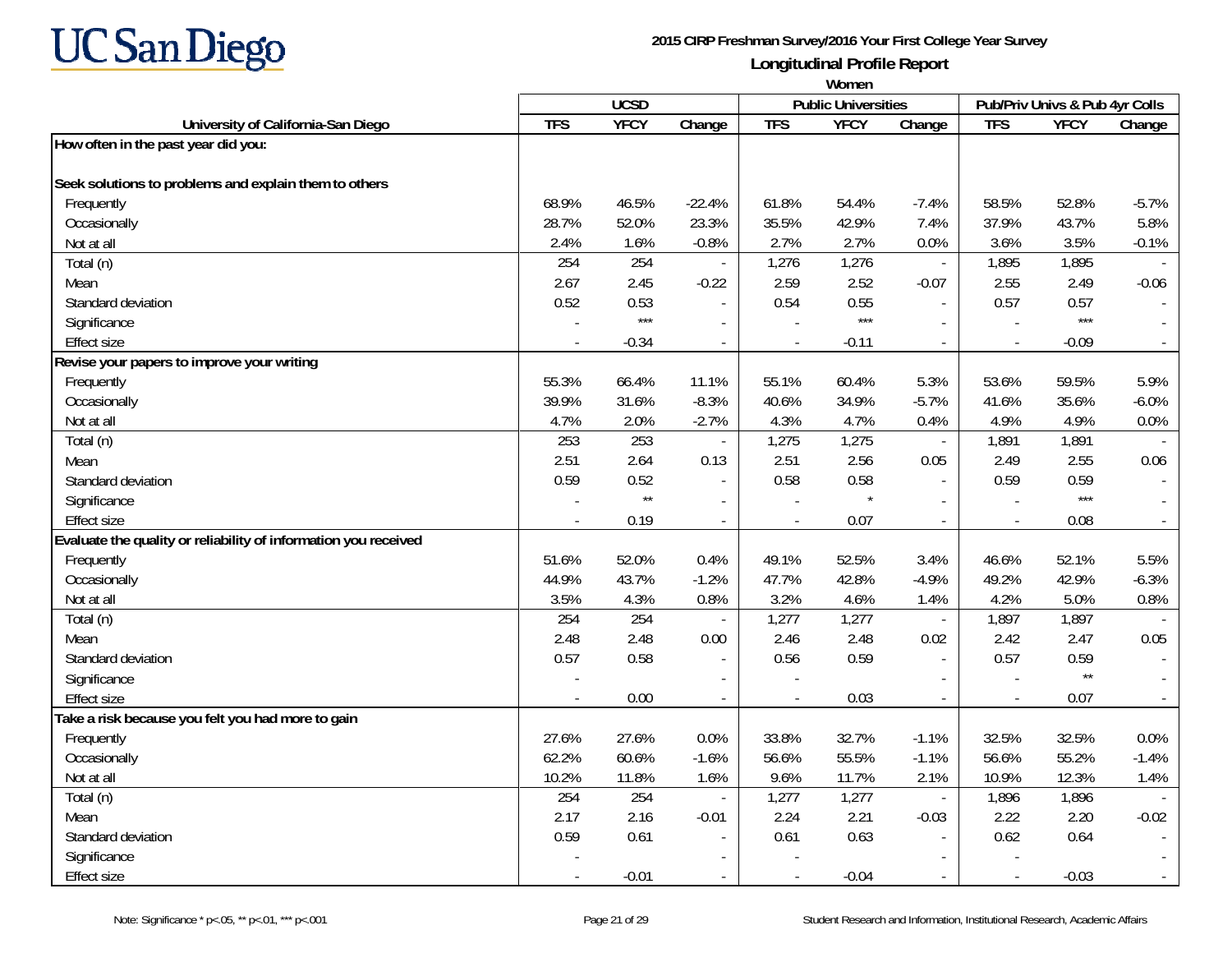

|                                                                         | Women      |             |                          |            |                            |                          |                          |                                |         |  |  |  |
|-------------------------------------------------------------------------|------------|-------------|--------------------------|------------|----------------------------|--------------------------|--------------------------|--------------------------------|---------|--|--|--|
|                                                                         |            | <b>UCSD</b> |                          |            | <b>Public Universities</b> |                          |                          | Pub/Priv Univs & Pub 4yr Colls |         |  |  |  |
| University of California-San Diego                                      | <b>TFS</b> | <b>YFCY</b> | Change                   | <b>TFS</b> | <b>YFCY</b>                | Change                   | <b>TFS</b>               | <b>YFCY</b>                    | Change  |  |  |  |
| How often in the past year did you:                                     |            |             |                          |            |                            |                          |                          |                                |         |  |  |  |
|                                                                         |            |             |                          |            |                            |                          |                          |                                |         |  |  |  |
| Seek alternative solutions to a problem                                 |            |             |                          |            |                            |                          |                          |                                |         |  |  |  |
| Frequently                                                              | 45.0%      | 39.4%       | $-5.6%$                  | 47.7%      | 46.7%                      | $-1.0%$                  | 46.9%                    | 46.7%                          | $-0.2%$ |  |  |  |
| Occasionally                                                            | 53.4%      | 55.8%       | 2.4%                     | 49.4%      | 48.7%                      | $-0.7%$                  | 49.9%                    | 48.3%                          | $-1.6%$ |  |  |  |
| Not at all                                                              | 1.6%       | 4.8%        | 3.2%                     | 2.9%       | 4.6%                       | 1.7%                     | 3.2%                     | 4.9%                           | 1.7%    |  |  |  |
| Total (n)                                                               | 251        | 251         | $\blacksquare$           | 1,272      | 1,272                      | $\overline{\phantom{a}}$ | 1,887                    | 1,887                          |         |  |  |  |
| Mean                                                                    | 2.43       | 2.35        | $-0.08$                  | 2.45       | 2.42                       | $-0.03$                  | 2.44                     | 2.42                           | $-0.02$ |  |  |  |
| Standard deviation                                                      | 0.53       | 0.57        |                          | 0.55       | 0.58                       | $\sim$                   | 0.56                     | 0.58                           |         |  |  |  |
| Significance                                                            |            |             | $\sim$                   |            |                            |                          |                          |                                |         |  |  |  |
| <b>Effect size</b>                                                      |            | $-0.12$     | $\blacksquare$           |            | $-0.04$                    | $\blacksquare$           | $\overline{\phantom{a}}$ | $-0.03$                        |         |  |  |  |
| ook up scientific research articles and resources                       |            |             |                          |            |                            |                          |                          |                                |         |  |  |  |
| Frequently                                                              | 30.8%      | 33.6%       | 2.8%                     | 35.0%      | 39.3%                      | 4.3%                     | 33.6%                    | 40.4%                          | 6.8%    |  |  |  |
| Occasionally                                                            | 57.3%      | 50.6%       | $-6.7%$                  | 48.1%      | 46.6%                      | $-1.5%$                  | 46.8%                    | 45.4%                          | $-1.4%$ |  |  |  |
| Not at all                                                              | 11.9%      | 15.8%       | 3.9%                     | 16.9%      | 14.1%                      | $-2.8%$                  | 19.6%                    | 14.2%                          | $-5.4%$ |  |  |  |
| Total (n)                                                               | 253        | 253         | $\overline{\phantom{a}}$ | 1,273      | 1,273                      | $\Box$                   | 1,892                    | 1,892                          |         |  |  |  |
| Mean                                                                    | 2.19       | 2.18        | $-0.01$                  | 2.18       | 2.25                       | 0.07                     | 2.14                     | 2.26                           | 0.12    |  |  |  |
| Standard deviation                                                      | 0.63       | 0.68        |                          | 0.70       | 0.69                       |                          | 0.72                     | 0.69                           |         |  |  |  |
| Significance                                                            |            |             |                          |            | $\star\star$               |                          | $\overline{a}$           | $***$                          |         |  |  |  |
| <b>Effect size</b>                                                      |            | $-0.01$     |                          |            | 0.08                       | $\sim$                   |                          | 0.14                           |         |  |  |  |
| Explore topics on your own, even though it was not required for a class |            |             |                          |            |                            |                          |                          |                                |         |  |  |  |
| Frequently                                                              | 39.0%      | 28.0%       | $-11.0%$                 | 40.9%      | 33.5%                      | $-7.4%$                  | 40.2%                    | 34.3%                          | $-5.9%$ |  |  |  |
| Occasionally                                                            | 51.6%      | 56.3%       | 4.7%                     | 47.9%      | 52.3%                      | 4.4%                     | 46.3%                    | 50.6%                          | 4.3%    |  |  |  |
| Not at all                                                              | 9.4%       | 15.7%       | 6.3%                     | 11.2%      | 14.2%                      | 3.0%                     | 13.6%                    | 15.1%                          | 1.5%    |  |  |  |
| Total (n)                                                               | 254        | 254         | $\overline{\phantom{a}}$ | 1,274      | 1,274                      | $\overline{\phantom{a}}$ | 1,894                    | 1,894                          |         |  |  |  |
| Mean                                                                    | 2.30       | 2.12        | $-0.18$                  | 2.30       | 2.19                       | $-0.11$                  | 2.27                     | 2.19                           | $-0.08$ |  |  |  |
| Standard deviation                                                      | 0.63       | 0.65        | $\blacksquare$           | 0.66       | 0.66                       |                          | 0.68                     | 0.68                           |         |  |  |  |
| Significance                                                            |            | $***$       | $\overline{\phantom{a}}$ |            | $***$                      | $\sim$                   |                          | $***$                          |         |  |  |  |
| <b>Effect size</b>                                                      |            | $-0.25$     |                          |            | $-0.14$                    | $\overline{\phantom{a}}$ | $\overline{\phantom{a}}$ | $-0.10$                        |         |  |  |  |
| Accept mistakes as part of the learning process                         |            |             |                          |            |                            |                          |                          |                                |         |  |  |  |
| Frequently                                                              | 54.5%      | 56.1%       | 1.6%                     | 55.4%      | 60.0%                      | 4.6%                     | 56.3%                    | 61.7%                          | 5.4%    |  |  |  |
| Occasionally                                                            | 43.5%      | 39.5%       | $-4.0%$                  | 41.6%      | 36.6%                      | $-5.0%$                  | 41.1%                    | 34.7%                          | $-6.4%$ |  |  |  |
| Not at all                                                              | 2.0%       | 4.3%        | 2.3%                     | 3.0%       | 3.4%                       | 0.4%                     | 2.5%                     | 3.6%                           | 1.1%    |  |  |  |
| Total (n)                                                               | 253        | 253         | $\overline{\phantom{a}}$ | 1,276      | 1,276                      | $\sim$                   | 1,896                    | 1,896                          |         |  |  |  |
| Mean                                                                    | 2.53       | 2.52        | $-0.01$                  | 2.52       | 2.57                       | 0.05                     | 2.54                     | 2.58                           | 0.04    |  |  |  |
| Standard deviation                                                      | 0.54       | 0.58        |                          | 0.56       | 0.56                       |                          | 0.55                     | 0.56                           |         |  |  |  |
| Significance                                                            |            |             |                          |            |                            |                          |                          | $\star\star$                   |         |  |  |  |
| Effect size                                                             |            | $-0.01$     | $\overline{\phantom{a}}$ |            | 0.07                       | $\overline{\phantom{a}}$ | $\overline{\phantom{a}}$ | 0.06                           |         |  |  |  |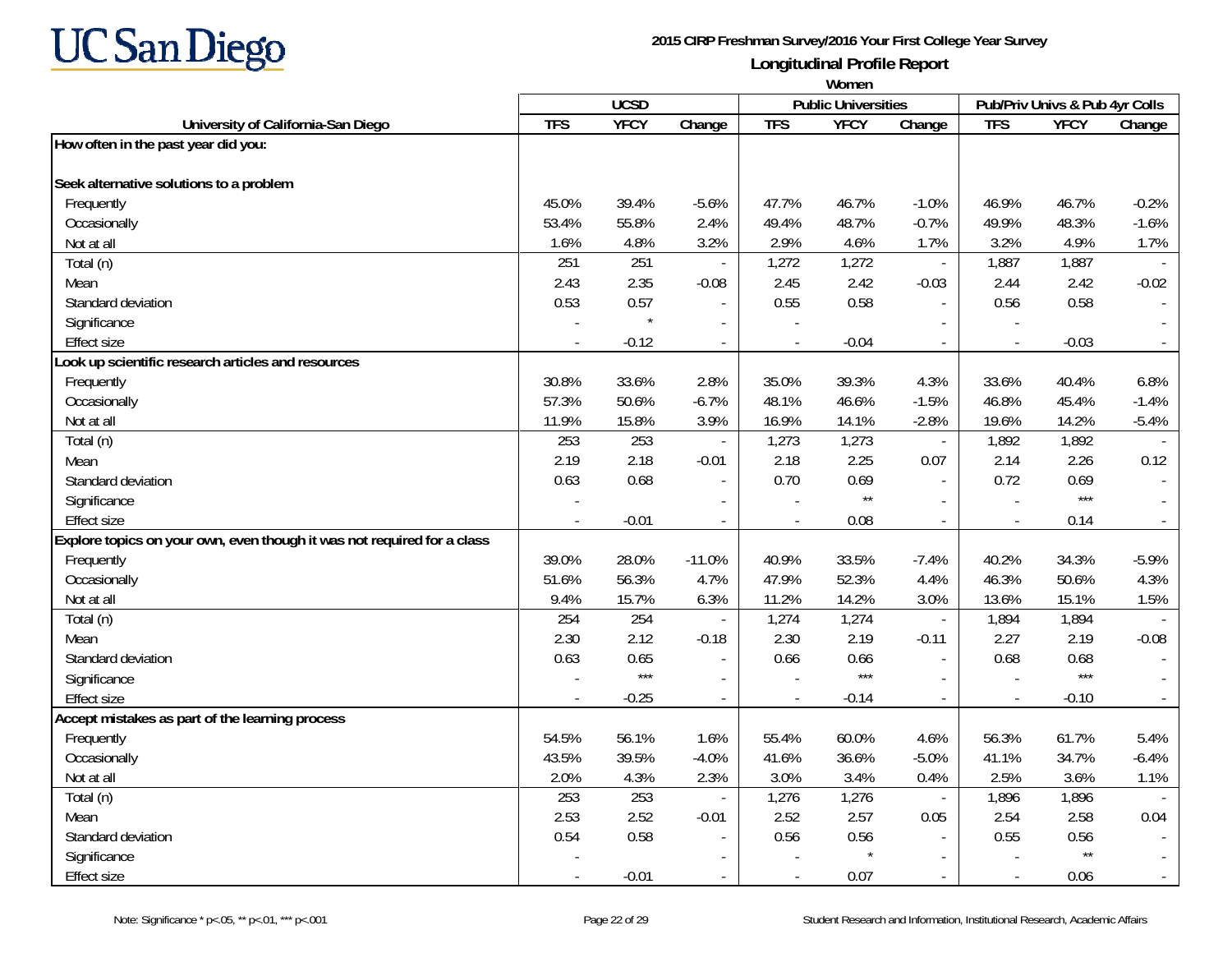

|                                                                       | Women      |             |                          |            |                            |          |                          |                                |          |
|-----------------------------------------------------------------------|------------|-------------|--------------------------|------------|----------------------------|----------|--------------------------|--------------------------------|----------|
|                                                                       |            | <b>UCSD</b> |                          |            | <b>Public Universities</b> |          |                          | Pub/Priv Univs & Pub 4yr Colls |          |
| University of California-San Diego                                    | <b>TFS</b> | <b>YFCY</b> | Change                   | <b>TFS</b> | <b>YFCY</b>                | Change   | <b>TFS</b>               | <b>YFCY</b>                    | Change   |
| How often in the past year did you:                                   |            |             |                          |            |                            |          |                          |                                |          |
|                                                                       |            |             |                          |            |                            |          |                          |                                |          |
| Seek feedback on your academic work                                   |            |             |                          |            |                            |          |                          |                                |          |
| Frequently                                                            | 46.9%      | 46.9%       | 0.0%                     | 54.3%      | 50.6%                      | $-3.7%$  | 53.9%                    | 51.9%                          | $-2.0%$  |
| Occasionally                                                          | 47.2%      | 48.0%       | 0.8%                     | 40.3%      | 43.8%                      | 3.5%     | 40.5%                    | 42.1%                          | 1.6%     |
| Not at all                                                            | 5.9%       | 5.1%        | $-0.8%$                  | 5.4%       | 5.6%                       | 0.2%     | 5.6%                     | 6.0%                           | 0.4%     |
| Total (n)                                                             | 254        | 254         |                          | 1,279      | 1,279                      | $\sim$   | 1,899                    | 1,899                          |          |
| Mean                                                                  | 2.41       | 2.42        | 0.01                     | 2.49       | 2.45                       | $-0.04$  | 2.48                     | 2.46                           | $-0.02$  |
| Standard deviation                                                    | 0.60       | 0.59        | $\overline{\phantom{a}}$ | 0.60       | 0.60                       |          | 0.60                     | 0.61                           |          |
| Significance                                                          |            |             |                          |            |                            |          |                          |                                |          |
| <b>Effect size</b>                                                    |            | 0.01        | $\overline{\phantom{a}}$ |            | $-0.05$                    |          | $\overline{a}$           | $-0.03$                        |          |
| Indicate the importance to you personally of each of the following:   |            |             |                          |            |                            |          |                          |                                |          |
|                                                                       |            |             |                          |            |                            |          |                          |                                |          |
| Becoming accomplished in one of the performing arts (acting, dancing, |            |             |                          |            |                            |          |                          |                                |          |
| etc.)                                                                 |            |             |                          |            |                            |          |                          |                                |          |
| Essential                                                             | 4.3%       | 6.4%        | 2.1%                     | 7.7%       | 9.5%                       | 1.8%     | 8.3%                     | 10.9%                          | 2.6%     |
| Very important                                                        | 6.4%       | 15.5%       | 9.1%                     | 7.4%       | 12.0%                      | 4.6%     | 7.9%                     | 12.8%                          | 4.9%     |
| Somewhat important                                                    | 31.0%      | 38.0%       | 7.0%                     | 26.1%      | 31.6%                      | 5.5%     | 24.4%                    | 29.6%                          | 5.2%     |
| Not important                                                         | 58.3%      | 40.1%       | $-18.2%$                 | 58.8%      | 46.9%                      | $-11.9%$ | 59.4%                    | 46.8%                          | $-12.6%$ |
| Total (n)                                                             | 187        | 187         |                          | 1,000      | 1,000                      |          | 1,465                    | 1,465                          |          |
| Mean                                                                  | 1.57       | 1.88        | 0.31                     | 1.64       | 1.84                       | 0.20     | 1.65                     | 1.88                           | 0.23     |
| Standard deviation                                                    | 0.80       | 0.90        | $\blacksquare$           | 0.92       | 0.97                       |          | 0.94                     | 1.01                           |          |
| Significance                                                          |            | $***$       | $\blacksquare$           |            | $***$                      | $\sim$   | ÷,                       | $***$                          |          |
| <b>Effect size</b>                                                    |            | 0.36        | $\overline{\phantom{a}}$ |            | 0.22                       | $\sim$   |                          | 0.25                           |          |
| Indicate the importance to you personally of each of the following:   |            |             |                          |            |                            |          |                          |                                |          |
| Becoming an authority in my field                                     |            |             |                          |            |                            |          |                          |                                |          |
| Essential                                                             | 10.7%      | 17.1%       | 6.4%                     | 16.6%      | 23.4%                      | 6.8%     | 17.5%                    | 24.7%                          | 7.2%     |
|                                                                       | 41.2%      | 40.1%       | $-1.1%$                  | 41.1%      | 36.4%                      |          | 37.6%                    | 36.3%                          | $-1.3%$  |
| Very important                                                        |            |             |                          |            |                            | $-4.7%$  |                          |                                |          |
| Somewhat important                                                    | 36.4%      | 31.6%       | $-4.8%$                  | 32.4%      | 31.8%                      | $-0.6%$  | 34.5%                    | 30.7%                          | $-3.8%$  |
| Not important                                                         | 11.8%      | 11.2%       | $-0.6%$                  | 9.9%       | 8.4%                       | $-1.5%$  | 10.3%                    | 8.3%                           | $-2.0%$  |
| Total (n)                                                             | 187        | 187         |                          | 998        | 998                        | $\sim$   | 1,462                    | 1,462                          |          |
| Mean                                                                  | 2.51       | 2.63        | 0.12                     | 2.64       | 2.75                       | 0.11     | 2.62                     | 2.77                           | 0.15     |
| Standard deviation                                                    | 0.84       | 0.90        | $\overline{\phantom{a}}$ | 0.87       | 0.91<br>$***$              |          | 0.89                     | 0.91<br>$***$                  |          |
| Significance                                                          |            |             | $\overline{\phantom{a}}$ |            |                            | $\sim$   |                          |                                |          |
| <b>Effect size</b>                                                    |            | 0.13        | $\overline{\phantom{a}}$ |            | 0.12                       |          | $\overline{\phantom{a}}$ | 0.16                           |          |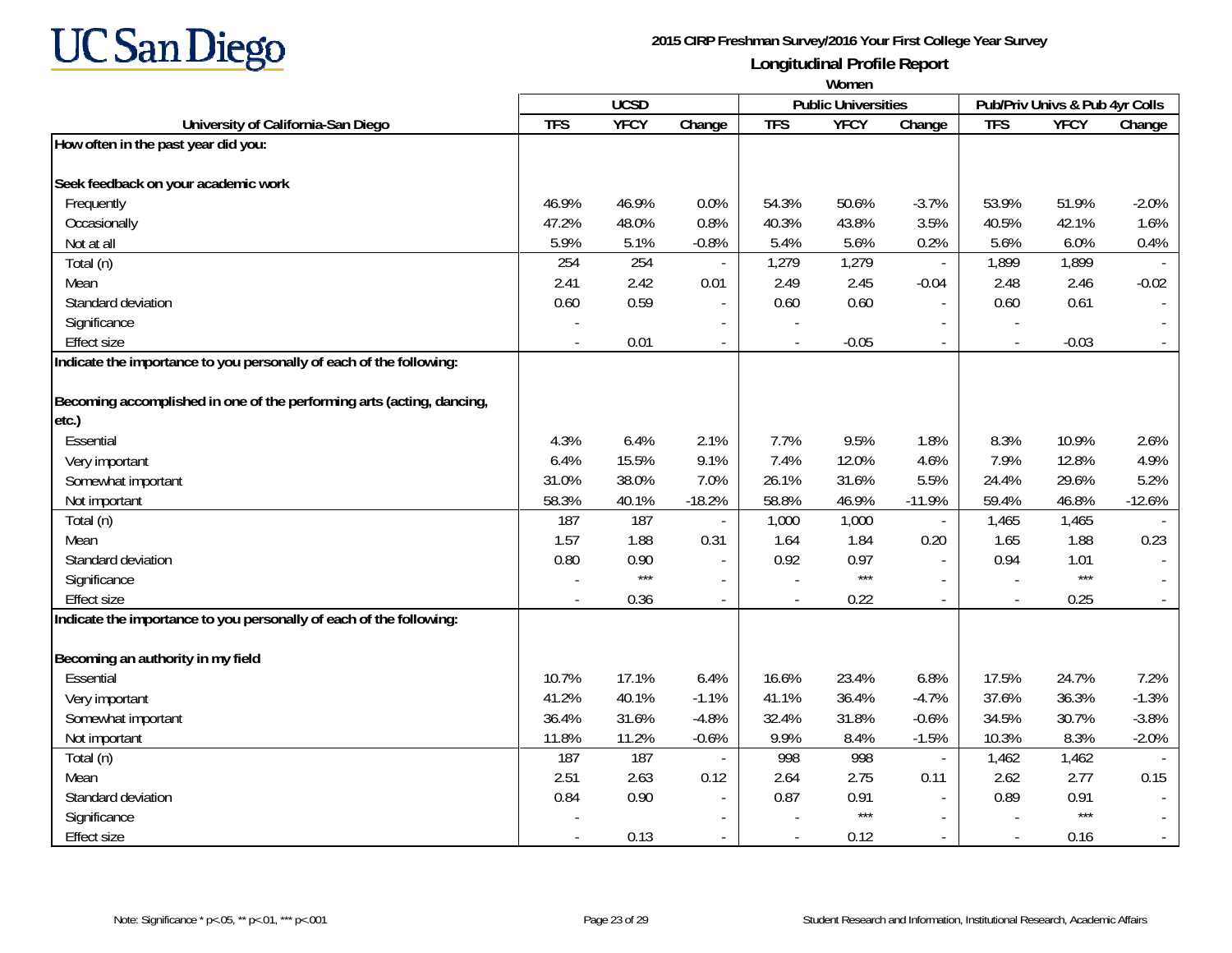

|                                                                     | Women |             |                          |                          |                            |                          |                          |                                |                          |  |  |
|---------------------------------------------------------------------|-------|-------------|--------------------------|--------------------------|----------------------------|--------------------------|--------------------------|--------------------------------|--------------------------|--|--|
|                                                                     |       | <b>UCSD</b> |                          |                          | <b>Public Universities</b> |                          |                          | Pub/Priv Univs & Pub 4yr Colls |                          |  |  |
| University of California-San Diego                                  | TFS   | <b>YFCY</b> | Change                   | <b>TFS</b>               | <b>YFCY</b>                | Change                   | TFS                      | YFCY                           | Change                   |  |  |
| Indicate the importance to you personally of each of the following: |       |             |                          |                          |                            |                          |                          |                                |                          |  |  |
| Becoming successful in a business of my own                         |       |             |                          |                          |                            |                          |                          |                                |                          |  |  |
| Essential                                                           | 5.9%  | 9.1%        | 3.2%                     | 10.7%                    | 13.1%                      | 2.4%                     | 13.3%                    | 16.6%                          | 3.3%                     |  |  |
| Very important                                                      | 14.0% | 16.1%       | 2.1%                     | 17.1%                    | 20.5%                      | 3.4%                     | 18.3%                    | 22.5%                          | 4.2%                     |  |  |
| Somewhat important                                                  | 37.1% | 39.8%       | 2.7%                     | 32.5%                    | 33.3%                      | 0.8%                     | 30.3%                    | 31.2%                          | 0.9%                     |  |  |
| Not important                                                       | 43.0% | 34.9%       | $-8.1%$                  | 39.7%                    | 33.0%                      | $-6.7%$                  | 38.2%                    | 29.8%                          | $-8.4%$                  |  |  |
| Total (n)                                                           | 186   | 186         | $\overline{\phantom{a}}$ | 993                      | 993                        | $\overline{\phantom{a}}$ | 1,451                    | 1,451                          |                          |  |  |
| Mean                                                                | 1.83  | 1.99        | 0.16                     | 1.99                     | 2.14                       | 0.15                     | 2.07                     | 2.26                           | 0.19                     |  |  |
| Standard deviation                                                  | 0.88  | 0.94        | $\overline{\phantom{a}}$ | 1.00                     | 1.02                       | $\overline{\phantom{0}}$ | 1.05                     | 1.06                           | $\overline{\phantom{0}}$ |  |  |
| Significance                                                        |       | $***$       | $\overline{\phantom{a}}$ | $\overline{\phantom{a}}$ | $***$                      | $\overline{\phantom{a}}$ |                          | ***                            |                          |  |  |
| <b>Effect size</b>                                                  |       | 0.19        | $\overline{\phantom{a}}$ | $\overline{\phantom{a}}$ | 0.16                       | $\overline{\phantom{a}}$ | $\overline{\phantom{a}}$ | 0.19                           | $\overline{\phantom{a}}$ |  |  |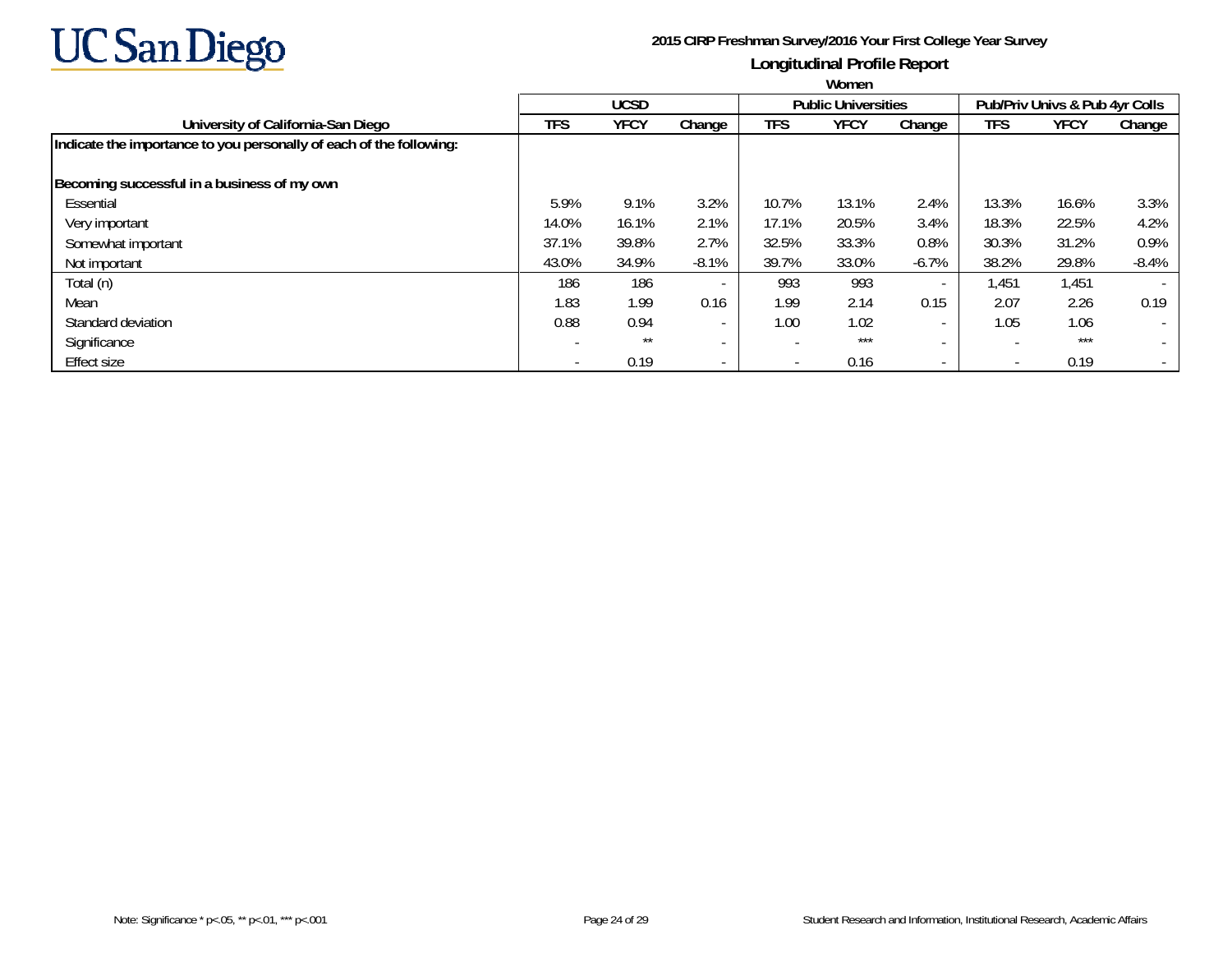

|                                                                          | Women      |              |                          |            |                            |                          |                                |             |          |  |  |
|--------------------------------------------------------------------------|------------|--------------|--------------------------|------------|----------------------------|--------------------------|--------------------------------|-------------|----------|--|--|
|                                                                          |            | <b>UCSD</b>  |                          |            | <b>Public Universities</b> |                          | Pub/Priv Univs & Pub 4yr Colls |             |          |  |  |
| University of California-San Diego                                       | <b>TFS</b> | <b>YFCY</b>  | Change                   | <b>TFS</b> | <b>YFCY</b>                | Change                   | <b>TFS</b>                     | <b>YFCY</b> | Change   |  |  |
| Indicate the importance to you personally of each of the following:      |            |              |                          |            |                            |                          |                                |             |          |  |  |
| Obtaining recognition from my colleagues for contributions to my special |            |              |                          |            |                            |                          |                                |             |          |  |  |
| field                                                                    |            |              |                          |            |                            |                          |                                |             |          |  |  |
| Essential                                                                | 12.4%      | 16.1%        | 3.7%                     | 17.7%      | 21.4%                      | 3.7%                     | 18.3%                          | 23.0%       | 4.7%     |  |  |
| Very important                                                           | 43.5%      | 35.5%        | $-8.0%$                  | 42.2%      | 38.4%                      | $-3.8%$                  | 40.3%                          | 37.8%       | $-2.5%$  |  |  |
| Somewhat important                                                       | 37.1%      | 36.6%        | $-0.5%$                  | 33.2%      | 30.5%                      | $-2.7%$                  | 34.3%                          | 30.0%       | $-4.3%$  |  |  |
| Not important                                                            | 7.0%       | 11.8%        | 4.8%                     | 6.9%       | 9.7%                       | 2.8%                     | 7.1%                           | 9.3%        | 2.2%     |  |  |
| Total (n)                                                                | 186        | 186          |                          | 994        | 994                        | $\omega$                 | 1,455                          | 1,455       |          |  |  |
| Mean                                                                     | 2.61       | 2.56         | $-0.05$                  | 2.71       | 2.72                       | 0.01                     | 2.70                           | 2.74        | 0.04     |  |  |
| Standard deviation                                                       | 0.79       | 0.90         | $\overline{\phantom{a}}$ | 0.84       | 0.91                       | $\overline{\phantom{a}}$ | 0.85                           | 0.91        |          |  |  |
| Significance                                                             |            |              | $\overline{\phantom{a}}$ |            |                            |                          |                                |             |          |  |  |
| <b>Effect size</b>                                                       |            | $-0.05$      |                          |            | 0.01                       |                          |                                | 0.04        |          |  |  |
| Influencing the political structure                                      |            |              |                          |            |                            |                          |                                |             |          |  |  |
| Essential                                                                | 2.7%       | 7.0%         | 4.3%                     | 5.5%       | 9.1%                       | 3.6%                     | 6.0%                           | 10.0%       | 4.0%     |  |  |
| Very important                                                           | 13.4%      | 16.0%        | 2.6%                     | 12.8%      | 17.1%                      | 4.3%                     | 13.0%                          | 17.8%       | 4.8%     |  |  |
| Somewhat important                                                       | 39.6%      | 36.4%        | $-3.2%$                  | 38.3%      | 36.5%                      | $-1.8%$                  | 37.7%                          | 36.1%       | $-1.6%$  |  |  |
| Not important                                                            | 44.4%      | 40.6%        | $-3.8%$                  | 43.5%      | 37.2%                      | $-6.3%$                  | 43.3%                          | 36.1%       | $-7.2%$  |  |  |
| Total (n)                                                                | 187        | 187          |                          | 996        | 996                        | $\overline{a}$           | 1,457                          | 1,457       |          |  |  |
| Mean                                                                     | 1.74       | 1.89         | 0.15                     | 1.80       | 1.98                       | 0.18                     | 1.82                           | 2.02        | 0.20     |  |  |
| Standard deviation                                                       | 0.79       | 0.92         |                          | 0.86       | 0.95                       |                          | 0.88                           | 0.97        |          |  |  |
| Significance                                                             |            |              | $\overline{\phantom{a}}$ |            | $***$                      |                          |                                | $***$       |          |  |  |
| <b>Effect size</b>                                                       |            | 0.18         | $\blacksquare$           |            | 0.20                       | $\sim$                   |                                | 0.21        | $\sim$   |  |  |
| Influencing social values                                                |            |              |                          |            |                            |                          |                                |             |          |  |  |
| Essential                                                                | 7.0%       | 18.7%        | 11.7%                    | 13.7%      | 20.9%                      | 7.2%                     | 13.7%                          | 22.1%       | 8.4%     |  |  |
| Very important                                                           | 34.8%      | 32.6%        | $-2.2%$                  | 33.8%      | 38.2%                      | 4.4%                     | 32.7%                          | 37.1%       | 4.4%     |  |  |
| Somewhat important                                                       | 44.4%      | 33.2%        | $-11.2%$                 | 39.5%      | 28.7%                      | $-10.8%$                 | 39.2%                          | 29.2%       | $-10.0%$ |  |  |
| Not important                                                            | 13.9%      | 15.5%        | 1.6%                     | 12.9%      | 12.2%                      | $-0.7%$                  | 14.5%                          | 11.6%       | $-2.9%$  |  |  |
| Total (n)                                                                | 187        | 187          |                          | 990        | 990                        | $\mathbf{r}$             | 1,450                          | 1,450       |          |  |  |
| Mean                                                                     | 2.35       | 2.55         | 0.20                     | 2.48       | 2.68                       | 0.20                     | 2.46                           | 2.70        | 0.24     |  |  |
| Standard deviation                                                       | 0.80       | 0.97         | $\overline{\phantom{a}}$ | 0.89       | 0.94                       | $\sim$                   | 0.90                           | 0.94        |          |  |  |
| Significance                                                             |            | $\star\star$ | $\overline{\phantom{a}}$ |            | $***$                      |                          |                                | $***$       | $\sim$   |  |  |
| <b>Effect size</b>                                                       |            | 0.21         |                          |            | 0.21                       |                          |                                | 0.25        | $\sim$   |  |  |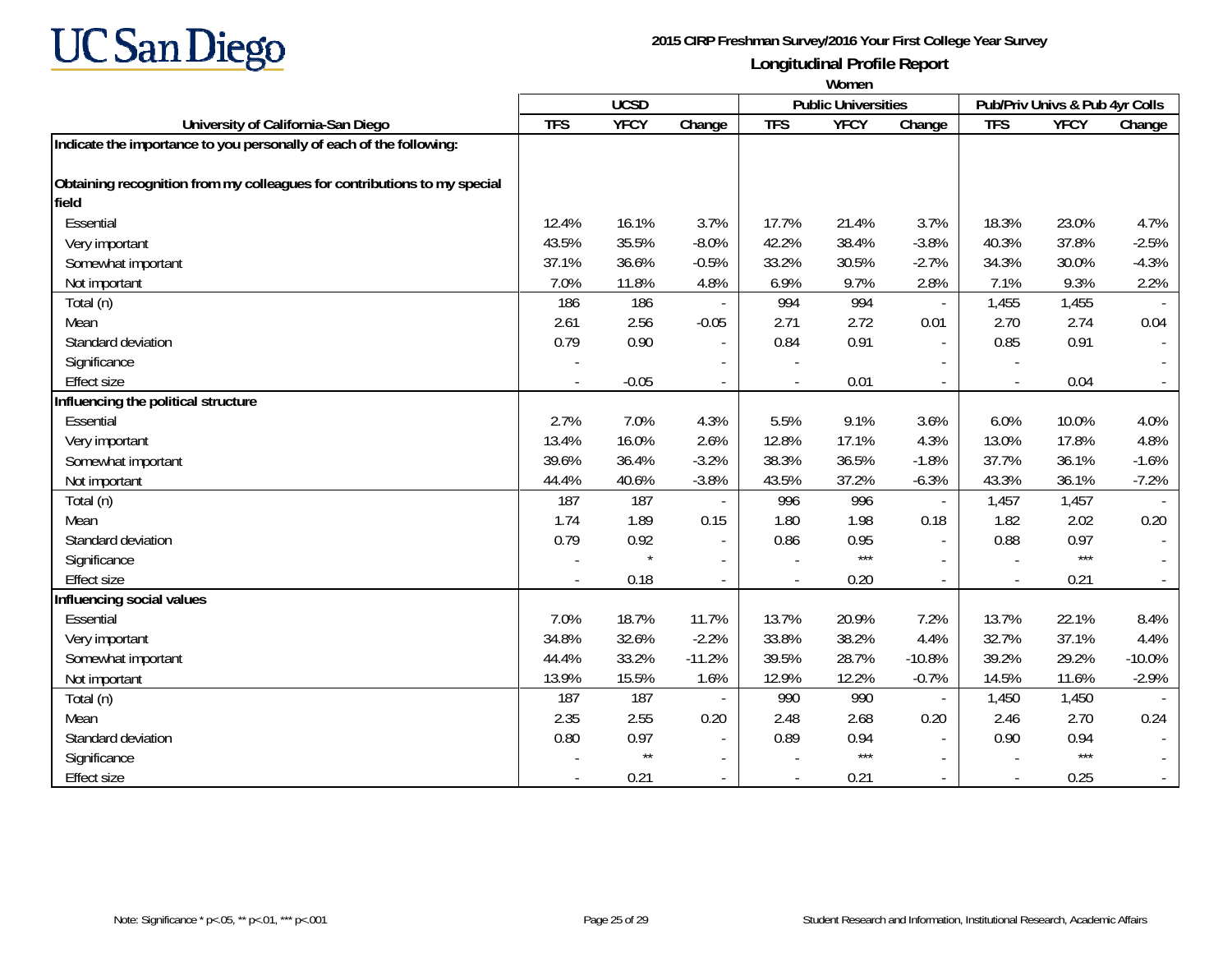

|                                                                     | Women          |                 |                          |            |                            |                          |                                |              |         |
|---------------------------------------------------------------------|----------------|-----------------|--------------------------|------------|----------------------------|--------------------------|--------------------------------|--------------|---------|
|                                                                     | <b>UCSD</b>    |                 |                          |            | <b>Public Universities</b> |                          | Pub/Priv Univs & Pub 4yr Colls |              |         |
| University of California-San Diego                                  | <b>TFS</b>     | <b>YFCY</b>     | Change                   | <b>TFS</b> | <b>YFCY</b>                | Change                   | <b>TFS</b>                     | <b>YFCY</b>  | Change  |
| Indicate the importance to you personally of each of the following: |                |                 |                          |            |                            |                          |                                |              |         |
| Raising a family                                                    |                |                 |                          |            |                            |                          |                                |              |         |
| Essential                                                           | 20.9%          | 28.9%           | 8.0%                     | 34.9%      | 35.4%                      | 0.5%                     | 36.6%                          | 38.2%        | 1.6%    |
| Very important                                                      | 30.5%          | 23.5%           | $-7.0%$                  | 27.1%      | 27.1%                      | 0.0%                     | 27.7%                          | 27.1%        | $-0.6%$ |
| Somewhat important                                                  | 28.3%          | 25.7%           | $-2.6%$                  | 22.6%      | 21.2%                      | $-1.4%$                  | 22.2%                          | 20.6%        | $-1.6%$ |
| Not important                                                       | 20.3%          | 21.9%           | 1.6%                     | 15.4%      | 16.3%                      | 0.9%                     | 13.5%                          | 14.2%        | 0.7%    |
| Total (n)                                                           | 187            | 187             |                          | 996        | 996                        | $\overline{\phantom{a}}$ | 1,460                          | 1,460        |         |
| Mean                                                                | 2.52           | 2.59            | 0.07                     | 2.82       | 2.82                       | 0.00                     | 2.87                           | 2.89         | 0.02    |
| Standard deviation                                                  | 1.04           | 1.12            | $\blacksquare$           | 1.08       | 1.09                       | $\blacksquare$           | 1.06                           | 1.07         | $\sim$  |
| Significance                                                        | $\blacksquare$ |                 | $\blacksquare$           |            |                            | $\sim$                   |                                |              |         |
| <b>Effect size</b>                                                  |                | 0.08            |                          |            | 0.00                       | $\sim$                   |                                | 0.02         | $\sim$  |
| Being very well off financially                                     |                |                 |                          |            |                            |                          |                                |              |         |
| Essential                                                           | 39.8%          | 38.2%           | $-1.6%$                  | 47.4%      | 43.1%                      | $-4.3%$                  | 50.2%                          | 47.6%        | $-2.6%$ |
| Very important                                                      | 39.8%          | 31.7%           | $-8.1%$                  | 34.0%      | 34.0%                      | 0.0%                     | 33.3%                          | 32.9%        | $-0.4%$ |
| Somewhat important                                                  | 18.8%          | 26.3%           | 7.5%                     | 15.8%      | 19.7%                      | 3.9%                     | 14.3%                          | 16.8%        | 2.5%    |
| Not important                                                       | 1.6%           | 3.8%            | 2.2%                     | 2.8%       | 3.2%                       | 0.4%                     | 2.2%                           | 2.7%         | 0.5%    |
| Total (n)                                                           | 186            | 186             |                          | 994        | 994                        |                          | 1,455                          | 1,455        |         |
| Mean                                                                | 3.18           | 3.04            | $-0.14$                  | 3.26       | 3.17                       | $-0.09$                  | 3.31                           | 3.25         | $-0.06$ |
| Standard deviation                                                  | 0.79           | 0.89            | $\overline{\phantom{a}}$ | 0.82       | 0.85                       | $\sim$                   | 0.80                           | 0.83         | $\sim$  |
| Significance                                                        |                |                 |                          |            | $***$                      |                          |                                | $\star\star$ |         |
| <b>Effect size</b>                                                  |                | $-0.14$         |                          |            | $-0.12$                    | $\sim$                   |                                | $-0.08$      | $\sim$  |
| Helping others who are in difficulty                                |                |                 |                          |            |                            |                          |                                |              |         |
| Essential                                                           | 30.1%          | 43.5%           | 13.4%                    | 39.8%      | 47.1%                      | 7.3%                     | 38.9%                          | 46.4%        | 7.5%    |
| Very important                                                      | 44.6%          | 36.0%           | $-8.6%$                  | 39.7%      | 38.1%                      | $-1.6%$                  | 40.8%                          | 39.2%        | $-1.6%$ |
| Somewhat important                                                  | 24.2%          | 17.7%           | $-6.5%$                  | 19.1%      | 13.0%                      | $-6.1%$                  | 19.0%                          | 12.9%        | $-6.1%$ |
| Not important                                                       | 1.1%           | 2.7%            | 1.6%                     | 1.4%       | 1.8%                       | 0.4%                     | 1.3%                           | 1.6%         | 0.3%    |
| Total (n)                                                           | 186            | 186             |                          | 995        | 995                        |                          | 1,454                          | 1,454        |         |
| Mean                                                                | 3.04           | 3.20            | 0.16                     | 3.18       | 3.31                       | 0.13                     | 3.17                           | 3.30         | 0.13    |
| Standard deviation                                                  | 0.77           | 0.83            |                          | 0.78       | 0.76                       | $\overline{\phantom{a}}$ | 0.78                           | 0.75         |         |
| Significance                                                        |                | $^{\star\star}$ | $\blacksquare$           |            | $***$                      | $\sim$                   |                                | $***$        |         |
| <b>Effect size</b>                                                  |                | 0.19            | $\overline{\phantom{a}}$ |            | 0.16                       | $\sim$                   |                                | 0.16         | $\sim$  |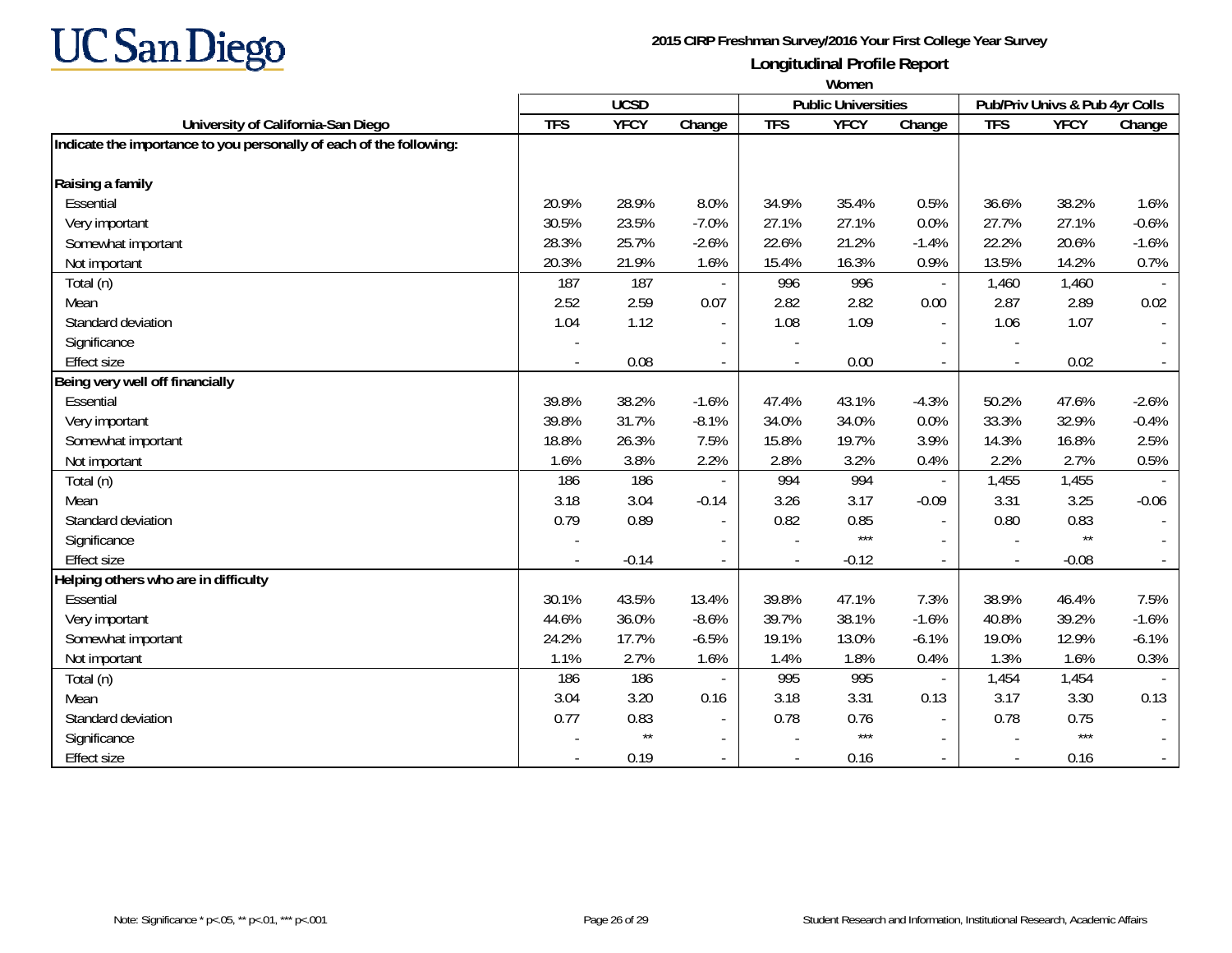

|                                                                     | Women                                     |             |                          |            |             |                          |            |                                |          |
|---------------------------------------------------------------------|-------------------------------------------|-------------|--------------------------|------------|-------------|--------------------------|------------|--------------------------------|----------|
|                                                                     | <b>UCSD</b><br><b>Public Universities</b> |             |                          |            |             |                          |            | Pub/Priv Univs & Pub 4yr Colls |          |
| University of California-San Diego                                  | <b>TFS</b>                                | <b>YFCY</b> | Change                   | <b>TFS</b> | <b>YFCY</b> | Change                   | <b>TFS</b> | <b>YFCY</b>                    | Change   |
| Indicate the importance to you personally of each of the following: |                                           |             |                          |            |             |                          |            |                                |          |
| Making a theoretical contribution to science                        |                                           |             |                          |            |             |                          |            |                                |          |
| Essential                                                           | 12.9%                                     | 10.8%       | $-2.1%$                  | 14.3%      | 16.8%       | 2.5%                     | 12.9%      | 16.5%                          | 3.6%     |
| Very important                                                      | 21.5%                                     | 24.2%       | 2.7%                     | 22.2%      | 22.8%       | 0.6%                     | 19.6%      | 22.0%                          | 2.4%     |
| Somewhat important                                                  | 34.9%                                     | 36.6%       | 1.7%                     | 32.6%      | 31.0%       | $-1.6%$                  | 33.0%      | 30.1%                          | $-2.9%$  |
| Not important                                                       | 30.6%                                     | 28.5%       | $-2.1%$                  | 30.9%      | 29.4%       | $-1.5%$                  | 34.5%      | 31.3%                          | $-3.2%$  |
| Total (n)                                                           | 186                                       | 186         |                          | 994        | 994         | $\overline{\phantom{a}}$ | 1,457      | 1,457                          |          |
| Mean                                                                | 2.17                                      | 2.17        | 0.00                     | 2.20       | 2.27        | 0.07                     | 2.11       | 2.24                           | 0.13     |
| Standard deviation                                                  | 1.01                                      | 0.97        | $\blacksquare$           | 1.03       | 1.06        | $\blacksquare$           | 1.02       | 1.07                           | $\sim$   |
| Significance                                                        |                                           |             | $\overline{\phantom{a}}$ |            |             | $\overline{\phantom{a}}$ |            | $***$                          |          |
| <b>Effect size</b>                                                  |                                           | 0.00        | $\blacksquare$           |            | 0.07        | $\mathbf{r}$             |            | 0.13                           | $\sim$   |
| Writing original works (poems, novels etc.)                         |                                           |             |                          |            |             |                          |            |                                |          |
| Essential                                                           | 5.3%                                      | 5.9%        | 0.6%                     | 7.8%       | 11.0%       | 3.2%                     | 7.8%       | 11.5%                          | 3.7%     |
| Very important                                                      | 8.0%                                      | 13.9%       | 5.9%                     | 8.9%       | 13.2%       | 4.3%                     | 8.8%       | 12.7%                          | 3.9%     |
| Somewhat important                                                  | 26.7%                                     | 37.4%       | 10.7%                    | 27.4%      | 31.0%       | 3.6%                     | 25.5%      | 29.2%                          | 3.7%     |
| Not important                                                       | 59.9%                                     | 42.8%       | $-17.1%$                 | 55.9%      | 44.7%       | $-11.2%$                 | 57.9%      | 46.6%                          | $-11.3%$ |
| Total (n)                                                           | 187                                       | 187         |                          | 997        | 997         |                          | 1,456      | 1,456                          |          |
| Mean                                                                | 1.59                                      | 1.83        | 0.24                     | 1.69       | 1.91        | 0.22                     | 1.66       | 1.89                           | 0.23     |
| Standard deviation                                                  | 0.85                                      | 0.88        | $\overline{\phantom{a}}$ | 0.93       | 1.01        | $\blacksquare$           | 0.93       | 1.02                           | $\sim$   |
| Significance                                                        |                                           | $***$       |                          |            | $***$       |                          |            | $***$                          |          |
| <b>Effect size</b>                                                  |                                           | 0.30        | $\overline{\phantom{a}}$ |            | 0.26        | $\blacksquare$           |            | 0.26                           | $\sim$   |
| Creating artistic works (painting, sculpture, etc.)                 |                                           |             |                          |            |             |                          |            |                                |          |
| Essential                                                           | 2.7%                                      | 10.2%       | 7.5%                     | 5.4%       | 11.1%       | 5.7%                     | 6.1%       | 11.3%                          | 5.2%     |
| Very important                                                      | 9.1%                                      | 12.8%       | 3.7%                     | 9.6%       | 12.6%       | 3.0%                     | 9.3%       | 12.4%                          | 3.1%     |
| Somewhat important                                                  | 25.7%                                     | 34.8%       | 9.1%                     | 24.6%      | 29.0%       | 4.4%                     | 23.5%      | 28.7%                          | 5.2%     |
| Not important                                                       | 62.6%                                     | 42.2%       | $-20.4%$                 | 60.4%      | 47.3%       | $-13.1%$                 | 61.0%      | 47.6%                          | $-13.4%$ |
| Total (n)                                                           | 187                                       | 187         |                          | 992        | 992         |                          | 1,448      | 1,448                          |          |
| Mean                                                                | 1.52                                      | 1.91        | 0.39                     | 1.60       | 1.88        | 0.28                     | 1.60       | 1.87                           | 0.27     |
| Standard deviation                                                  | 0.77                                      | 0.98        | $\overline{\phantom{a}}$ | 0.87       | 1.01        | $\blacksquare$           | 0.89       | 1.02                           |          |
| Significance                                                        |                                           | $***$       | $\sim$                   |            | $***$       | $\overline{a}$           |            | $***$                          |          |
| <b>Effect size</b>                                                  |                                           | 0.45        | $\overline{\phantom{a}}$ |            | 0.33        | $\blacksquare$           |            | 0.30                           | $\sim$   |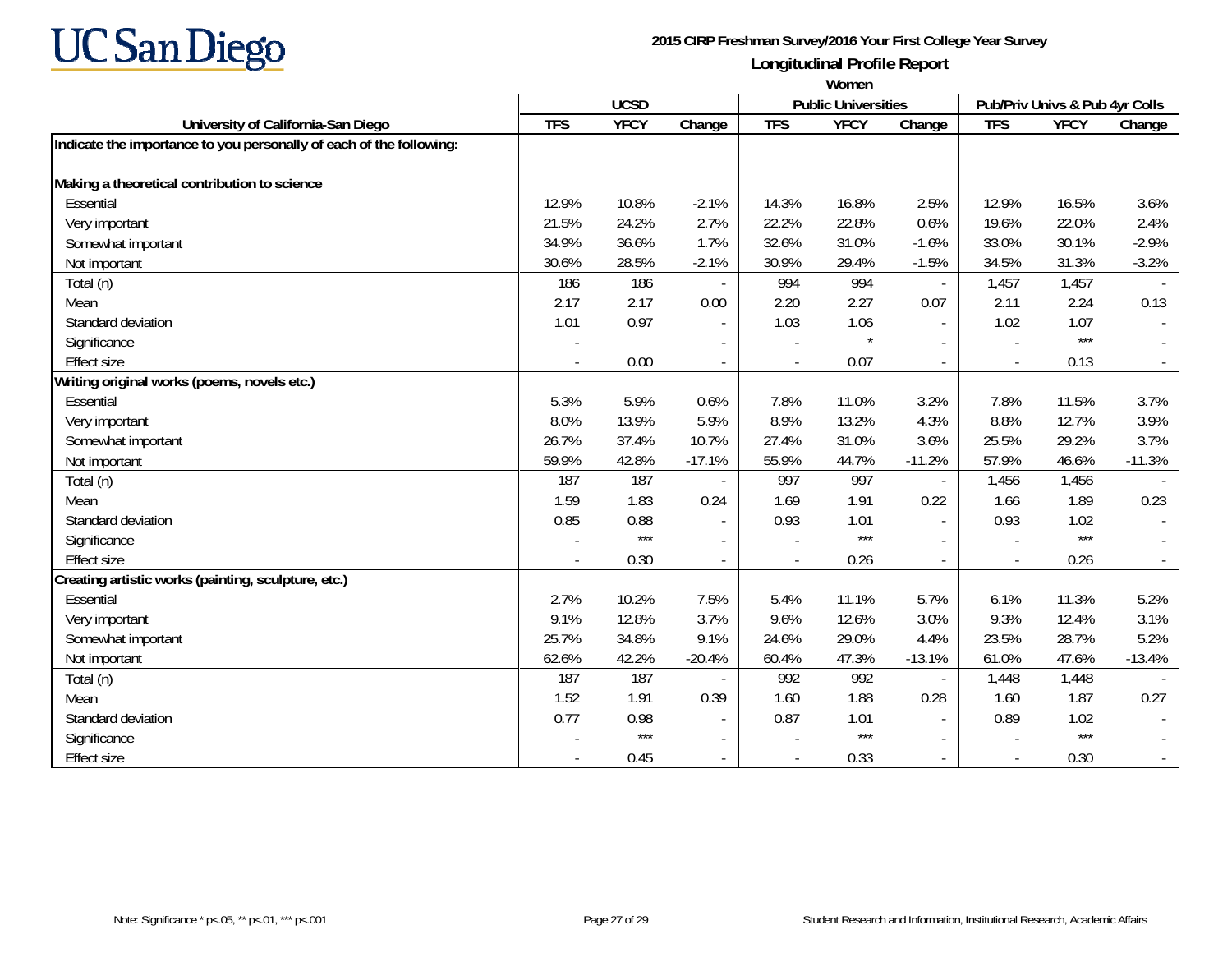

|                                                                     | Women      |             |                          |                            |             |                          |                                |                 |                     |
|---------------------------------------------------------------------|------------|-------------|--------------------------|----------------------------|-------------|--------------------------|--------------------------------|-----------------|---------------------|
|                                                                     |            | <b>UCSD</b> |                          | <b>Public Universities</b> |             |                          | Pub/Priv Univs & Pub 4yr Colls |                 |                     |
| University of California-San Diego                                  | <b>TFS</b> | <b>YFCY</b> | Change                   | <b>TFS</b>                 | <b>YFCY</b> | Change                   | <b>TFS</b>                     | <b>YFCY</b>     | Change              |
| Indicate the importance to you personally of each of the following: |            |             |                          |                            |             |                          |                                |                 |                     |
| Developing a meaningful philosophy of life                          |            |             |                          |                            |             |                          |                                |                 |                     |
| Essential                                                           | 20.5%      | 16.2%       | $-4.3%$                  | 21.6%                      | 21.0%       | $-0.6%$                  | 19.4%                          | 20.5%           | 1.1%                |
| Very important                                                      | 28.6%      | 28.6%       | 0.0%                     | 26.8%                      | 29.3%       | 2.5%                     | 27.2%                          | 26.9%           | $-0.3%$             |
| Somewhat important                                                  | 29.2%      | 37.3%       | 8.1%                     | 29.8%                      | 30.8%       | 1.0%                     | 31.3%                          | 31.9%           | 0.6%                |
| Not important                                                       | 21.6%      | 17.8%       | $-3.8%$                  | 21.9%                      | 19.0%       | $-2.9%$                  | 22.2%                          | 20.6%           | $-1.6%$             |
| Total (n)                                                           | 185        | 185         |                          | 988                        | 988         | $\blacksquare$           | 1,440                          | 1,440           |                     |
| Mean                                                                | 2.48       | 2.43        | $-0.05$                  | 2.48                       | 2.52        | 0.04                     | 2.44                           | 2.47            | 0.03                |
| Standard deviation                                                  | 1.05       | 0.97        | $\blacksquare$           | 1.06                       | 1.02        | $\blacksquare$           | 1.04                           | 1.04            | $\sim$              |
| Significance                                                        |            |             | $\overline{\phantom{a}}$ |                            |             |                          |                                |                 |                     |
| <b>Effect size</b>                                                  |            | $-0.05$     | $\overline{\phantom{a}}$ |                            | 0.04        |                          |                                | 0.03            | $\omega_{\rm{eff}}$ |
| Participating in a community action program                         |            |             |                          |                            |             |                          |                                |                 |                     |
| Essential                                                           | 7.0%       | 14.0%       | 7.0%                     | 11.0%                      | 14.8%       | 3.8%                     | 11.0%                          | 15.3%           | 4.3%                |
| Very important                                                      | 24.2%      | 33.3%       | 9.1%                     | 26.7%                      | 34.3%       | 7.6%                     | 26.2%                          | 31.9%           | 5.7%                |
| Somewhat important                                                  | 48.4%      | 39.8%       | $-8.6%$                  | 43.2%                      | 36.2%       | $-7.0%$                  | 42.2%                          | 37.6%           | $-4.6%$             |
| Not important                                                       | 20.4%      | 12.9%       | $-7.5%$                  | 19.1%                      | 14.8%       | $-4.3%$                  | 20.6%                          | 15.1%           | $-5.5%$             |
| Total (n)                                                           | 186        | 186         |                          | 989                        | 989         |                          | 1,440                          | 1,440           |                     |
| Mean                                                                | 2.18       | 2.48        | 0.30                     | 2.30                       | 2.49        | 0.19                     | 2.28                           | 2.47            | 0.19                |
| Standard deviation                                                  | 0.84       | 0.89        | $\overline{\phantom{a}}$ | 0.90                       | 0.92        | $\blacksquare$           | 0.91                           | 0.93            | $\sim$              |
| Significance                                                        |            | $***$       |                          |                            | $***$       |                          |                                | $***$           |                     |
| <b>Effect size</b>                                                  |            | 0.35        |                          | $\overline{\phantom{a}}$   | 0.19        | $\overline{a}$           |                                | 0.19            | $\sim$              |
| Helping to promote racial understanding                             |            |             |                          |                            |             |                          |                                |                 |                     |
| Essential                                                           | 22.7%      | 14.6%       | $-8.1%$                  | 20.8%                      | 19.4%       | $-1.4%$                  | 19.2%                          | 20.0%           | 0.8%                |
| Very important                                                      | 25.9%      | 37.8%       | 11.9%                    | 30.7%                      | 33.2%       | 2.5%                     | 29.9%                          | 32.4%           | 2.5%                |
| Somewhat important                                                  | 36.2%      | 37.8%       | 1.6%                     | 34.7%                      | 35.7%       | 1.0%                     | 35.4%                          | 34.9%           | $-0.5%$             |
| Not important                                                       | 15.1%      | 9.7%        | $-5.4%$                  | 13.8%                      | 11.8%       | $-2.0%$                  | 15.5%                          | 12.6%           | $-2.9%$             |
| Total (n)                                                           | 185        | 185         |                          | 986                        | 986         |                          | 1,434                          | 1,434           |                     |
| Mean                                                                | 2.56       | 2.57        | 0.01                     | 2.59                       | 2.60        | 0.01                     | 2.53                           | 2.60            | 0.07                |
| Standard deviation                                                  | 1.00       | 0.86        | $\overline{\phantom{a}}$ | 0.97                       | 0.93        | $\overline{\phantom{a}}$ | 0.97                           | 0.95            |                     |
| Significance                                                        |            |             | $\blacksquare$           |                            |             |                          |                                | $^{\star\star}$ |                     |
| <b>Effect size</b>                                                  |            | 0.01        | $\overline{\phantom{a}}$ |                            | 0.01        | $\overline{\phantom{a}}$ |                                | 0.07            | $\sim$              |